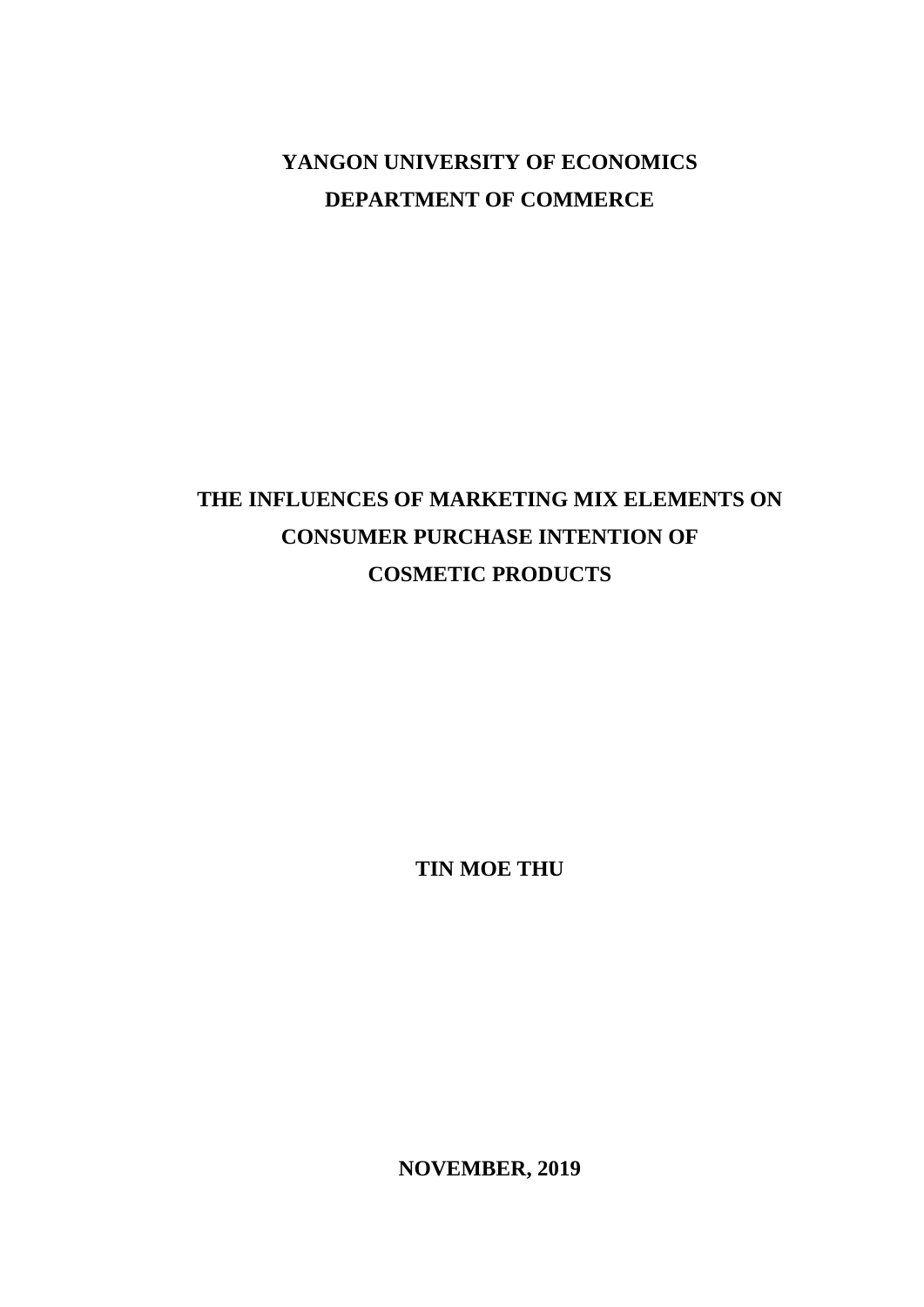## **THE INFLUENCES OF MARKETING MIX ELEMENTS ON CONSUMER PURCHASE INTENTION OF COSMETIC PRODUCTS**

This thesis is submitted to the Board of Examiners in partial fulfillment of requirement for the degree of Master of Commerce (M Com).

### **Supervised by Submitted by**

Dr Aye Thu Htun Tin Moe Thu Professor M Com II-9 Department of Commerce Department of Commerce Yangon University of Economics Yangon University of Economics

### **NOVEMBER, 2019**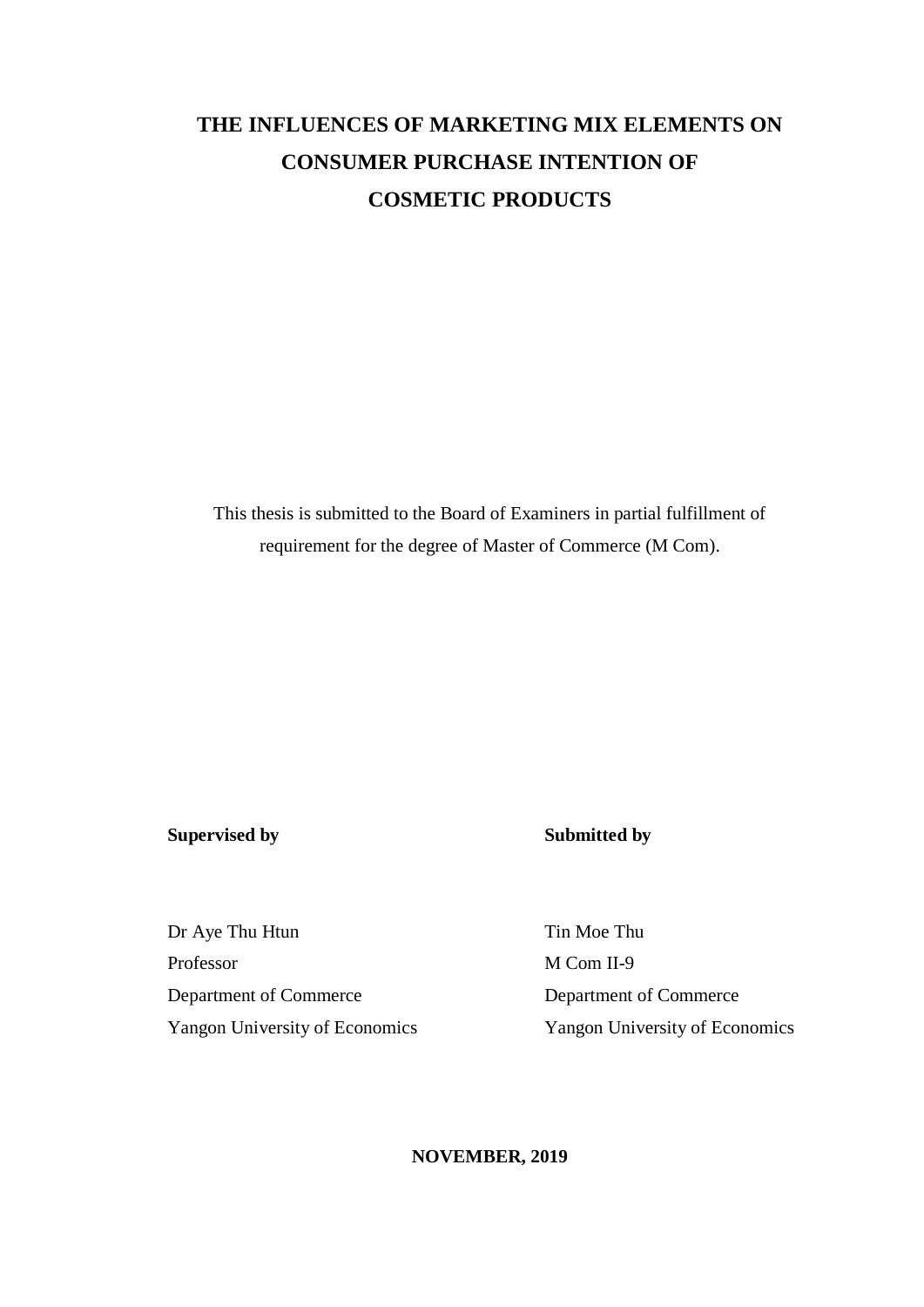### **ABSTRACT**

The purpose of this study is to analyze the influences of marketing mix elements on consumer purchase intention. In this study, marketing mix elements include product, price, place, and promotion. Data collection was done through the administration of structured questionnaire to 160 consumers from eight supermarkets, and shopping malls in Yangon. This study used descriptive and quantitative research method to testify the result. Multiple regression analysis is used to analyze the marketing mix influences and descriptive statistics is used to describe demographic background and consumption information of respondents. Both primary and secondary data are used. Primary data are collected by interviewing with structured questionnaire. Secondary data is obtained from textbooks, journals, articles, internet websites and previous theses. According to descriptive statistics, respondents agree upon the influence of product, price, and promotion on consumer purchase intention. And respondents are less likely to agree upon the influence of place on consumer purchase intention. Based on the multiple regression analysis, this study found that product and promotion have significant influences on consumer purchase intention. The study concluded that promotion has the greatest influence on the consumers and it becomes a major consideration for consumers in purchasing cosmetics products. Marketers should carry out promotional campaign to fascinate consumers for purchasing their products. Every consumers love discounts and companies should hold a time-limited discount sale. Word of mouth marketing should be highly used and the targeted customers should be the opinion leaders and social group to facilitate support for the advertised products. Companies should maintain the quality of products because consumers are more conscious of quality than the price. Companies should ensure that each product sold is safe for consumers and determine brand's reliability and product quality.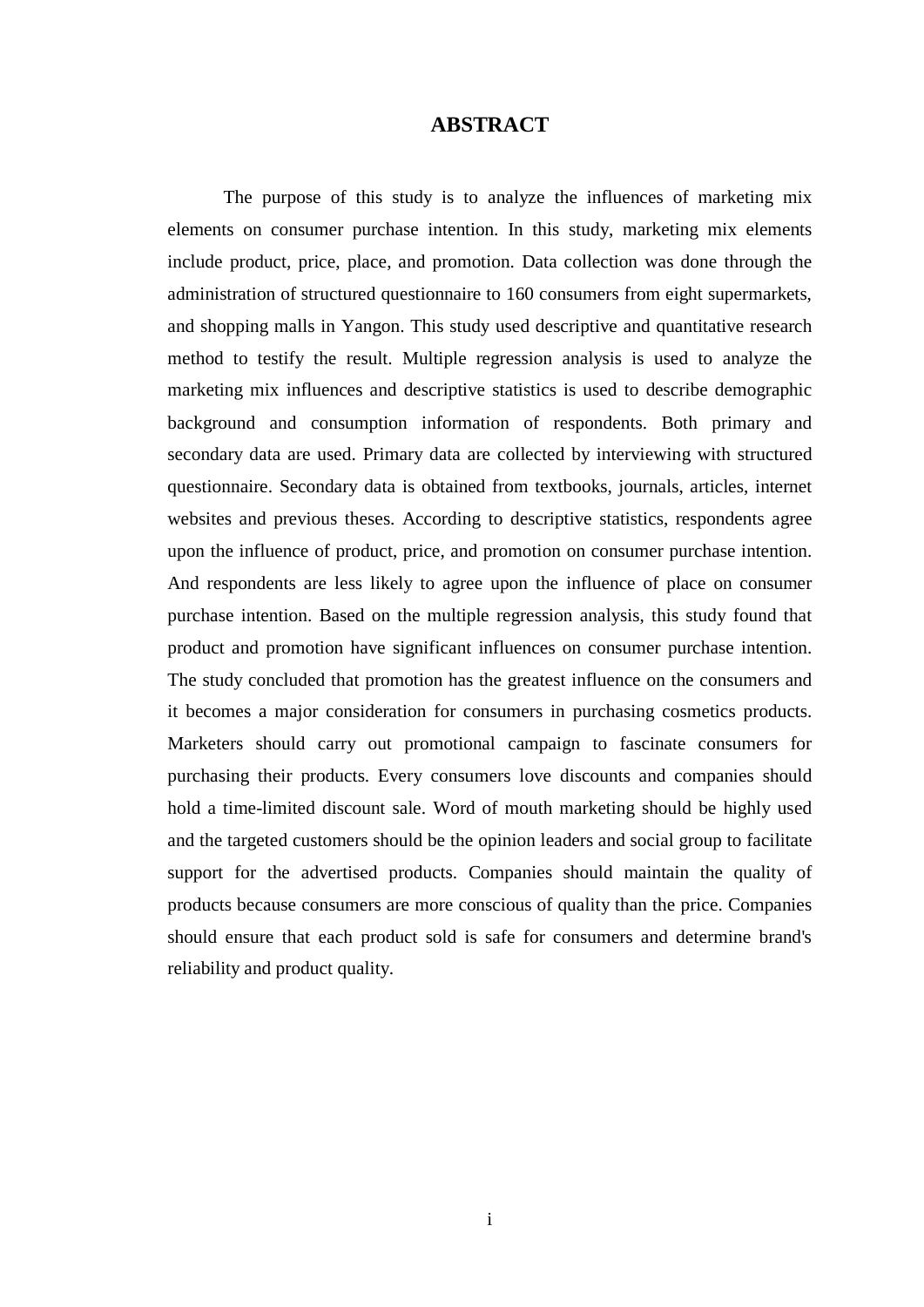#### **ACKNOWLEDGEMENTS**

Firstly, I would like to express my sincere gratitude to Prof. Dr. Tin Win, Rector, Yangon University of Economics, and Pro-Rector Prof. Dr. Nilar Myint Htoo, Yangon University of Economics for their permission for my selection of the research topic as a partial fulfillment towards the Degree of Master of Commerce.

My sincere thanks go to Prof. Dr. Soe Thu, Head of Department of Commerce, Yangon University of Economics for her constant encouragement to accomplish this thesis successfully.

I would like to thank my greatest respect and gratitude to my supervisor, Prof. Dr. Aye Thu Htun, Department of Commerce who has been constantly giving me helpful advises and orientation throughout the writing process, useful suggestions, encouragement, patience and invaluable time for improvement of my thesis. Without her encouragement and assistance, my thesis could not be completed.

Finally, I wish to acknowledge my friends for their time in data collection. I would like to thank all respondents who participated in collecting data for their kindness to answer the questionnaires.

Finally, it is my obligation to express my indebtedness and heartfelt gratitude to my loving parents for their encouragement, guidance and sacrifice made throughout this thesis as well as my life.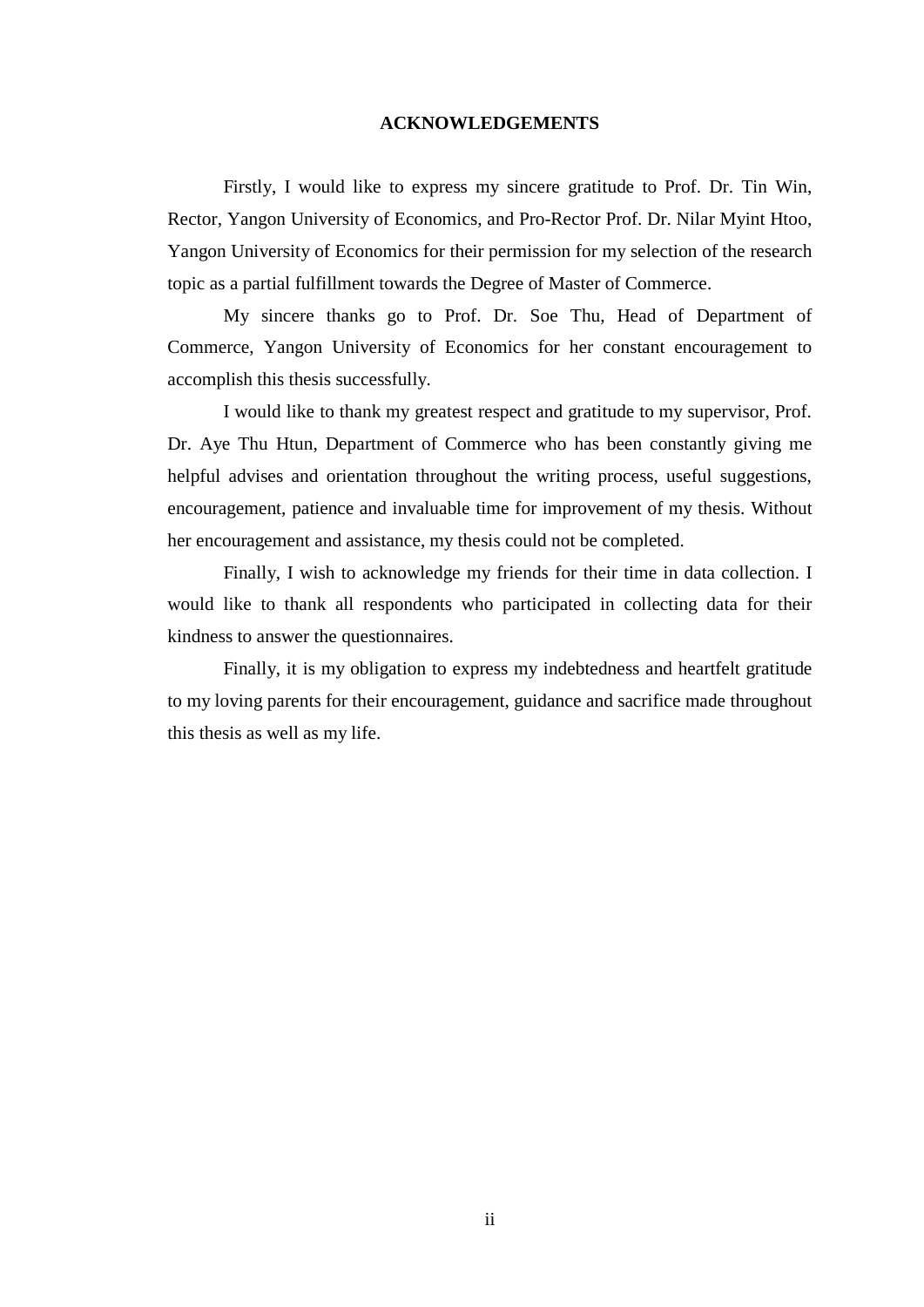## **TABLE OF CONTENTS**

|                          |              |                                                                               | Page           |
|--------------------------|--------------|-------------------------------------------------------------------------------|----------------|
| <b>ABSTRACT</b>          |              |                                                                               | i              |
| <b>ACKNOWLEDGEMENTS</b>  |              |                                                                               | <b>ii</b>      |
| <b>TABLE OF CONTENTS</b> |              |                                                                               | iii            |
| <b>LIST OF TABLES</b>    |              |                                                                               | V              |
| <b>LIST OF FIGURES</b>   |              |                                                                               | vi             |
| <b>CHAPTER I</b>         |              | <b>INTRODUCTION</b>                                                           | 1              |
|                          | 1.1          | Rationale of the Study                                                        | 2              |
|                          | 1.2          | Objectives of the Study                                                       | $\overline{4}$ |
|                          | 1.3          | Scope and Method of the Study                                                 | $\overline{4}$ |
|                          | 1.4          | Organization of the Study                                                     | 5              |
| <b>CHAPTER</b>           | $\mathbf{I}$ | THEORETICAL BACKGROUND                                                        | 6              |
|                          | 2.1          | Definition of Marketing                                                       | 6              |
|                          | 2.2          | Concepts and Elements of Marketing Mix                                        | 8              |
|                          | 2.3          | <b>Purchase Intention</b>                                                     | 9              |
|                          | 2.4          | Influences of Marketing Mix Elements on Consumer<br><b>Purchase Intention</b> | 11             |
|                          | 2.5          | <b>Previous Studies</b>                                                       | 15             |
|                          | 2.6          | Conceptual Framework of the Study                                             | 16             |
| <b>CHAPTER</b>           | III          | <b>OVERVIEW OF COSMETIC PRODUCTS MARKET 18</b>                                |                |
|                          | 3.1          | <b>Global Cosmetics Market</b>                                                | 18             |
|                          | 3.2          | <b>Categories of Cosmetics</b>                                                | 21             |
|                          | 3.3          | <b>Cosmetics Market in Myanmar</b>                                            | 22             |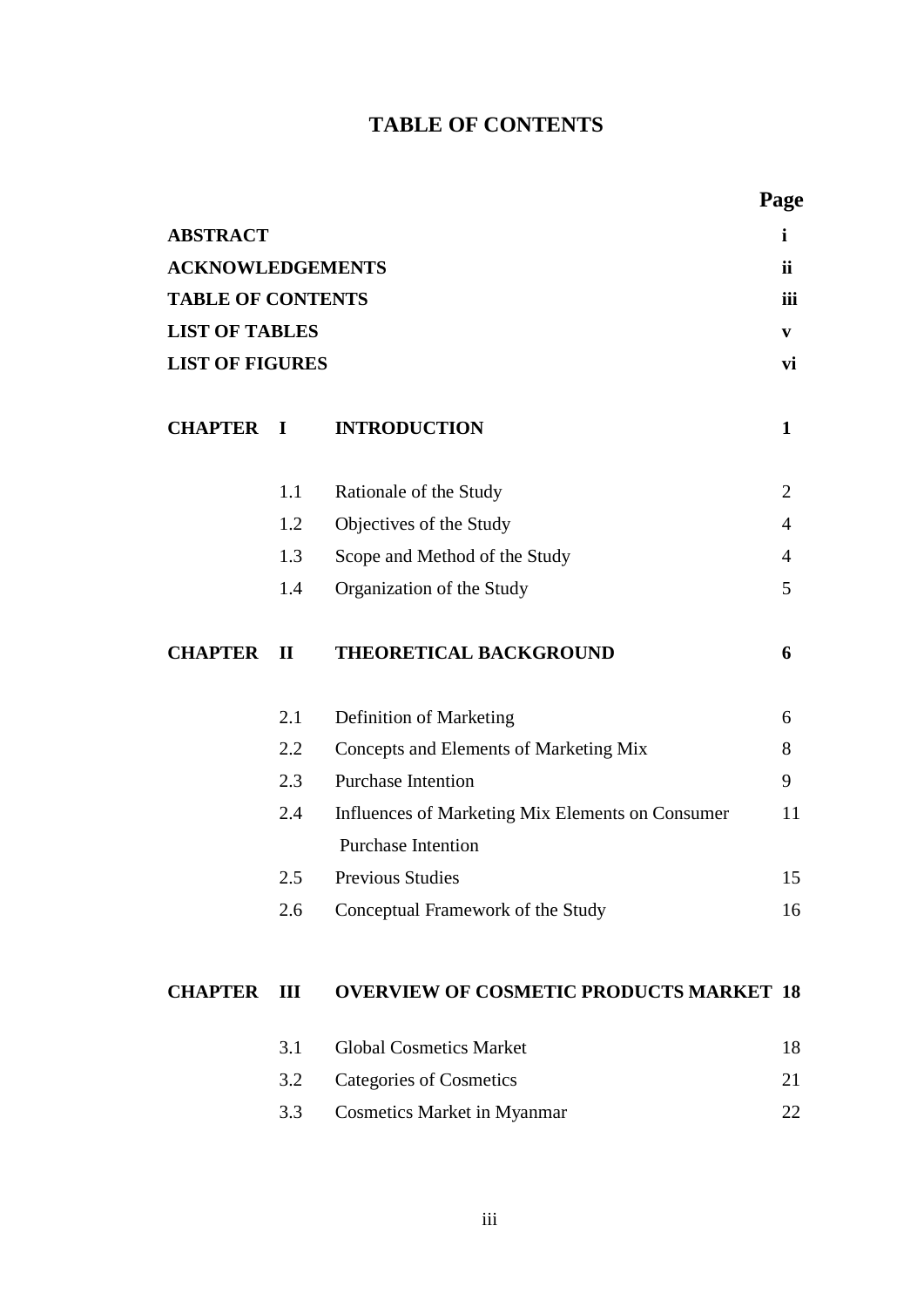## **CHAPTER IV ANALYSIS OF MARKETING MIX INFLUENCES 25 ON CONSUMER PURCHASE INTENTION OF COSMETIC PRODUCTS**

| <b>CHAPTER</b> | V   | <b>CONCLUSION</b>                                | 41 |
|----------------|-----|--------------------------------------------------|----|
|                |     | Influences and Consumer Purchase Intention       |    |
|                | 4.6 | Analysis of Relationship between Marketing Mix   | 38 |
|                |     | <b>Purchase Intention</b>                        |    |
|                | 4.5 | Analysis of Marketing Mix Influences on Consumer | 33 |
|                | 4.4 | Assessment on Reliability                        | 32 |
|                | 4.3 | <b>Consumption Information of Respondents</b>    | 28 |
|                | 4.2 | Demographic Profile of Respondents               | 26 |
|                | 4.1 | <b>Research Design</b>                           | 25 |

| 5.1 | Findings and Discussions            |    |
|-----|-------------------------------------|----|
|     | 5.2 Suggestions and Recommendations | 43 |
| 5.3 | Needs for Further Study             |    |

**REFERENCES APPENDIX A APPENDIX B**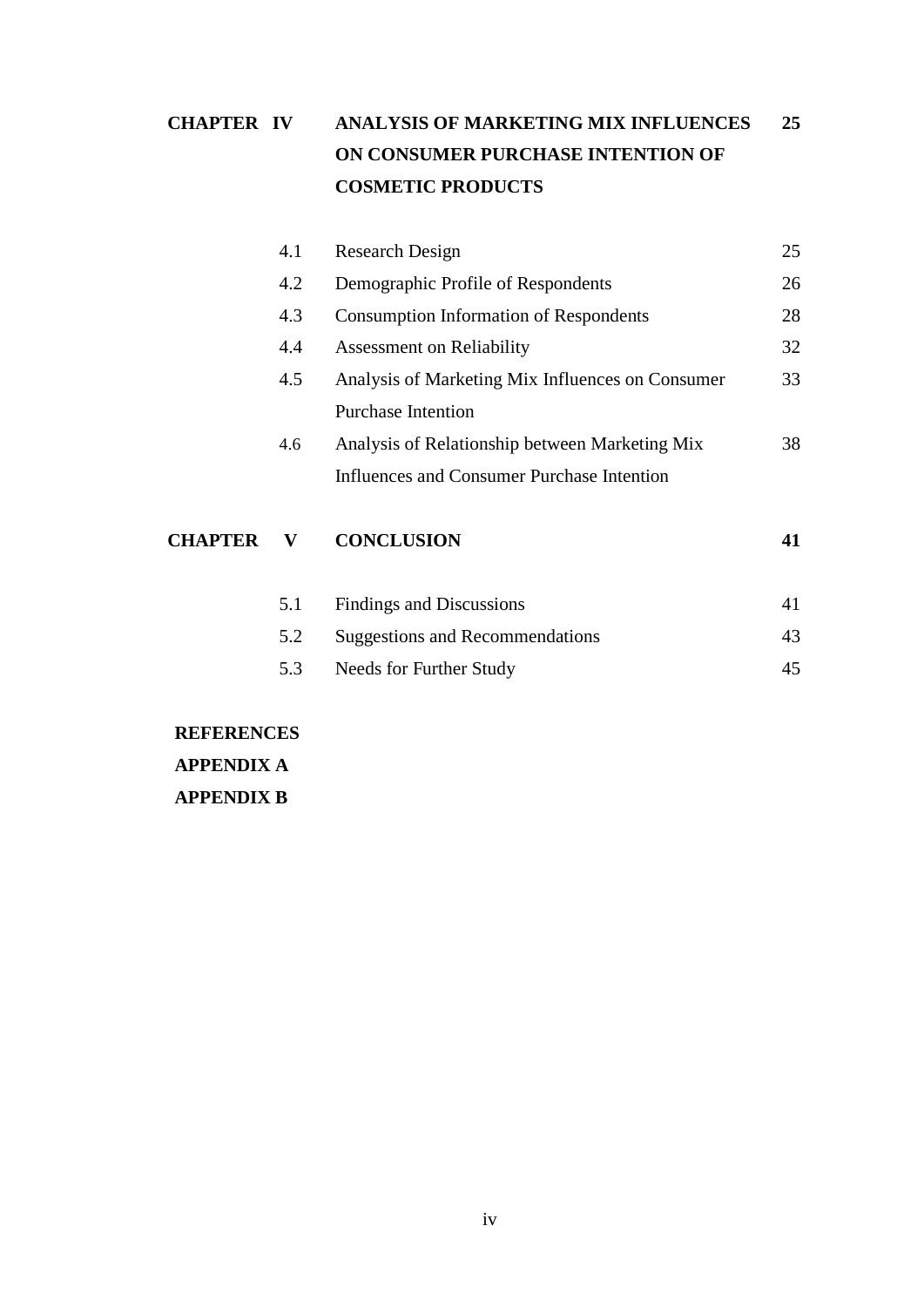## **LIST OF TABLES**

| Table No. | <b>Description</b>                                  | Page |
|-----------|-----------------------------------------------------|------|
| 4.1       | Demographic Profile of Respondents                  | 27   |
| 4.2       | <b>Usage of Facial Makeup Products</b>              | 28   |
| 4.3       | <b>Expenditure on Facial Makeup Products</b>        | 28   |
| 4.4       | <b>Types of Facial Makeup Products</b>              | 29   |
| 4.5       | Influencers on Purchasing of Facial Makeup Products | 29   |
| 4.6       | <b>Reasons for using Facial Makeup Products</b>     | 30   |
| 4.7       | Respondents' Occasion of Purchasing                 | 30   |
| 4.8       | <b>Purchasing Places of Respondents</b>             | 31   |
| 4.9       | Sources of Product Information                      | 31   |
| 4.10      | <b>Reliability Test from Respondent Responses</b>   | 32   |
|           | on Scale items                                      |      |
| 4.11      | Mean value of Product                               | 33   |
| 4.12      | Mean value of Price                                 | 34   |
| 4.13      | Mean value of Place                                 | 35   |
| 4.14      | Mean value of Promotion                             | 36   |
| 4.15      | Mean value of Consumer Purchase Intention           | 37   |
| 4.16      | <b>Overall Mean Value of Marketing Mix Elements</b> | 37   |
| 4.17      | Correlation between Marketing Mix and               | 38   |
|           | <b>Consumer Purchase Intention</b>                  |      |
| 4.18      | Regression Analysis on the Effect of Marketing Mix  | 40   |
|           | and Consumer Purchase Intention                     |      |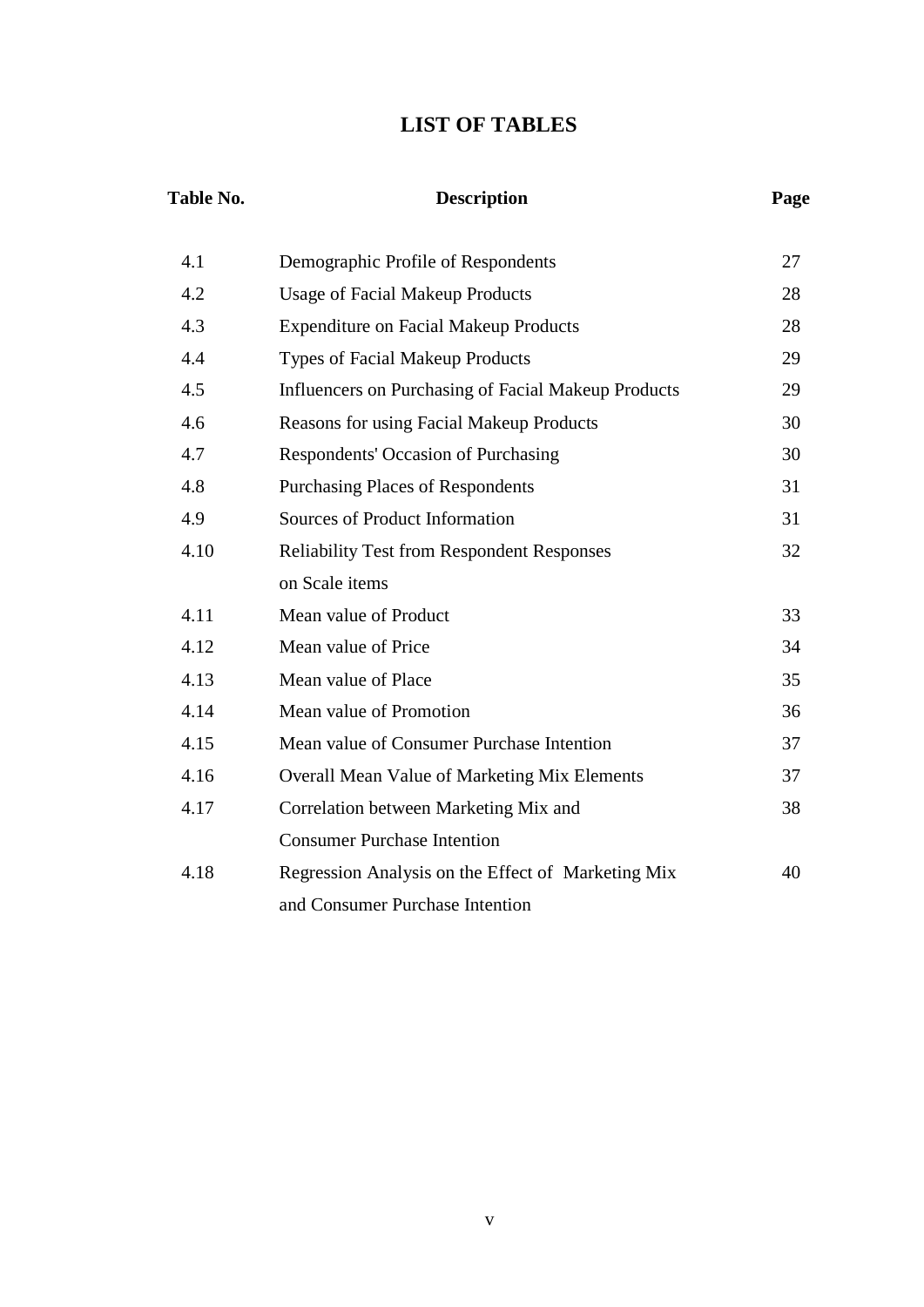## **LIST OF FIGURES**

| <b>Figure No.</b> | <b>Description</b>                                         | Page |
|-------------------|------------------------------------------------------------|------|
| 2.1               | <b>Impact of Marketing Mix, Consumer's Characteristics</b> | 16   |
|                   | and Psychological Factors to Consumer's Purchase           |      |
|                   | Intention                                                  |      |
| 2.2               | Conceptual Framework of the Study                          | 17   |
| 3.1               | Growth of the worldwide cosmetics market over              | 20   |
|                   | 10 years (in $\%$ )                                        |      |
| 3.2               | Categories of Cosmetics in terms of Product Classification | 22   |
|                   |                                                            |      |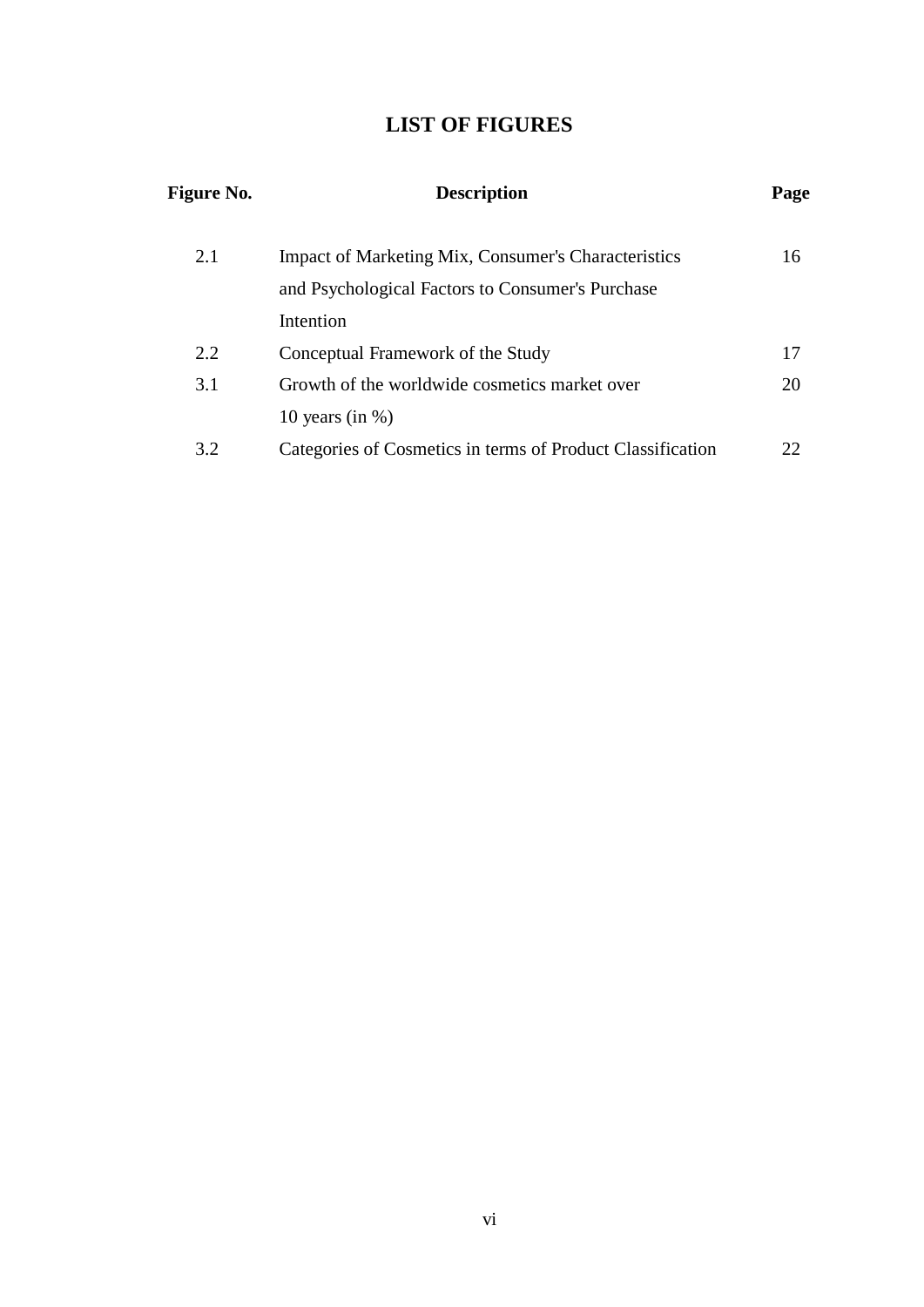## **CHAPTER I INTRODUCTION**

The twenty-first century age represents key changes in the marketing strategies utilized by organizations and institutions to assist them be very competitive and be sustainable in the turbulent market that they find themselves. In order to survive in the market, companies are keenly interested in creating strong brands that lead to long haul and customer relationships (Hess, Story and Danes, 2011).

Consumer is a person who purchases and consumes products and services. Consumers keep the production cycle moving as assume a significant role in the economic system of any country. Because of continuous and rapid changing environment, competitive conditions and dramatic innovation in the information technology, organizations are difficult to get by in the challenge. Meeting the needs of customers is the way to proceed with profitable existence for many businesses. Today's consumers have a wide range of products and services to pick. Their decisions are made on the basis of perception, quality, service and value of the products and services. Accordingly, companies need to comprehend the determinants of consumers' worth and satisfaction to endure and improve in the competitive market.

Consumer buying behavior is the study of individuals, groups, or organizations and the procedures that used to choose, secure, and dispose of products, services, experiences, or ideas to fulfill needs and the impacts that these procedures have on the consumers and society (Kuester, 2012). It encourages a superior understanding and forecasting of the subject of purchases as well as purchasing motives and purchasing frequency (Schiffman, Kanuk and Wisenblit 2010). It incorporates the investigation of what, why, when, where and how often they purchase and how they utilize the acquired product.

Consumers' stated purchase intentions are one of the essential information sources that marketing managers use to forecast future sales and to determine how the actions they make and will affect consumers' purchasing behavior. Between the range of 70 and 90 percent of market research suppliers indicated in a research that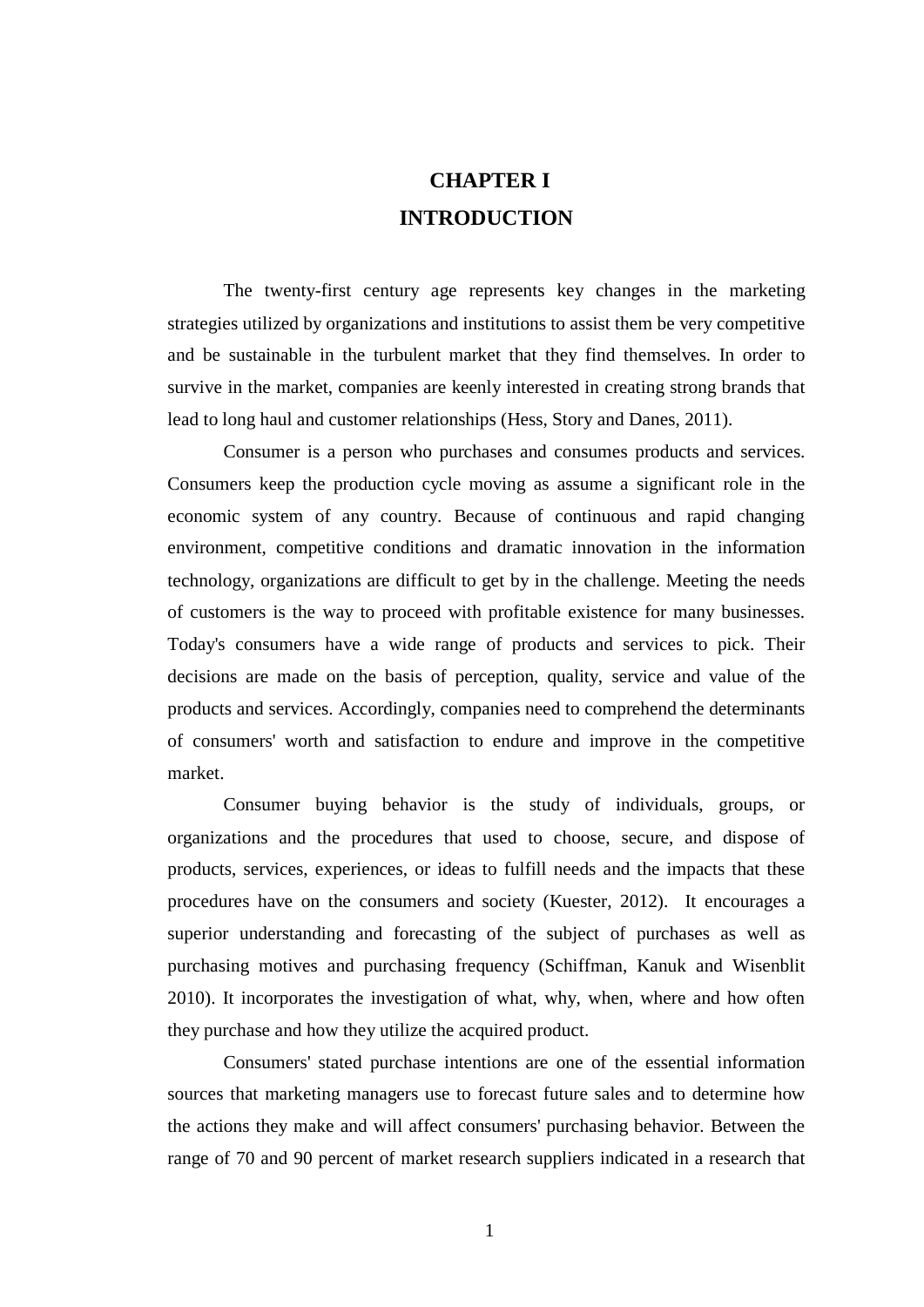they consistently measure and use purchase intentions (Jamieson and Bass, 1989). Purchase intention means the possibility of a consumer who wants to buy the item (Dodds, Monroe, & Grewal, 1991). The willingness of a customer to buy a specific product or a specific service is known as purchase intention. Purchase intention is a significant metric in marketing. Purchase intention as a measurement is effective in designing marketing activities or advancements. Purchase intentions of a customer base can be analyzed to make a coordinated guide of how to approach marketing campaign.

Marketing mix variables classification includes product, price, place, and promotion, which have been utilized by marketers all over the world (McCarthy 1964). Leadley and Forsyth (2004) in light of McCarthy theory, see marketing mix is a combination of all components to fulfill the target market. Marketing mix model was finally defined by Kotler (2004). According to Kotler, marketing mix is the mixture of controllable marketing factors that the organization uses to pursue the sought level of sales in the target market. It is helpful method for managers to comprehend concept about the right product, right price and right place. In the event that product, price, place and promotion are not served to address the needs of consumers by the company, it bombs in the market. If any product satisfies the needs and wants of target consumers, they will have favorable attitude towards these products. This understanding is a major challenge for marketers in relation with appropriate marketing strategies to meet and exceed consumer's expectation. Therefore, the objective of the study is to analyze the influences of marketing mix elements on consumer purchase intention of cosmetic products.

### **1.1 Rationale of the Study**

Cosmetic products refer to any substance applied to the human body such as skin, hair, nails, lips or eye for beautify skin and enhance self-confidence. The purpose of beautifying product is to improve the appearance and makes it progressively beautiful and satisfying to eyes. Cosmetics industry expected to grow in near future due to the greater demand cosmetic products among youthful, middle aged and matured ladies (Kumar, Massie, and Dumonceaux, 2006).

Global and local cosmetic brands have been pushing into Myanmar market since the 1980. Over two decades, consumer attitudes towards beautifying products are changing into positive. Consumers want to be up-to-date fashion and cosmetic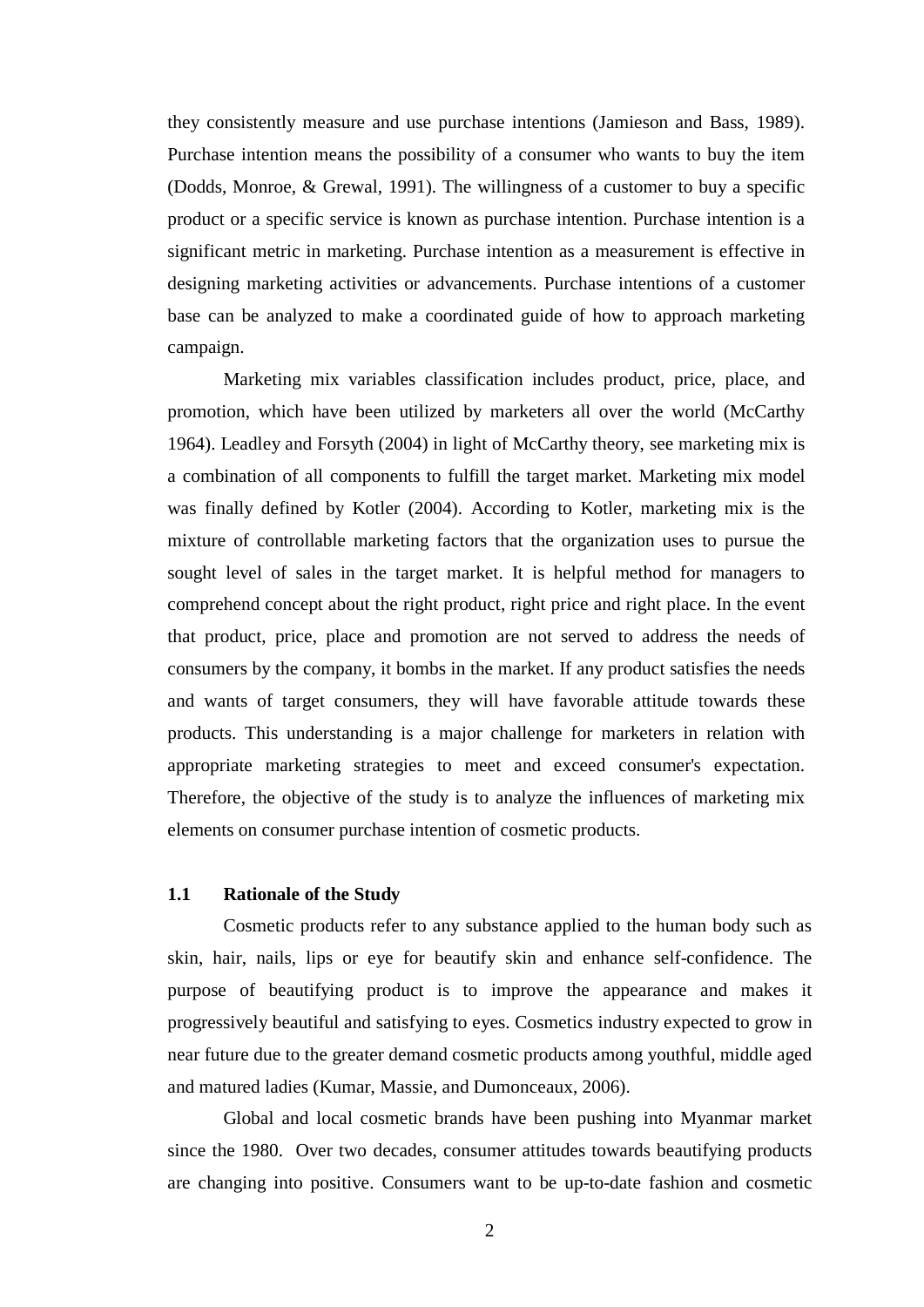trend and know about cosmetic application. Increasing numbers of beauty bloggers promote and educate young generation about the importance of skincare routines, beauty care and make-up trends. The awareness about one's looks and skin excellence increases, the spending power of individual worldwide rises. The absolute market of cosmetic products is increasing as a result of high demand. Nowadays, numerous sorts of cosmetic products are available on every shelf in Myanmar market. There are lots of cosmetic products coming from neighboring countries such as Thailand, China, Taiwan and Korea. And there has local artist/ celebrity brands. Current cosmetics market is very competitive and an ever increasing number of cosmetic products are entering into Myanmar cosmetic market. Therefore, marketers of cosmetic companies use different marketing mix strategies to attract consumers.

As there is steady change in the living standards, trend, fashion and change in technology; consumer's attitude towards the acquisition of product varies (Kumar,2004). It is essential to know consumers as individual or groups for purchasing, consuming or disposing of products and services and how they share their experience to fulfill their wants or needs. Marketing activities based on purchase intentions as a measurement lead to the expansion in the return on investment in terms of marketing activities. Having an idea or a definite measure of intentions of a customer can help in planning the marketing activities in ways that they can reach the target audience and achieve the desired results that is more prominent customer involvement and higher return on investment. Desai K. (2014) conducted the study on the consumer buying behavior of cosmetic products. According to his research, quality is the most important factor affecting the consumer buying decision. Television and reference groups are other significant factors to influence consumer buying decision.

Firms need to analyze purchase intention for the reason that consumer reactions to a firm's marketing practice greatly affect on the firm's success. By analyzing purchase intention, marketers can more readily anticipate how consumers will respond to marketing strategies. Watkins (2002) points out that marketing is a very important function of an organization in that it concentrates on customers and what they want. Marketers need to create proper marketing mix activities (product, price, place and promotion) to attract consumers among competitors. Dr. Anandrajan S., and Sivagami T. (2016) conducted the study on consumer purchase decision behavior towards cosmetic marketing. It found that decrease in price and attractive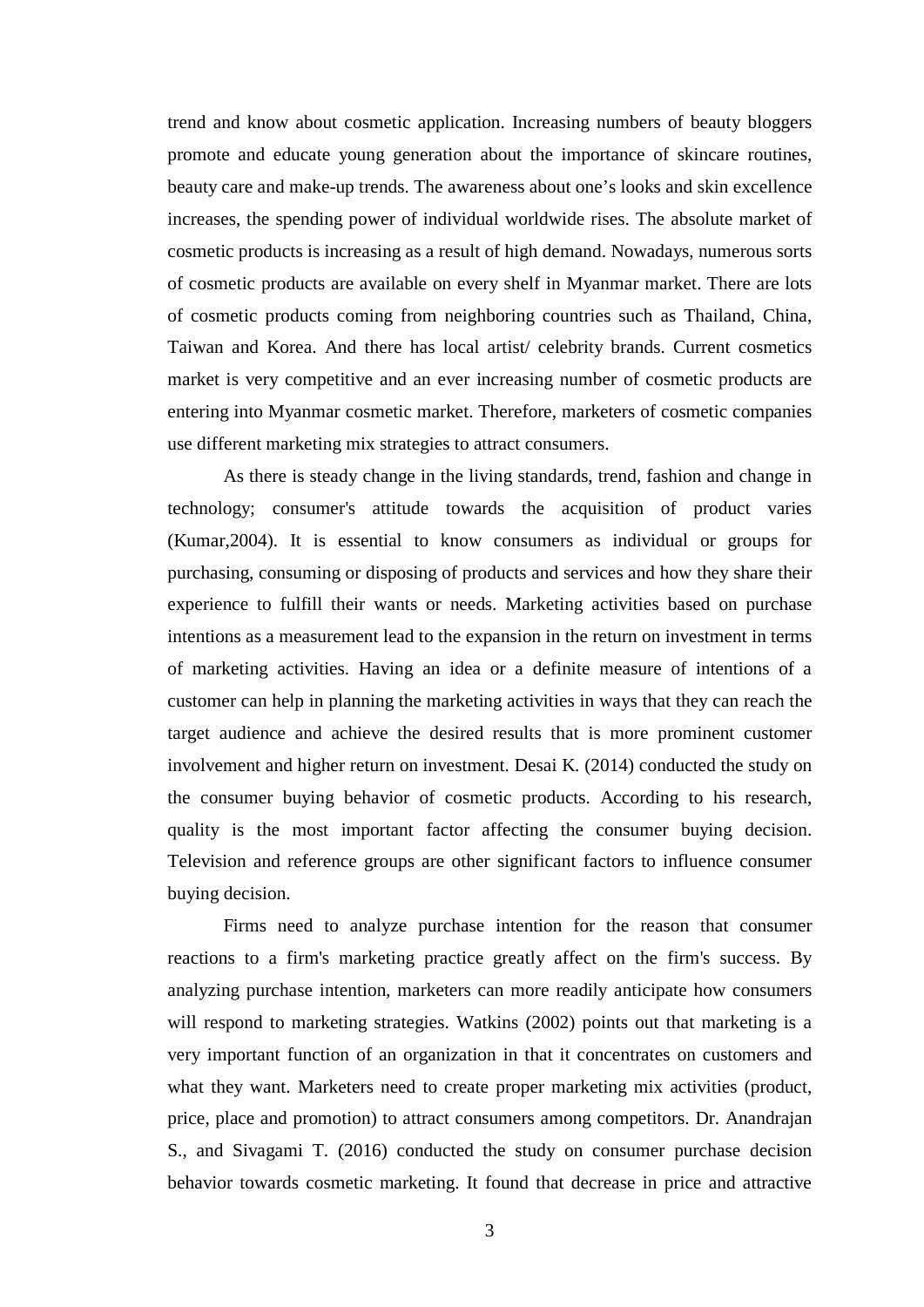promotional schemes can attract more customers. The research reasoned that cosmetics are not part of luxury products.

In the competitive cosmetic market, firms need to understand the influence of each marketing mix element on consumer purchase intention and create effective management by the combination of marketing elements. This research may provide useful information about current cosmetics market situation, consumer purchase intention towards cosmetics products and useful marketing strategies for the marketers of cosmetics companies. It is useful for product innovation, market penetration and creating effective marketing strategies for new cosmetics companies and readjusting the marketing strategies of existing companies to meet their target market.

### **1.2 Objectives of the Study**

The main objective of the study is to analyze the influences of marketing mix elements on consumer purchase intention of cosmetics products.

The specific objectives of this study are:

- (1) to identify the effect of product on consumer purchase intention of cosmetic products
- (2) to identify the effect of price on consumer purchase intention of cosmetic products
- (3) to identify the effect of place on consumer purchase intention of cosmetic products and
- (4) to identify the effect of promotion on consumer purchase intention of cosmetic products

### **1.3 Scope and Method of the Study**

This study only focuses on the influences of marketing mix elements of face make-up cosmetic products. This research is designed to collect data from 160 female consumers shopping at eight supermarkets, and shopping malls in four business district townships (Botataung, Kyauktada, Dagon, and Bahan) in Yangon. This study used descriptive and quantitative research method to testify the result. Multiple regression analysis is used to analyze the marketing mix influences and descriptive statistics is used to describe demographic background and consumption information of respondents. Both primary and secondary data are used. Primary data are collected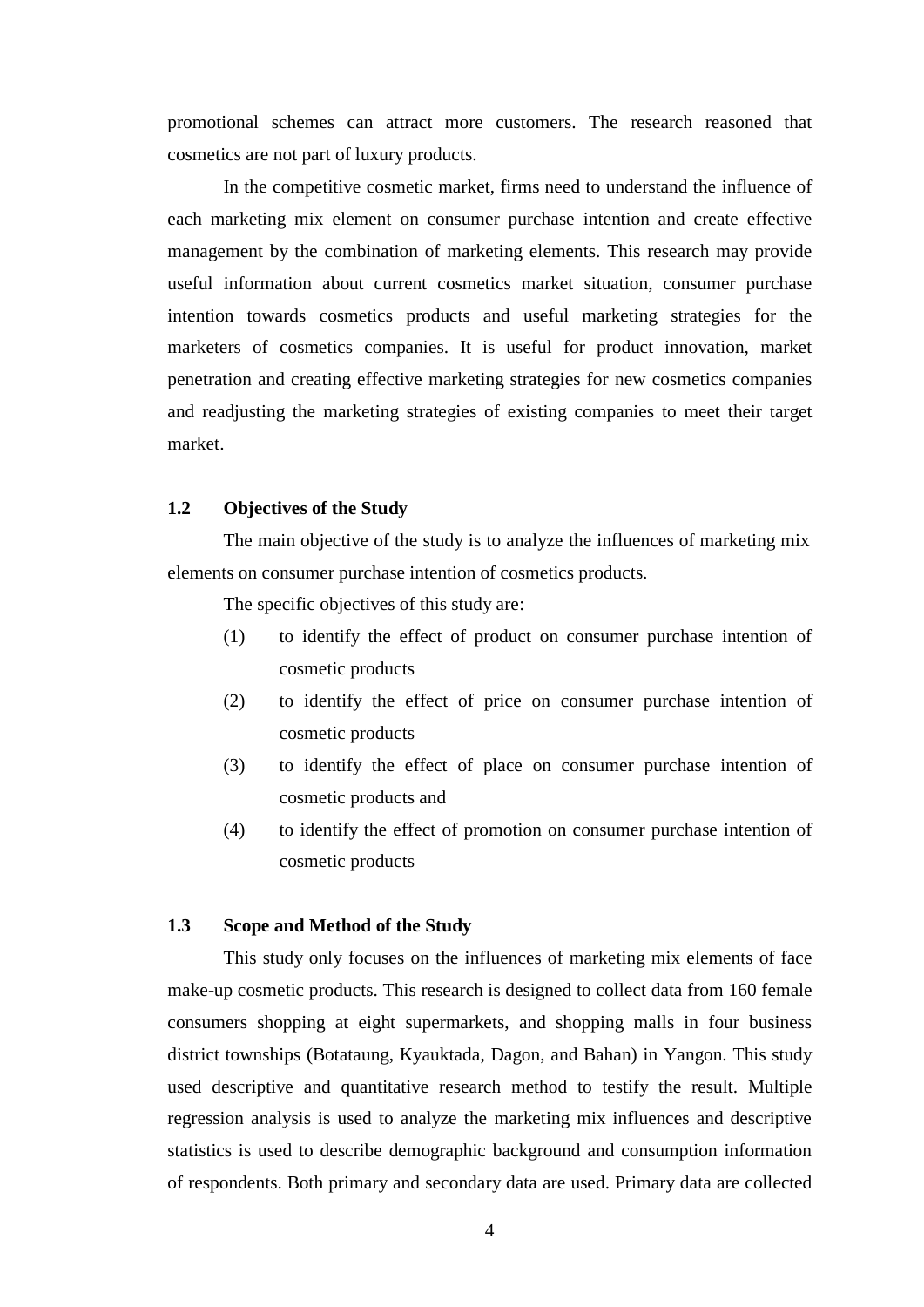by interviewing with structured questionnaire. Secondary data is obtained from textbooks, journals, articles, internet websites and previous theses.

### **1.4 Organization of the Study**

This thesis is divided into five chapters. It starts with chapter one, introduction of the study including rationale of the study, objectives of the study, scope and method of the study, and organization of the study. Chapter two provides theoretical background of consumer purchase intention, marking mix influences and conceptual framework for this thesis. Chapter three deals with the overview of cosmetic products market and chapter four describes the analysis of marketing mix elements influences on consumer purchase intention of cosmetic. Finally, chapter five presents a summary of the study findings as well as conclusion, recommendation and suggestions for further study.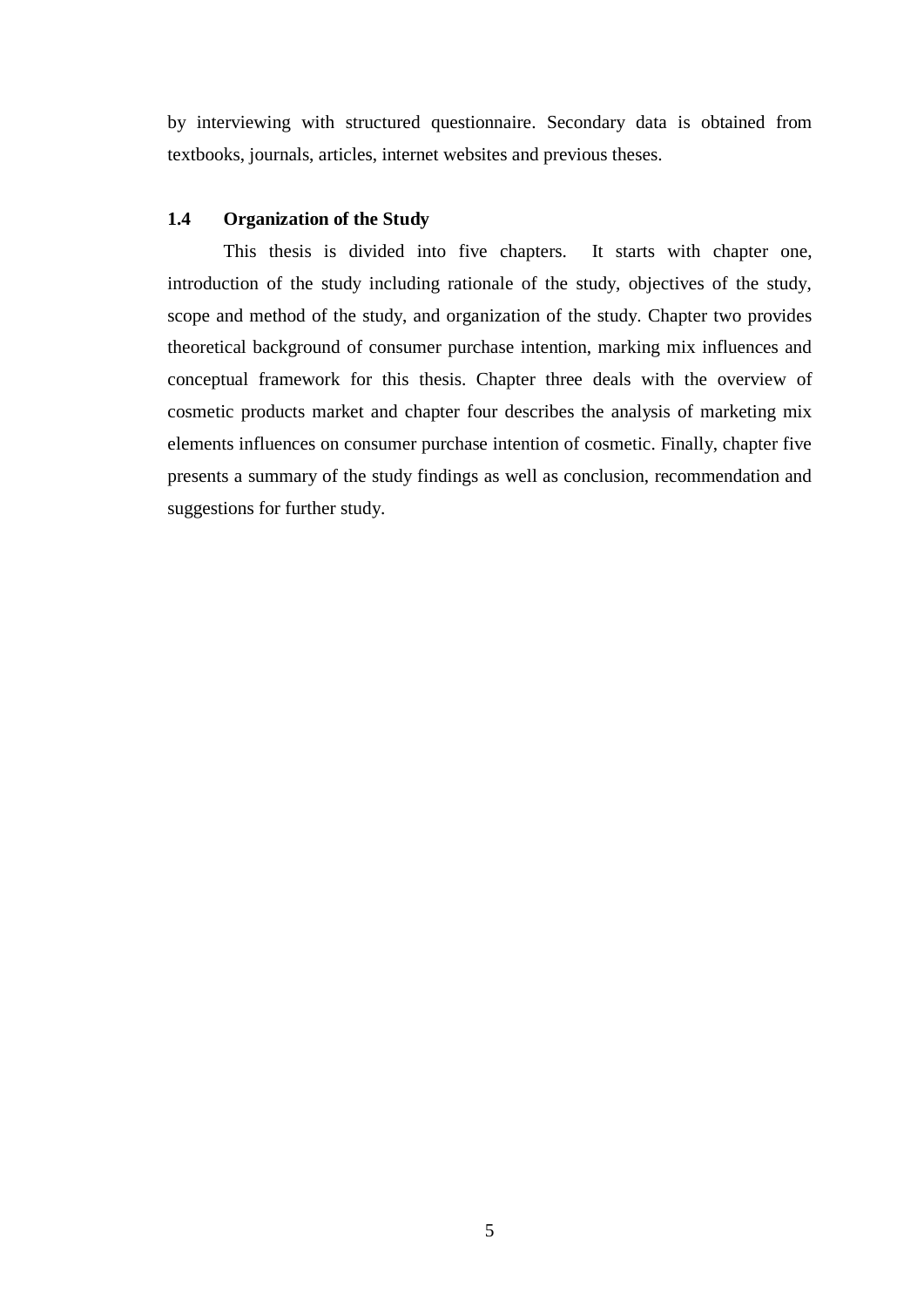## **CHAPTER II THEORETICAL BACKGROUND**

Today's business world gives people the sense of customer orientation concept. Marketing concept basically represents a move in orientation as from production orientation to marketing orientation, from product orientation to customer orientation, from supply orientation to demand orientation and from sale orientation to satisfaction orientation. Among these orientation, customer orientation and satisfaction play an imperative role in the well-being of the economies of local, national and international. This chapter discussed the review of literature on the concept of marketing mix, consumer purchase intention, marketing mix influences on consumer purchase intention and finally the conceptual framework of the study.

### **2.1 Definition of Marketing**

There are numerous definitions of marketing put extensively; marketing is the activity, set of institutions and processes for creating, communicating, delivering and exchanging offerings that have value for customers, clients, partners and society everywhere (American Marketing Association). Philip Kotler defines marketing is the science and art of exploring, creating, and delivering value to fulfill the necessities of a target market at a profit. Marketing identifies unfulfilled needs and desires. Marketing pinpoints which segments of consumers are capable of serving best and it designs and advances the suitable products and services. Marketing is important for the accompanying reasons.

*Marketing helps in transfer, exchange and movement of goods*: Products and services are made accessible to customers through different intermediaries' viz., wholesalers, retailers, and so on. Marketing is useful for both producers and consumers. As indicated by Prof. Haney Hansen "Marketing includes the design of the products acceptable to the consumers and the conduct of those activities which encourage the exchange of ownership between the dealer and purchaser."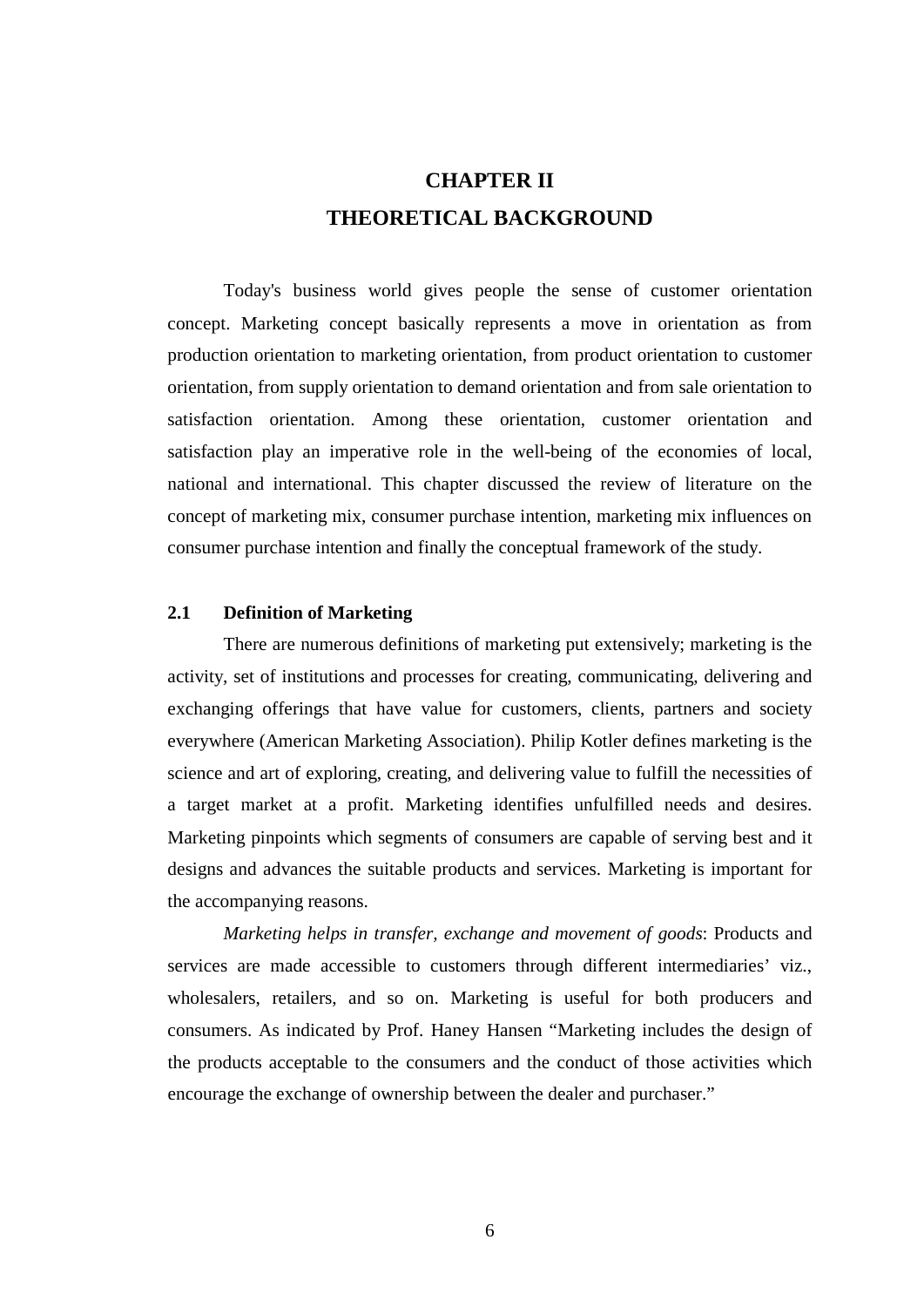*Marketing is useful in raising and maintaining the standard of living of the community:* Marketing is the giving of a standard of living to the community. Professor Malcolm McNair added that "Marketing is the activity that creates and delivers of standard of living to the community". By making accessible the uninterrupted supply of goods and services to consumers at a sensible value, marketing has assumed a significant role in raising and keeping up the living standards of the community. Community contains three classes of individuals i.e., rich, middle and poor. Everything which is utilized by these various classes of people is provided by marketing. In the modern times, with the development of latest marketing techniques even the poorer areas of society have attained a reasonable level of living standard. This is fundamental because of huge scale production and lesser prices of products and services. Marketing has reformed and modernized the living standard of individual in modern times.

*Marketing creates employment:* The major marketing functions are purchasing, selling, financing, transport, warehousing, risk bearing and standardization, and so on. In each such different function is performed by an enormous number of people and bodies. In this way, marketing offers employments to numerous individuals. It is assessed that about 40% of total population depend directly or indirectly upon marketing. In the modern era of huge scale production and industrialization, role of marketing has augmented. Converse, Huegy and Mitchell pointed out that "In order to have persistent production, there must be continuous marketing, only then employment can be supported and high level of business activity can be continued".

*Marketing as a source of income and revenue:* The performance of marketing function is immensely important, because it is the only way through which the concern could create revenue or income and get benefits. Buskirk pointed out that, "Any activity related with acquiring income is a marketing action''. Marketing provides numerous opportunities to procure profits in the process of purchasing and selling the goods, by creating time, place and possession utilities. This income and profit are reinvested in the concern, subsequently gaining more profits in the future. Marketing ought to be given the greatest importance, since the very endurance of the firm relies upon the effectiveness of the marketing function.

*Marketing acts as a basis for making decisions:* A businessman is faced with many issues as what, how, when, how much and for whom to produce. In present,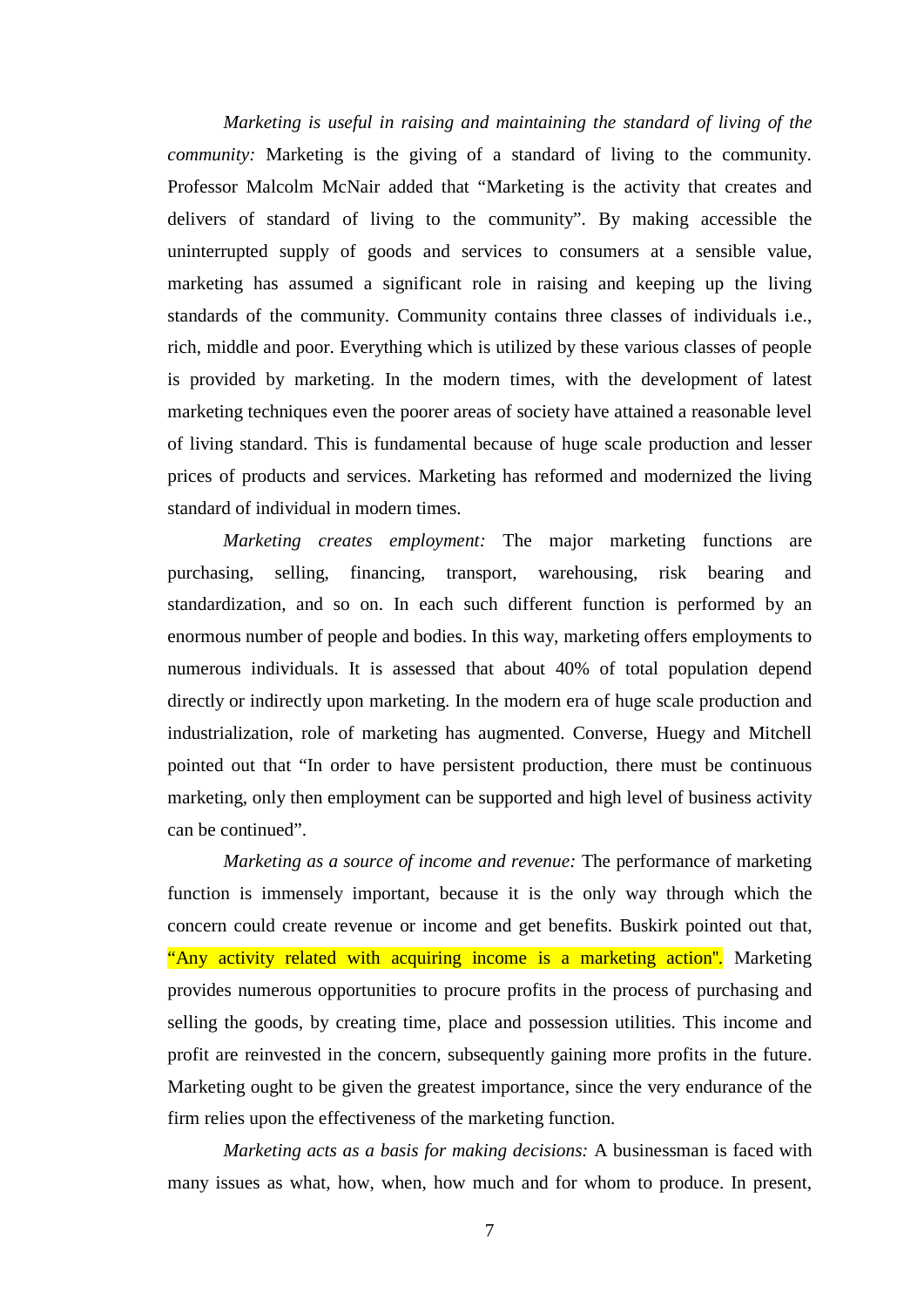marketing has become a very complex and tedious task. Marketing has developed as new specialized activity along with production. Therefore, producers are depending generally on the mechanism of marketing, to determine what to produce and sell. With the assistance of marketing techniques, a producer can regulate production accordingly.

*Marketing acts as a source of new ideas:* The concept of marketing is a powerful idea. It has changed altogether with the progression of time. Such changes have far reached impacts on production and distribution. With the rapid change in tastes and preferences of individuals, marketing needs to think of equivalence. Marketing as an instrument of measurement, gives scope for understanding this new demand pattern and thereby create and make accessible the goods accordingly.

*Marketing is helpful in development of an economy***:** Adam Smith has commented that "nothing occurs in our nation until somebody sells something". Marketing is the boss that sets the economy revolving. The marketing organization, more scientifically composed, makes the economy strong and stable. The lesser the stress on the marketing activities, the more fragile will be the economy.

### **2.2 Concepts and Elements of Marketing Mix**

The marketing mix is one of the significant concepts in modern marketing. It was characterized as the set of controlled strategic marketing tools that the firm mixed to produce the response that wants from the target market. The marketing mix comprises of everything the firm could do to impact the demand for its product. The many possibilities could be gathered into four groups of factors known as the four Ps; product, price, place and promotion (Kotler and Armstrong, 2000).

Marketing mix is the specific collection of activities utilized by an organization to increase acceptance of ideas, products or services. That collection of actions commonly includes marketing activities in the areas of products or services, pricing, place (channel of distribution), advertising, sales and sales promotion (Hass and Wotruba, 1983). The marketing mix conveys the desired brand or product signals and messages, concentrates on the needs of the target audience. Consumer research is applicable to every factor of the marketing mix; product, price, place, and promotion. *Product*: Consumer research enables the marketers to construct consumer

relationship by finding which attributes are generally essential to the target market and coordinating them into the design of the product. It provides the premise to the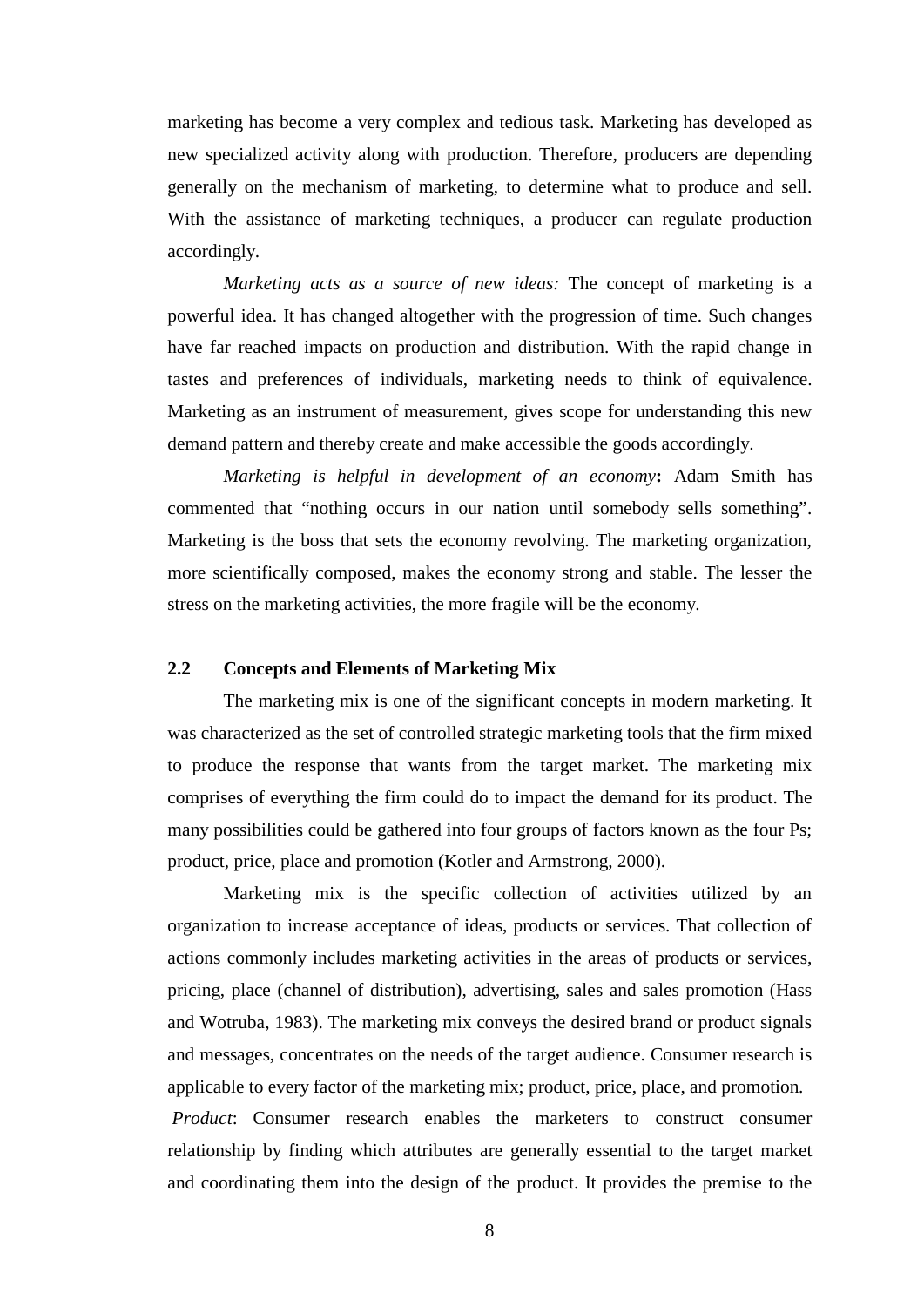advancements of new product concepts and groups of products to meet targeted consumer needs.

*Price*: Consumer research helps the marketers in building up psychological pricing levels that customers would pay.

*Place*: Consumer research recognizes where consumers shop and how they perceive different distribution outlets, and provides the basis for a powerful distribution strategy.

*Promotion*: Consumer research is utilized to decide persuasive advertising appeals and to identify proper media choices to arrive at selected target markets.

### **2.3 Purchase Intention**

Consumer behavior is a new field of study that evolved soon after the Second World War. The seller's market has vanished and buyer's market has come up. This prompted the move of manufacturer's consideration from product to consumer and specially focused on the consumer behavior. The assessment of marketing concept from selling concept to consumer oriented marketing has brought about buying behavior becoming an independent discipline.

The consumer market is characterized as end user markets or business to consumer markets or B2C markets. The decision making process in consumer markets is unique in relation to the process that takes place in business or industrial markets. Consumer behavior portrays basically two sorts of consuming entities: the personal consumer and organizational consumer. Personal/ individual consumer is an individual who buys goods and services for own use, use of family or as present for friends, i.e., for final use by people who are referred to as end users. Organizational/ business buyers incorporate profit and not for profit businesses, government agencies and institutions that purchase product, equipment and services to run their organizations.

Armstrong and Kotler (2003) expressed that consumer buying behavior refers to the buying behavior of final consumers, individuals and household who purchase goods and services for personal utilization. These final consumers refer to both human beings and other non-living entities with various age, income, educational level, gender and tastes. Understanding behavior of consumers is a key to the accomplishment of business organizations.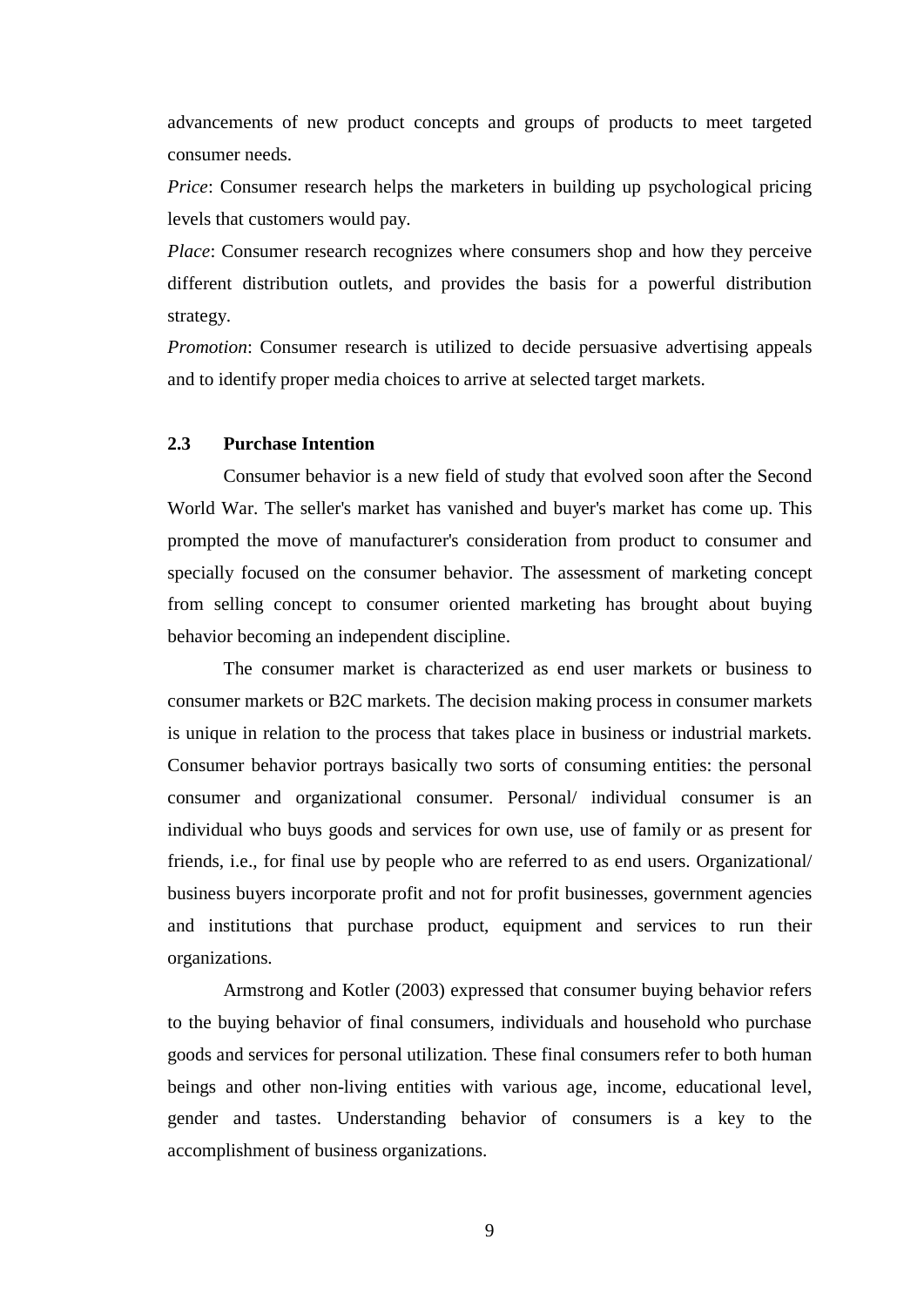Purchase intention means the possibility of a consumer who wants to purchase the product (Dodds, Monroe, & Grewal, 1991). Purchase intention discuss about buyer's readiness to purchase, future intention to buy, as well as decision to repurchase (Rahman, Haque & Khan (2012). Consumers who have higher purchase motivation and desires of a product may build their purchase intention. Purchase intentions are one of the fundamental concepts studied in the marketing literature. The enthusiasm for marketing scholars on purchase intentions originates from its relation to buying behavior. There is a positive relationship between purchase intentions and purchase behavior in several studies. Purchase intention plays a significant role in consumer's buying decision-making process. It is a sort of decision-making that studies the reason to purchase a specific brand by consumer (Shah 2012). Some special motivation could raise their intentions to pick a product and make a purchasing decision.

According to Ferdinand (2006), purchase intention can be distinguished through the following indicators; *transactional intention*- which is one's tendency to buy an item, *reference intention*- which is one's tendency to make a reference of the item to other people, *preference intention*- which portrays the behaviors of an individual who has the main preference for a product. This preference will possibly change if something occurs to preferred product. And the last is e*xplorative intention*which describes the behavior of an individual who always finds information with respect to the product to support the positive features of that product.

The success of any business organization stems from organization's ability to understand and impact consumer purchase intention. It has a substantial importance because the organizations want to expand their sales of specific product for maximizing their profit. Marketing managers are interested in consumer purchase intentions so as to figure sales of existing or new products and services. Purchase intentions information can help managers in their marketing decisions identified with product demand, market segmentation and promotional strategies. The better marketers are at understanding consumer behavior, the more effective at influencing consumers' purchase behavior (Kurti Shah 2009). Firms need to analyze the purchase intention for understanding the buyers' responses to firms marketing strategy that greatly affects on the firm success. The marketing concept stresses that a firm should create marketing mix strategies that fulfill customers' needs and better predict how consumers will react to marketing strategies.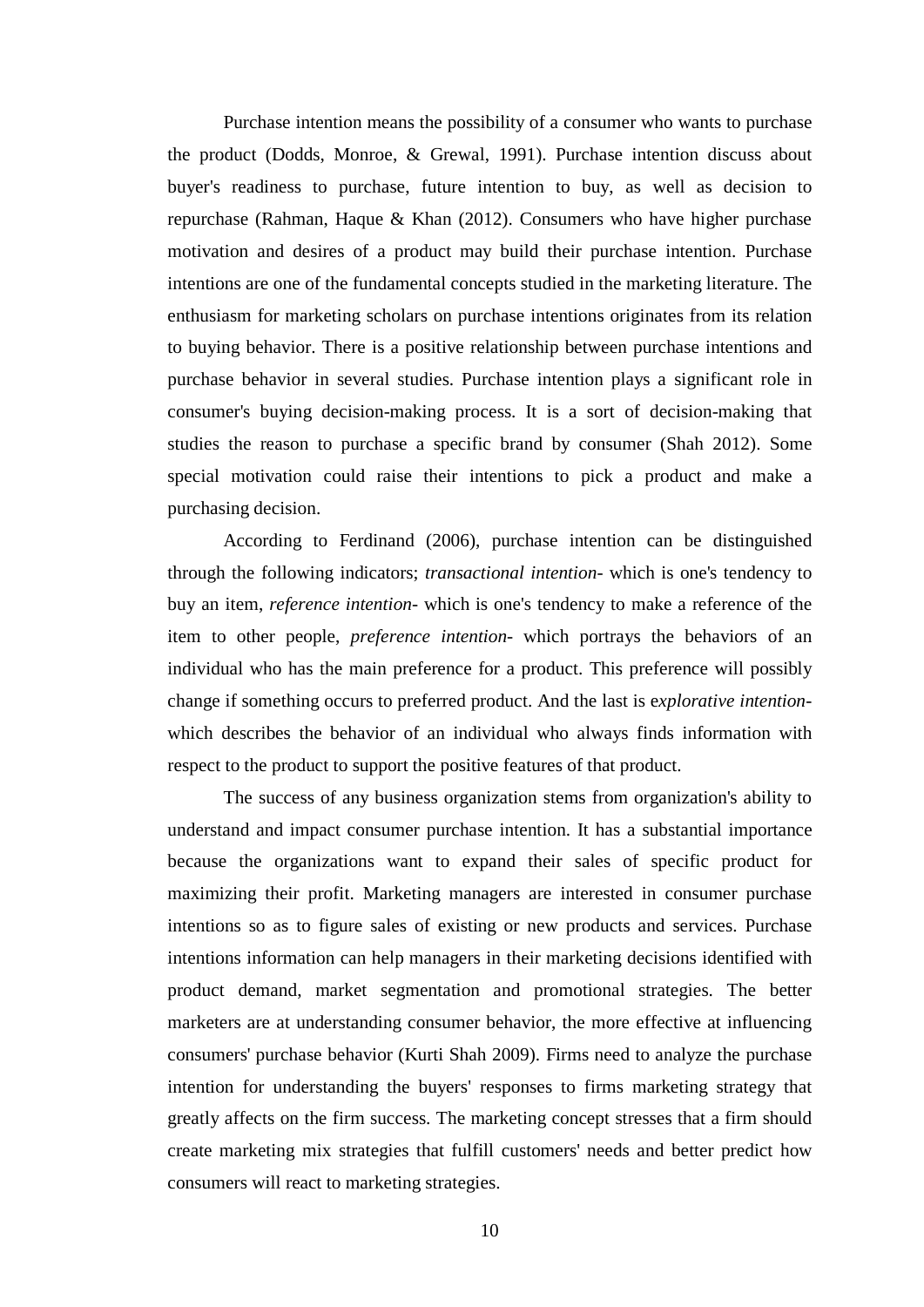#### **2.4 Influences of Marketing Mix Elements on Consumer Purchase Intention**

Customers are becoming choosier and they are not adequate for traditional marketing solutions. Companies are confronting high challenge and they need to extend the range of services, sell quality goods, to pay in order to fulfill the desires of buyers, and to diminish costs in order to maintain a successful business activity. Effective marketing mix management enables marketers to make a combination of components that will enable to manage the company's budget to accomplish the desired objectives. This is not sufficient to use just one or a few elements of marketing mix in order to achieve the best results.

The formation of marketing mix elements requires considering the characteristics of each marketing mix elements so that they could be aligned but nonalignment may be the company's weaknesses. Marketing mix means the product, price, place, and promotion strategies to produce and carry out exchanges of values and achieve the target markets. Marketing mix is a set of relevant factors and solutions for achieving customers' satisfaction and goals set by the company. A study about facial make-up affirms that there is a relationship between all marketing mix factors and consumers' purchase intention (Huang & Foosiri, n.d.). Therefore, it is clear that there is relationship between marketing mix and purchase intention.

#### **2.4.1 The Influence of Product on Consumer Purchase Intention**

Blackwell, Miniard, and Engel (2006) defined product as the total bundled benefits that a consumer receives in an exchange process. Aside from the physical product itself, product design, quality, features, options, services, warranties and brand name are elements related with the product that customers may be attracted to. The product is the first and one of the key marketing elements. Successful managers give close attention to their product groups for the necessities of particular target market. For instance, luxury goods should position for the image of consumers who have everything but many basic products should make for price conscious consumers.

The result of shortening of product life cycles with the expansion of competition and faster diffusion processes thus new product launches have arranged, test marketing becomes prominent and packaging plays an important role (Majumdar, 1996). These days, consumers demanded new features of the product and tangible quality of the product and this lead to the repeated acquisition of a single brand or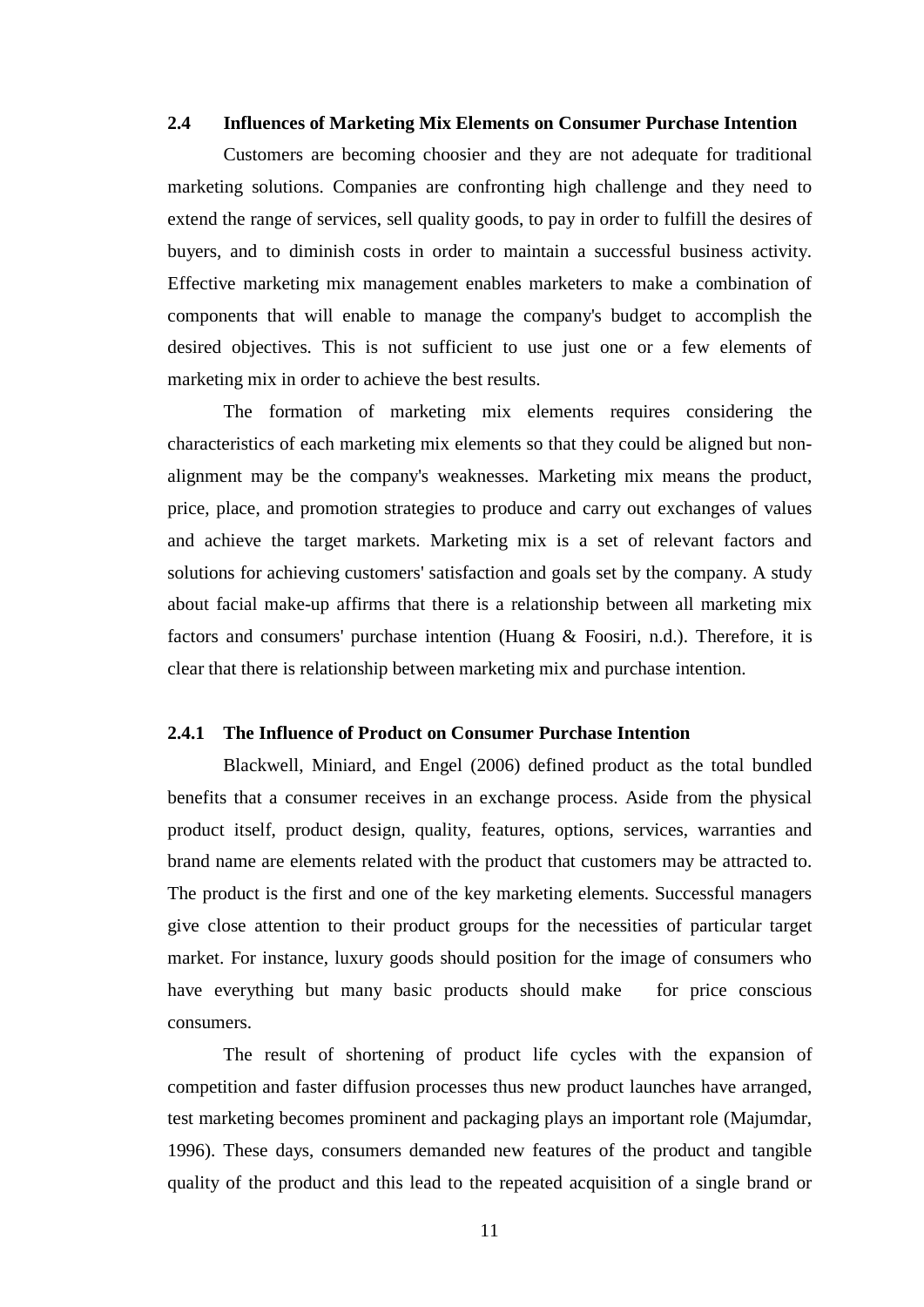change to other brands. In marketing, consumers are the embattled individual who will purchase the product. Each company has to know what makes customers to choose their products over competitors' or why they need to purchase products (Lonkila, 2011).

#### **2.4.2 The Influence of Price on Consumer Purchase Intention**

Price is the amount of money to pay for a product or service, or the sum of the values that consumers exchange for the benefit of product or services (Kotler and Armstrong, 2006). Price is one of the elements influencing the consumer because it helps to understand the value of the product. The correct pricing strategy is important to increase total revenue. Generally, there is an inverse relationship: the higher the price, the sales decrease. Some business can often command higher prices for their customized service but reasonable price for increasing company's share growth or for market penetration. Price is one of the most flexible elements of the marketing mix and it can be changed rapidly unlike product features, promotion and distribution channels (Kagira and Kimani, 2010). Therefore, it can be used as a competitive tool for the marketers.

The price factor is constantly being an important factor in consumer buying process in each context. Stanton (1998) uses four determinants of price: price competitiveness, affordability, price to quality and price to benefit. Consumers always look at price and brand name information differently when they judge on the dimensions of quality, ease of use, usefulness, performance, durability and status (Brucks, Zeithaml & Naylor, 2000). When price is the only information accessible, consumers examine that price has significant impact on quality. Quester (2009) found that price affects the quality perception of consumers.

### **2.4.3 The Influence of Place on Consumer Purchase Intention**

Another important element of marketing mix is a place that is also called distribution. The decision of where organizations should sell their products is the issue raised under the place of marketing mix. Place strategies can be classified as exclusive, selective and intensive. Exclusive means fewer places and selling just one brand. Selective is the middle way, where the products are sold at chosen places that could be outside the organization. Intensive strategy implies products are visible and available all over the place and is most used by low-price/ high-volume strategies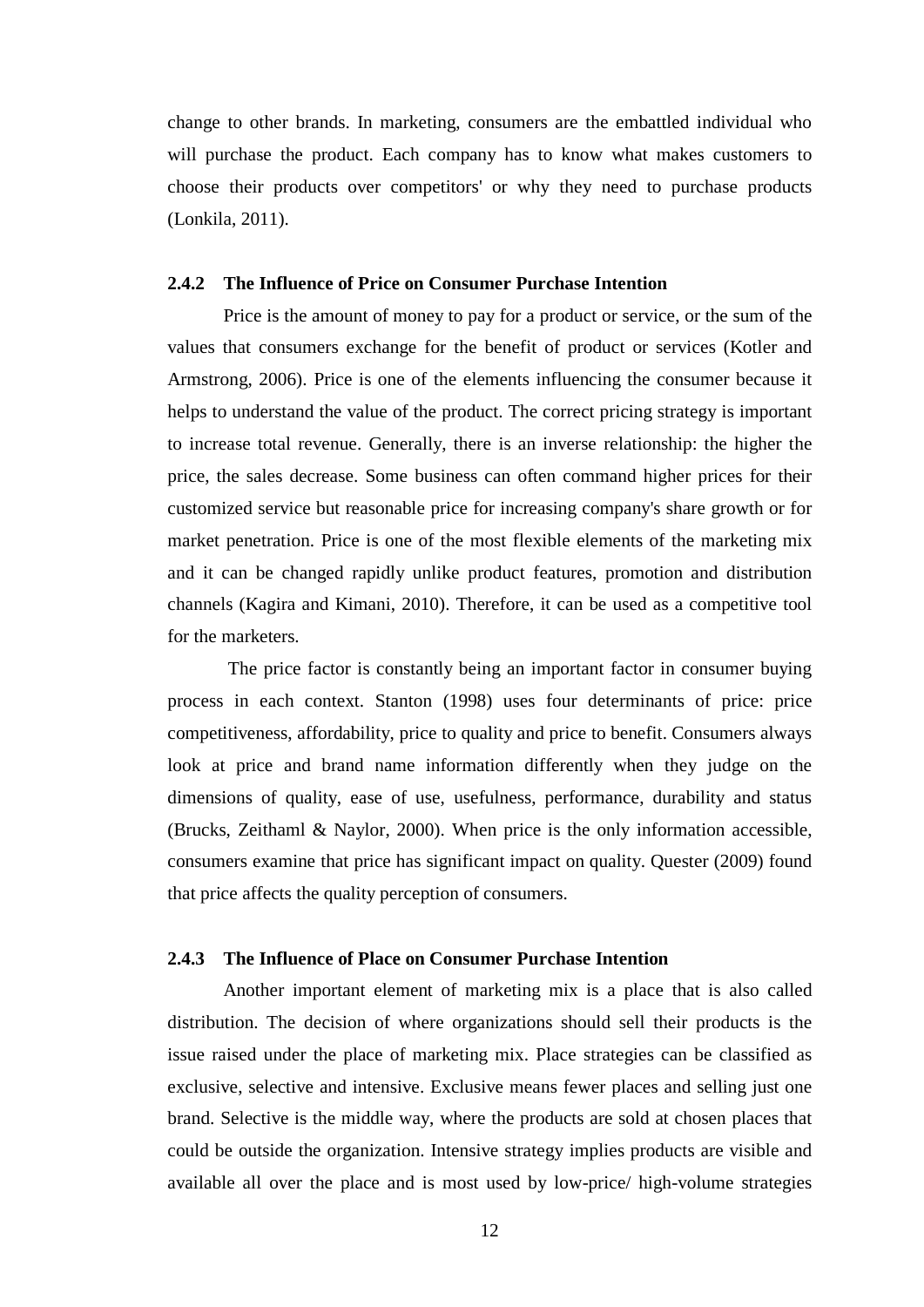(Parment, 2008). Lamb, Hair, and McDaniel (2011) said that products need to be available in the right place and time. Location relates with convenience, accessibility and availability of a premise. These can reach consumers by means of various channels such as stores, supermarkets, wholesaler and pharmacies. Consumers purchase products not only as a result of product quality, promotion and loyalty scheme but also of convenience place. For beauty and health, location is one of the critical success elements of retail (Jimisiah, 2016). As such, location is the '' must have '' element that marketers need to consider when beauty and health care products are offered. When the products are available for customers, it would result into higher purchase intention. Without the right place strategy, consumers cannot access the product that offered.

### **2.4.4 The Influence of Promotion on Consumer Purchase Intention**

Promotion is a direct way by which organization communicates the product or service to its target groups (Brassington and Pettitt, 2000). Promotion strategies play a crucial role in the making of mutually beneficial exchanges between producers and consumers. To be effective, the promotional strategy must be guided by the marketing concept, for example, focusing on consumer needs and integrating all activities of the organization to fulfill those needs (Engel , J.F., Warshaw, M.R. and Kinnear, T.C. 1991).

Advertising is any type of information and the promotion of a set of ideas to inform customers about new products and reduce barriers between customers and organizations (Rahnama, Beiki, 2013). Advertising is a form of communication to promote products or services with the use of print media, broadcast media, network media, electronic media and display media. Wykes (2007) said that media and celebrity sites have connections and prop-up selling products. Many researchers have emphasized the importance of celebrity attractiveness in the advertisement and it comes through the celebrity's attachment to the product.

Sales promotion is intended to produce quick results that will not only boost sales in the immediate future, but also will translate to loyal customer over the long run (Peter, 1995). Sales promotion has a short term affect on sales and it is mainly offered for a short duration. When a new product has been launched, consumers do not have information or experience with respect to this new product. Sales promotion is helped to encourage the consumers to buy this product. Accordingly, the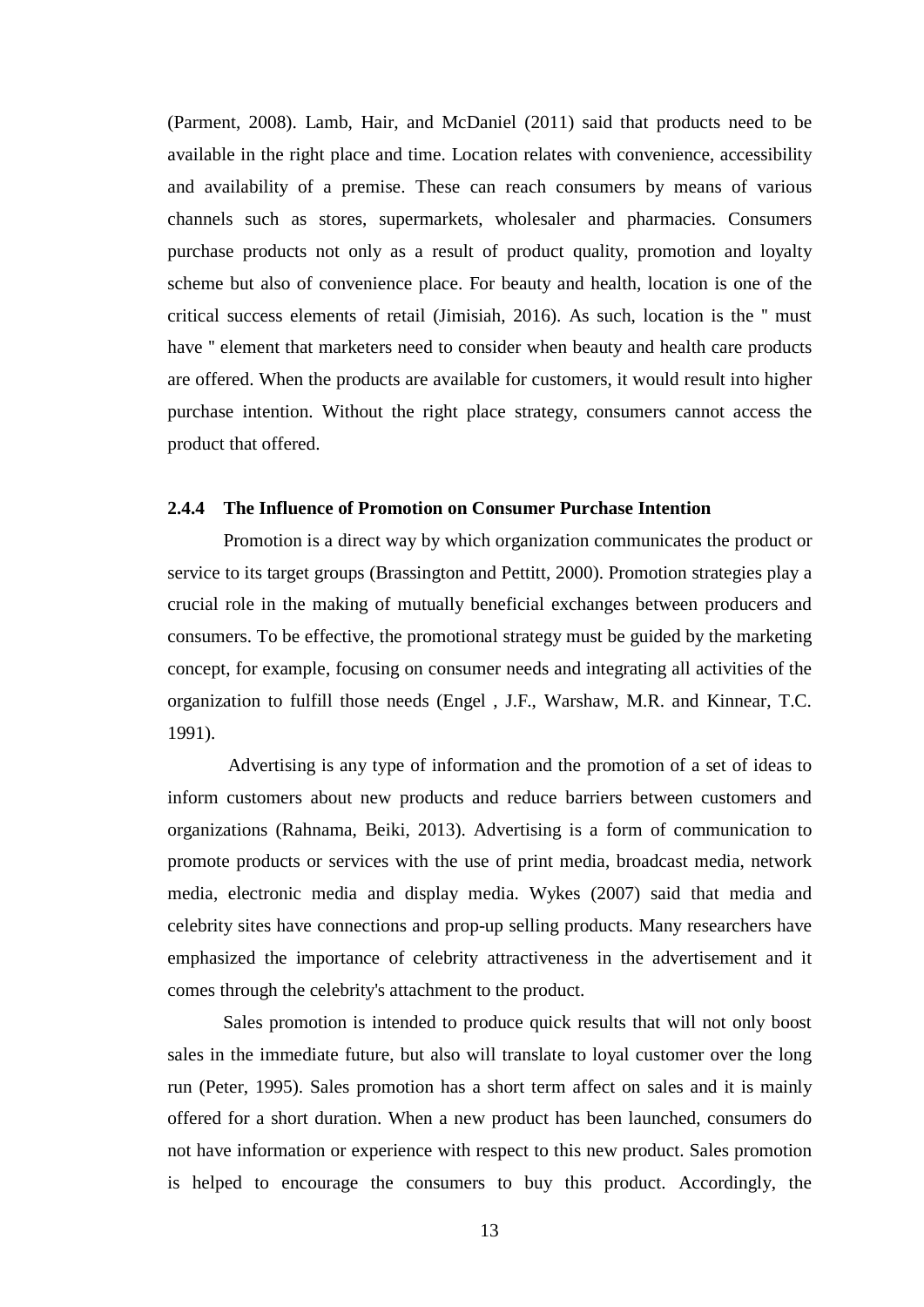fundamental objective of sales promotion is to influence the consumer buying behavior (Solomon, Marshall & Stuart, 2008). Inducements incorporate coupons, prizes, free samples, discounts, promotional items, etc.

Biber (2009) defined the public relation as a method of creating a public which is the member of a democratic society and gaining trust, approval and respect. Communication with the people is important for both internal (employees) and external communications (consumers) (Matola, 2009). Internal communications are expanding the company employee's opinion about their firm and production. External public relation is shaping the public opinion by external activities: promotion (fundamentally different events, actions, charitable activities), association with influential people, relations with the press conferences, contacts with various organizations, fund establishment (fund children's abilities to develop). Word of mouth is information about the organization passed through the business staff, customers and so on without the usage of the media or other communication channels. Company communicates with consumers by sponsoring activities such as sports, arts, entertainment and cause-events.

Personal selling is a promotion through sales pitch by a sales representation to a prospect or by a retail assistant to a customer, guaranteeing exposure to self-selected individual of a target market (Crosier, 1994). Personal selling is the activity which involves face to face interaction between dealer and buyer. The salesperson uses the personalized way to meet the customer needs and to exhibit the ways of the benefits from the product.

Promotion increase consumer awareness of products, leads to higher sales and helps to build brand loyalty of products. Promotion of marketing mix helps to disseminate information, encourage the purchase and influences the purchase decision process. Many consumers do not have an intention to purchase before seeing promotional activities. After seeing the fascinating promotion by a brand, consumers become intrigued and later purchase. Promotional tools not only can stimulate the interest of purchasing product but also can increase sales by switching of customers from other stores or brand. Therefore, companies with the perfect promotion strategy could better market their products and influence the purchase intention of consumers on the products.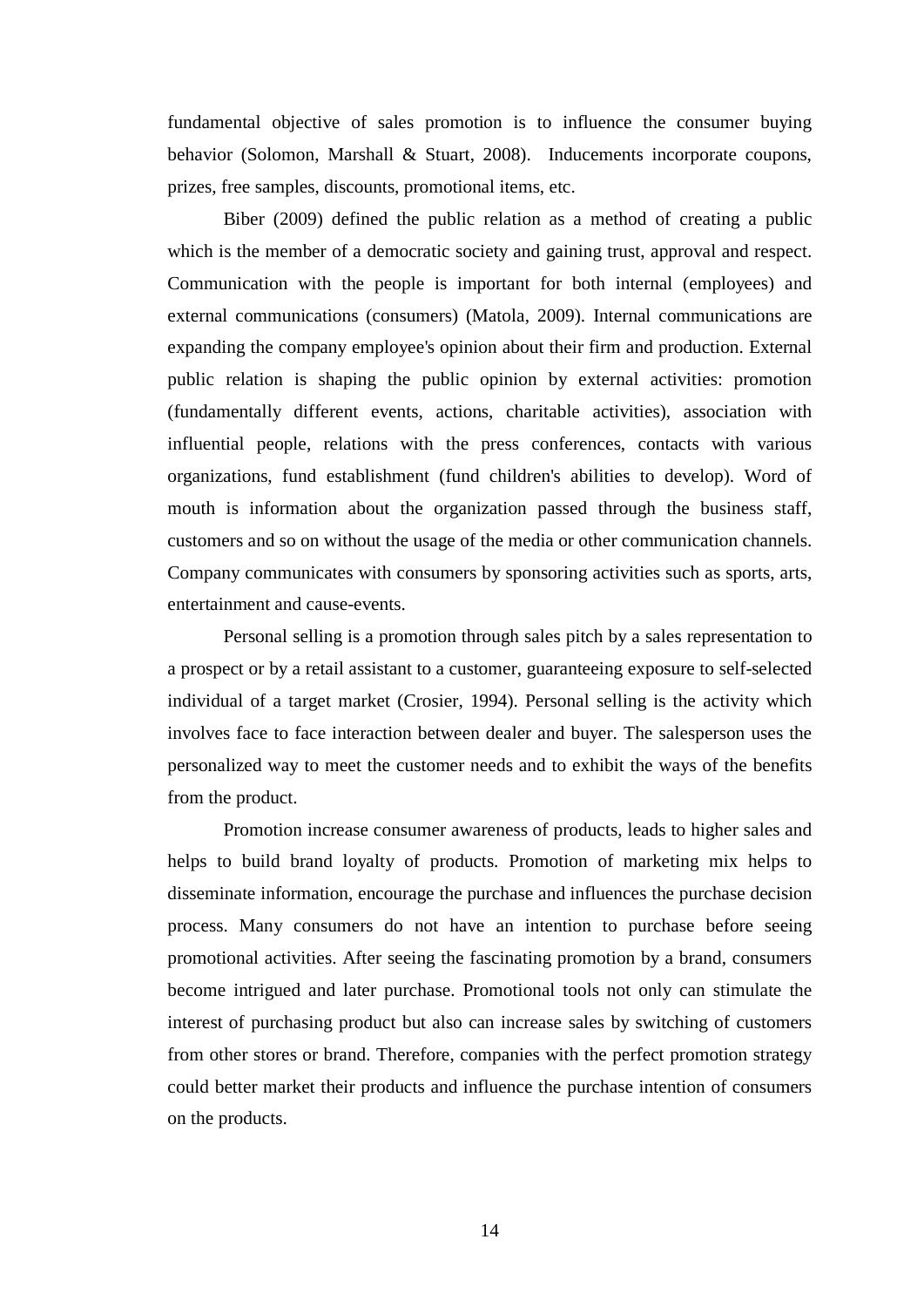### **2.5 Previous Studies**

Various researches about the marketing mix influences on consumer purchase intention had been done in various ways. The first paper is analyzing the influence of marketing stimuli on consumer purchase decision of Malaysia's Cosmetic Industry by Hafiz. K. A., and Ali. K. A.(2018). This study examined that the influence of product, price, promotion, and place on consumer purchase decision of make ups. The researchers conducted a pilot study of 102 respondents aged from 18 to 25 years old shopping at shopping malls in Klang Valley, Malaysia. The result showed that only promotion has a significant relationship with consumer purchase decision.

The second paper is the examination on impact of marketing mix strategies on consumer purchase intention conducted by Nayab Sanober, Dr. Adil Adnan, Dr. Waqar Alam, and Adeel Alam. This study was carried out investigate the relationship between khaddi's marketing strategies and the consumer purchase intention. Students of various colleges and universities located in Peshawar city are target population for this research. Results revealed that product, place and promotion have positive relationship with purchase intention. Price has negative relationship with purchase intention. Promotion has strongest relationship and strongest impact on the consumers' purchase intention.

The third paper is the research about consumers' purchase intention toward ''C'' Yogurt Drink carried out by Musaddad (2011). The outcome confirmed that price is one of the insignificant factors. Consumers do not worry about price of products since they value quality and hygiene more. Consumers do not generally think about the price of products purchased.

The conceptual framework of this study stems from the previous conceptual model that is developed by Nugroho, A. R., Irena, A. (2017). They research the impact of marketing mix, consumer's characteristics, and psychological factors to consumer's purchase intention on Brand ''W'' in cosmetic market in Asia Pacific. Marketing mix is used with the attributes of product, price, promotion and place as independent variables based on marketing mix theory. Other independent variables; consumer's characteristics (i.e. cultural, social, and personal influences) and psychological influences are used based on consumer behavior theory. The dependent variable is purchase intention and is measured by transactional intention, preferential intention, referential intention, and explorative intention. This model is depicted with Figure (2.1).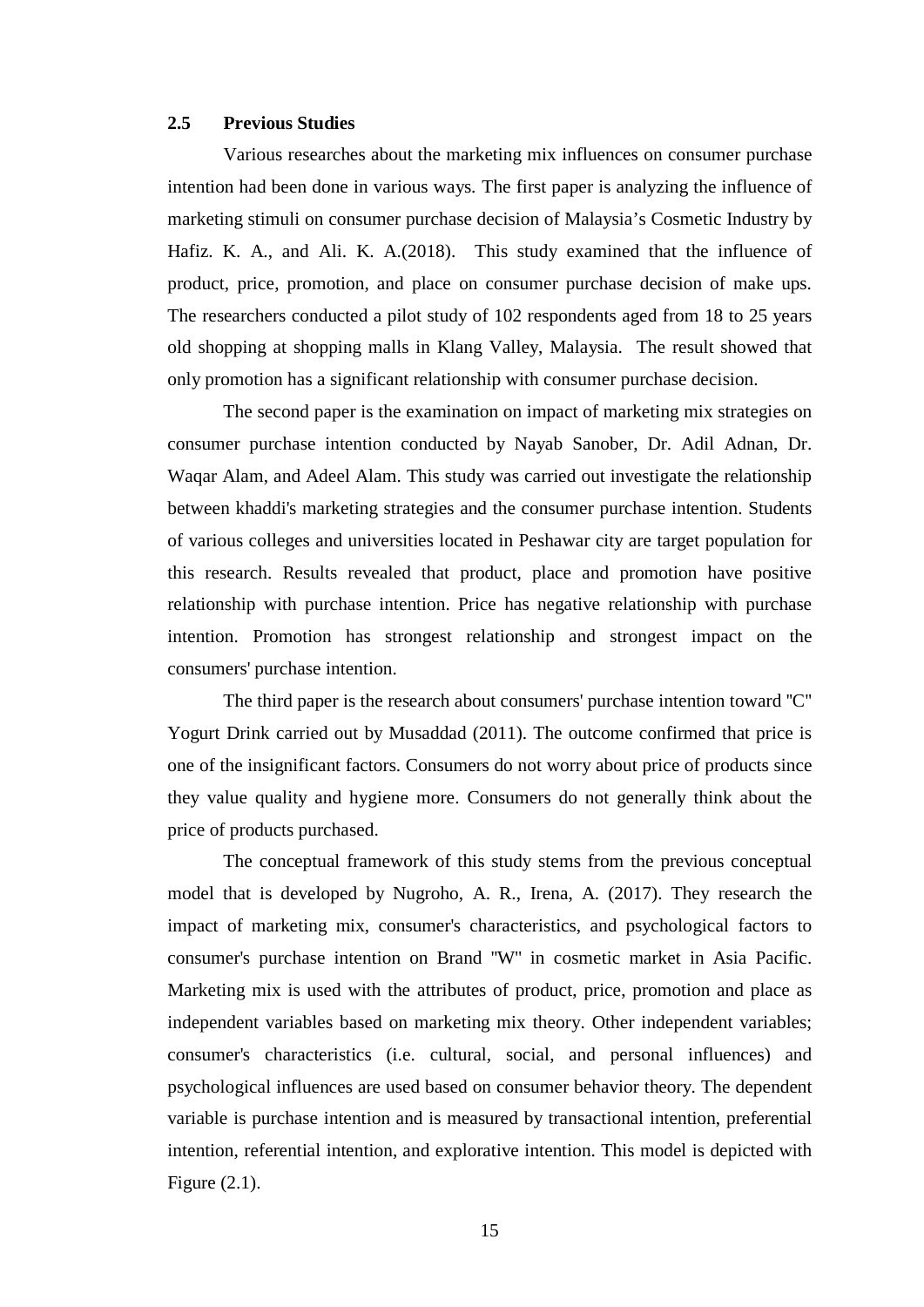### **Figure (2.1) Impact of Marketing Mix, Consumer's Characteristics and Psychological Factors on Consumer's Purchase Intention**



Source: Nugroho, A. R., Irena, A. (2017)

The result of the research confirms that only product, culture influences and psychological influences have significant impact on consumer's purchase intention. Price, promotion, place, social influences and personal influences have no significant impact on purchase intention.

### **2.6 Conceptual Framework of the Study**

The conceptual framework of the study is proposed in Figure (2.2) to explain the consumer purchase intention of cosmetic products. This study only focuses on the marketing mix theory. Because marketing mix factors can be easily controlled by the organization to suit the demand of the business. Other variables such as demographics, technology, legal forces, economic forces, social and cultural forces, psychological factors are uncontrollable variables that marketer has little or no control over them. Therefore, the independent variables selected for this study are marketing mix elements: product, price, place, promotion. The dependent variable analyzed in this study is consumer purchase intention.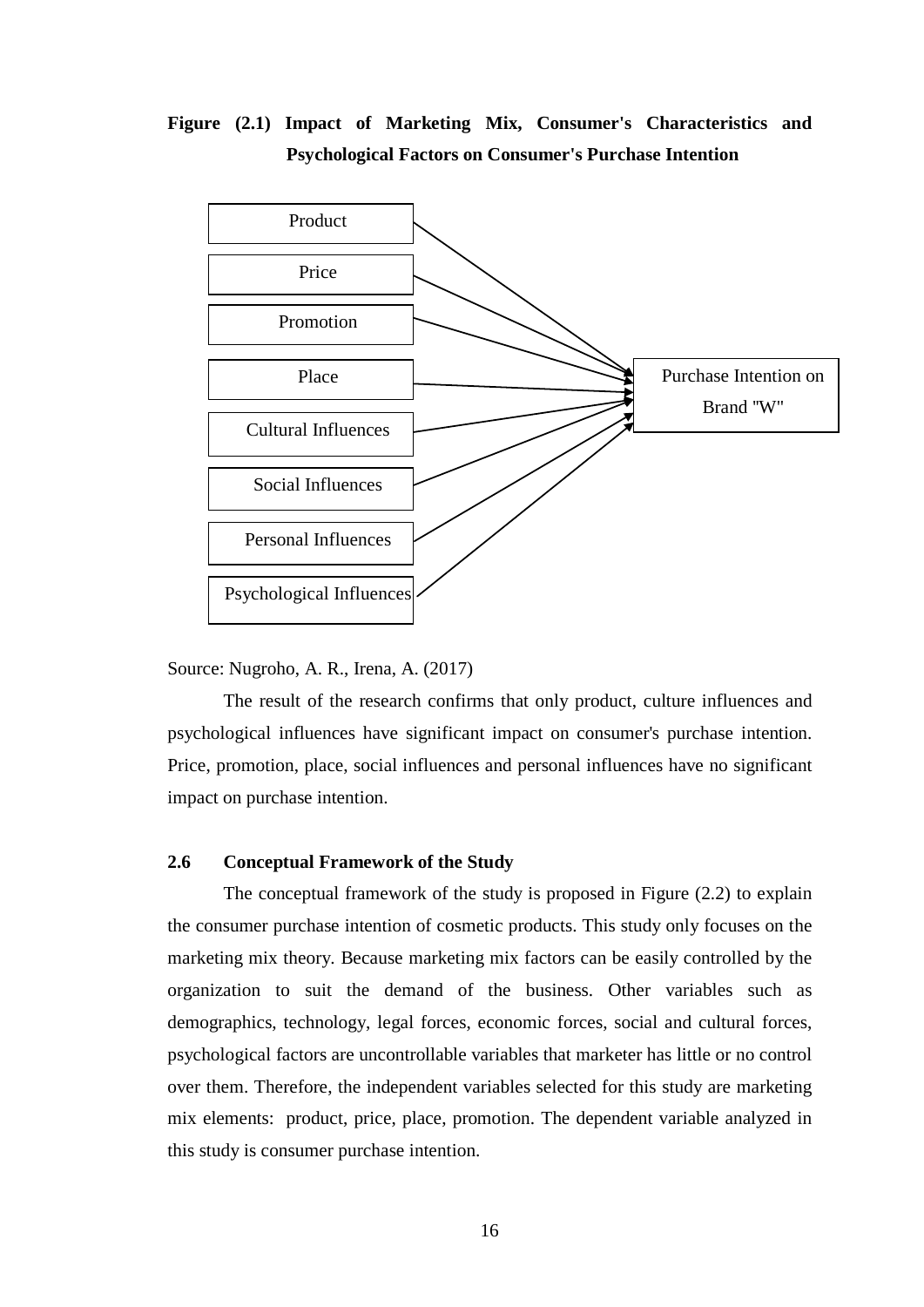**Figure (2.2) Conceptual Framework of the Study**



Source: Adapted from Nugroho, A. R., Irena, A. (2017)

Product factor of marketing mix relates with quality, packaging, brand name, variety of products, reliability and popularity of products. The determinants of price are affordability, price to quality, price differentiation, reviewing price and price to benefit. Place relates with availability, wide distribution, convenience and well display. Promotion includes advertisement, free samples, discounts, celebrity endorsement, events sponsorship, sale person and word of mouth. Purchase intention is measured by transactional intention, preferential intention, referential intention and explorative intention.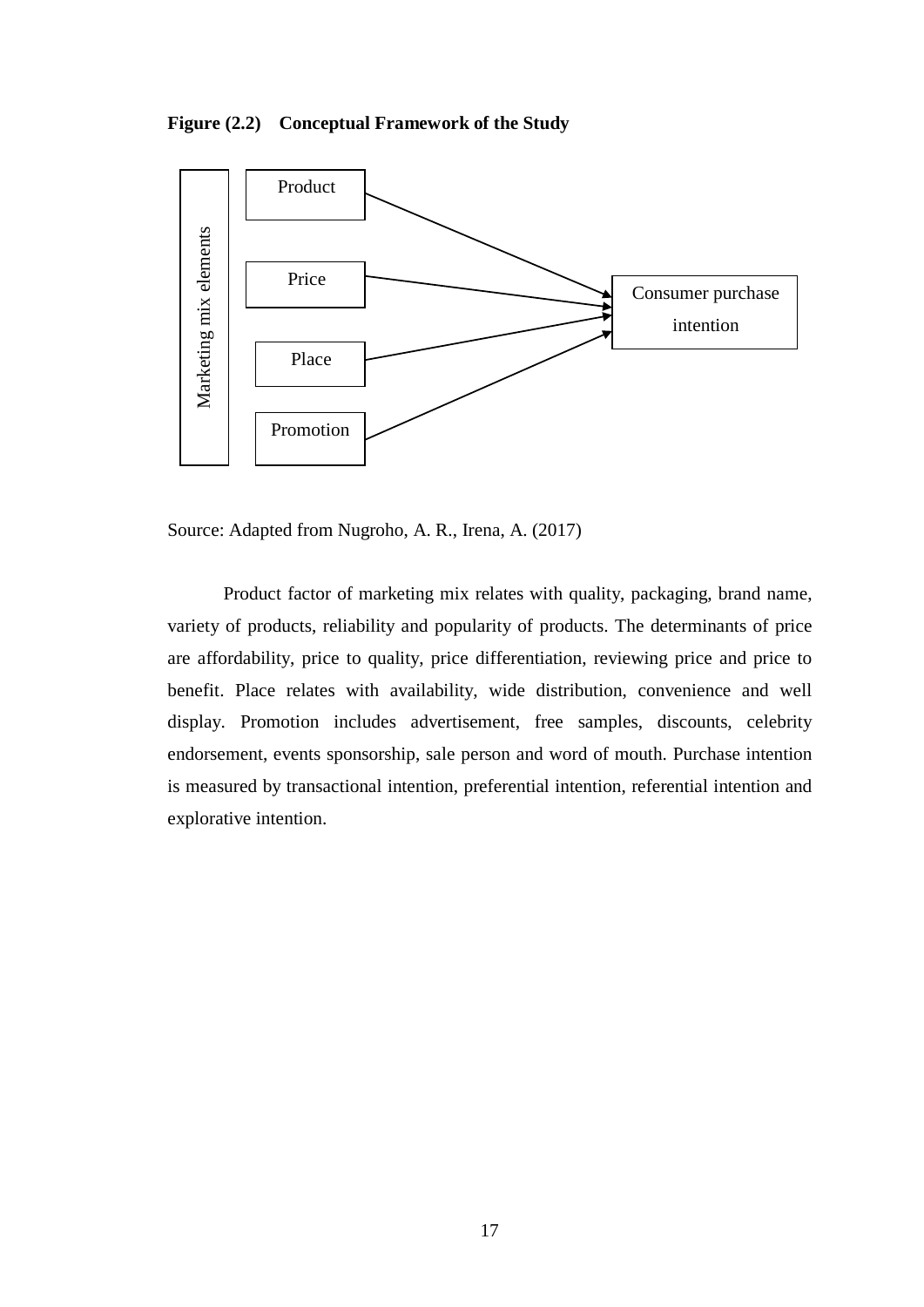## **CHAPTER III OVERVIEW OF COSMETIC PRODUCTS MARKET**

This chapter presents overview of cosmetic products market which includes three sections. The first section includes global cosmetics market and growth of worldwide cosmetics market over 10 years that presented with figure. In the second part, categories of cosmetic products are described. And the third section presents the cosmetics market in Myanmar.

### **3.1 Global Cosmetics Market**

The cosmetic industry is one of the fastest developing and fundamental, however competitive industries in the world. Kumar (2006) defined that the cosmetic industry is very lucrative, innovative and quick paced industry. The history of cosmetic products changed with the end of the World War II and the industrial growth during the 1940's, when cosmetics discovered the acceptance among women from all places of the world. Globally, the cosmetics or beauty products industry is one sector which has impervious to the ups and downs. Global cosmetic products market was valued at around USD 532 billion in 2017 and is expected to reach approximately USD 863 billion in 2024 and growing at a Compound Annual Growth Rate (CAGR) of marginally above 7% between 2018 and 2024.

There is a considerable rise in disposable incomes over the previous decade. The growth of worldwide economies, changing lifestyles, rising demands of cosmetic and beauty products due to varying climatic conditions encourages the development of the market for cosmetics. A shift of preference towards natural and organic beauty products, especially in U.S. and European countries, fosters the development of the cosmetics market. Rising demand for natural, herbal and organic beauty products creates potential opportunities for manufacturers to innovate and develop new items to meet the consumers' preferences. The five major reasons behind the growth of cosmetic market are as follows.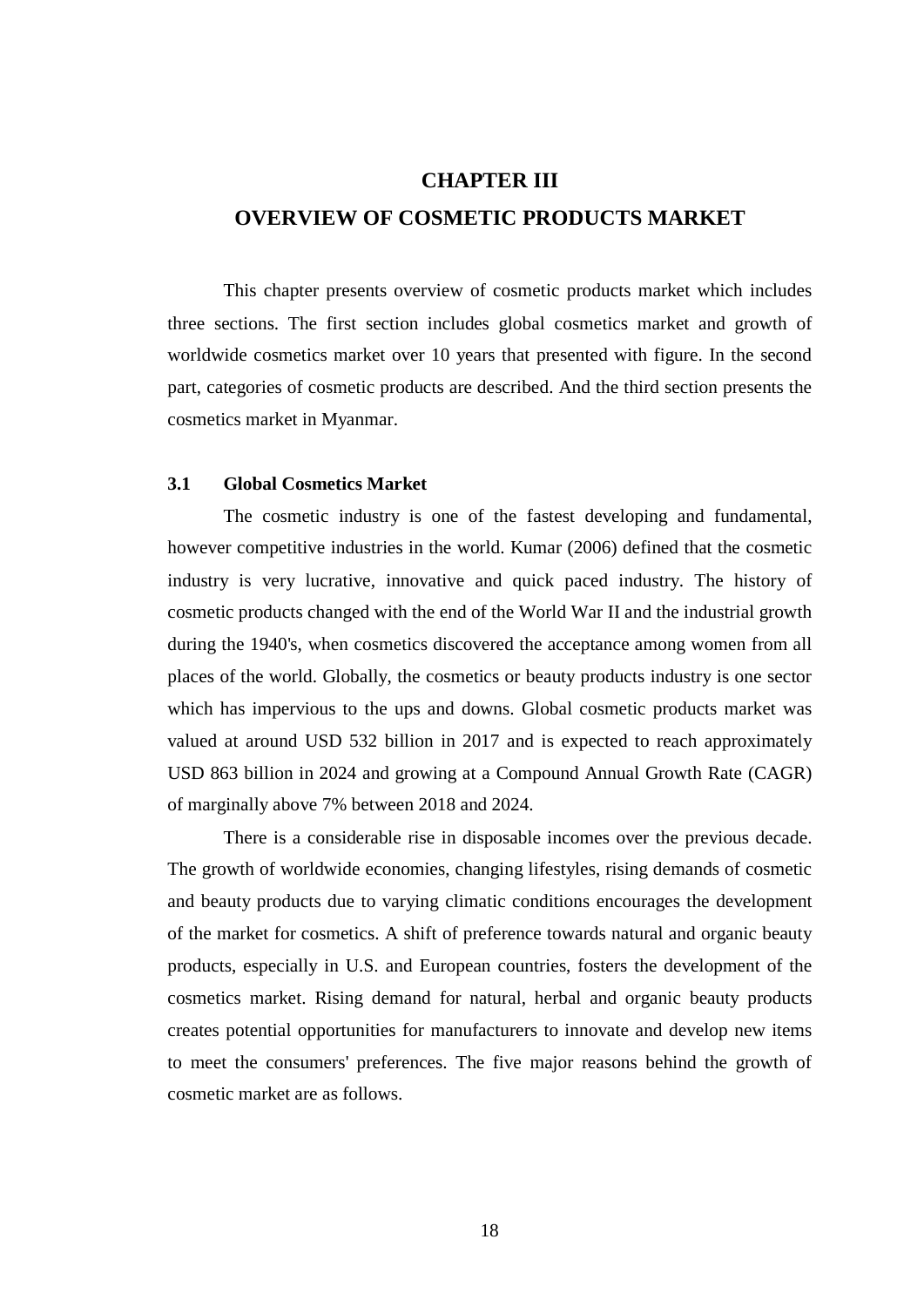*Changing lifestyles-* Improvement in the current lifestyles of the consumers is significantly affecting the cosmetics market. Consumers have now become increasingly conscious in regard to the use of cosmetics in daily life in an effort to step up their style quotient and overall personality. Cosmetic products act as an important role in improving one's inherent beauty and physical features. Men are also increasingly utilizing cosmetics in their daily routine including different sorts of fragrances and deodorants. This growing demand of cosmetic products has led to the growth of cosmetics market all over the world.

*Rising GDPs of all the regions-* During recession 2007-2009, there was an overall worldwide ascent in GDP and economies across the different regions. Presently, rising GDPs of different countries is positively affecting the global cosmetics market. Continuous rise in GDP has improved the economies of various nations and has raised the spending capabilities of people. Rising disposable income levels of the individuals across various regions is driving them to purchase personal luxury goods, which, thus, is positively influencing the global market growth.

*Use of natural ingredients-* Increasing trend of the utilization of natural ingredients in cosmetic products is observed among different producers. This trend caters to the ever rising demand for natural or organic cosmetics among purchasers. Use of herbal cosmetic products limits the chances of any possible side effects of the cosmetics. This ultimately increases the usage of cosmetics among consumers.

*Aging Population-* Strong desire among individuals to retain youthful appearances has groomed and nurtured the beauty products industry around the world. Rapidly aging demographics have prompted to the demand for anti-aging product to prevent wrinkles, age spots, dry skin, uneven skin tone and even hair harms. Therefore, creation of new advancements in cosmetics supports the industry growth.

*E-commerce as a Distribution Channel-* Smartphone shipments increased to 1.53 billion in 2017 and growing the e-commerce market. Cosmetic and beauty care products are the most- sold products on the web. Thus, companies are concentrating on web based marketing that can expand revenues with low investments. This sector is gaining prominence with the different products being accessible 'only on online'.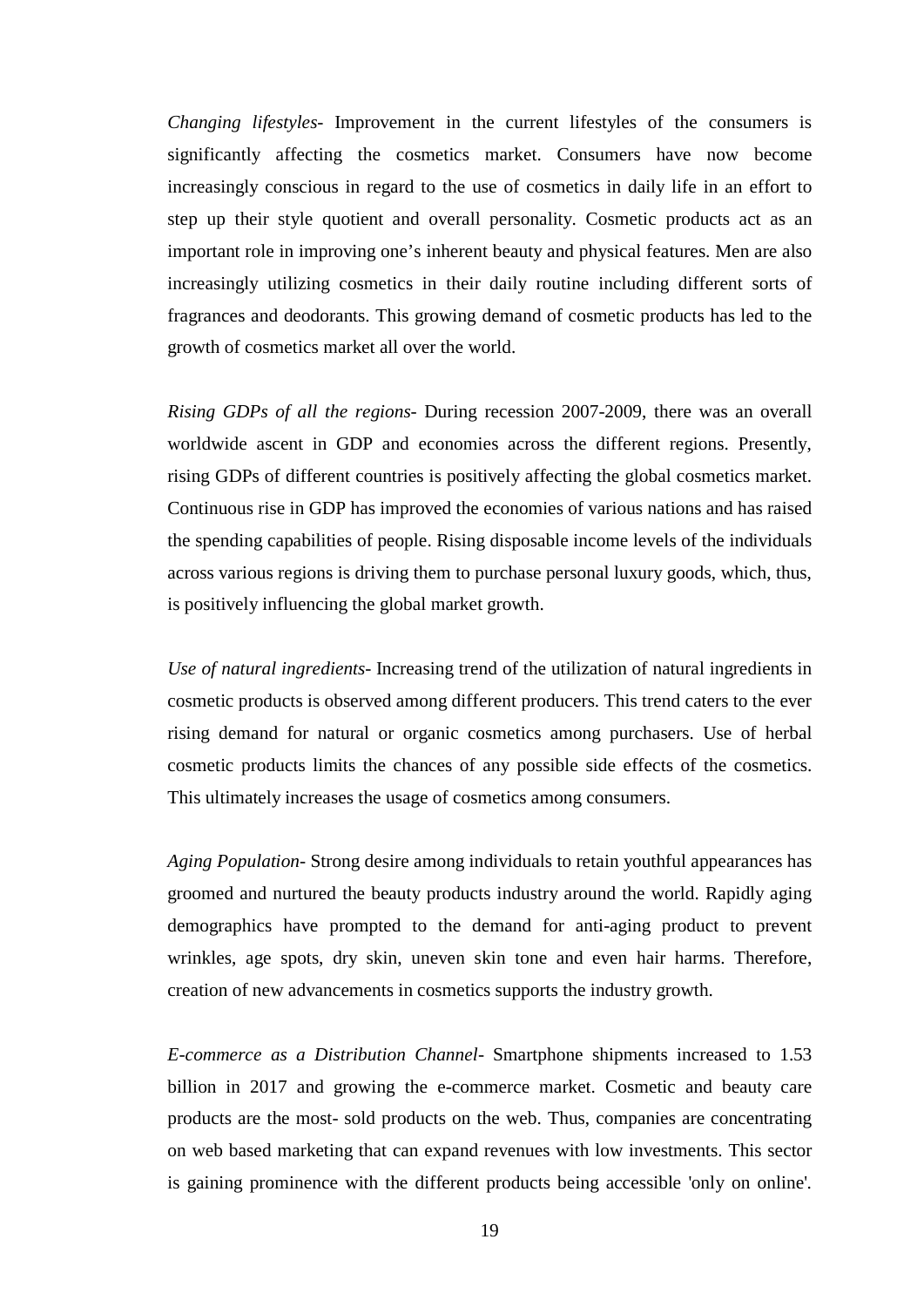Customers are willing to buy the goods that can come directly to them through online retailing. Therefore, this prompts to the development of cosmetics market.

Ten biggest cosmetics companies in the world 2019 consists L'Oreal, Unilever, Estée Lauder, Proctor and Gamble, Coty, Shiseido, Beiersdorf, Johnson & Johnson, Amore Pacific and Kao corporation. Today, L'Oreal generates over USD 30 billion as yearly beauty products sales. L'Oreal is one of the largest companies in cosmetic industry and top beauty brands in the world. It is the main worldwide player in sales. Figure (3.1) presents the growth of the worldwide cosmetics market over 10 years that reported by L'Oreal.





Source: L'OREAL, 2018 Annual Report

Global Beauty And Personal Care Products Market is classified by category (skin and sun care products, hair care products, deodorants, makeup & color cosmetics, fragrances and others); by Distribution Channel (general departmental store, supermarket, drug stores, brand outlet and online sales); by gender (male and female) and by Geography (North America, Europe, Asia Pacific and LAMEA).

The Asia Pacific will represent a significant share in global cosmetic products market till 2024. Asia contributed above 20% of the U.S. worldwide exports of cosmetics in 2016. This offers more than 3 billion potential customers to the worldwide cosmetic market. China's commitment in this was almost USD 500 to 600 million. China is projected to become the greatest global cosmetics market till 2019.

Australia's cosmetics and personal care market was almost USD 3.4 billion with above 70% of the utilization imported in 2015. Australia's cosmetics market is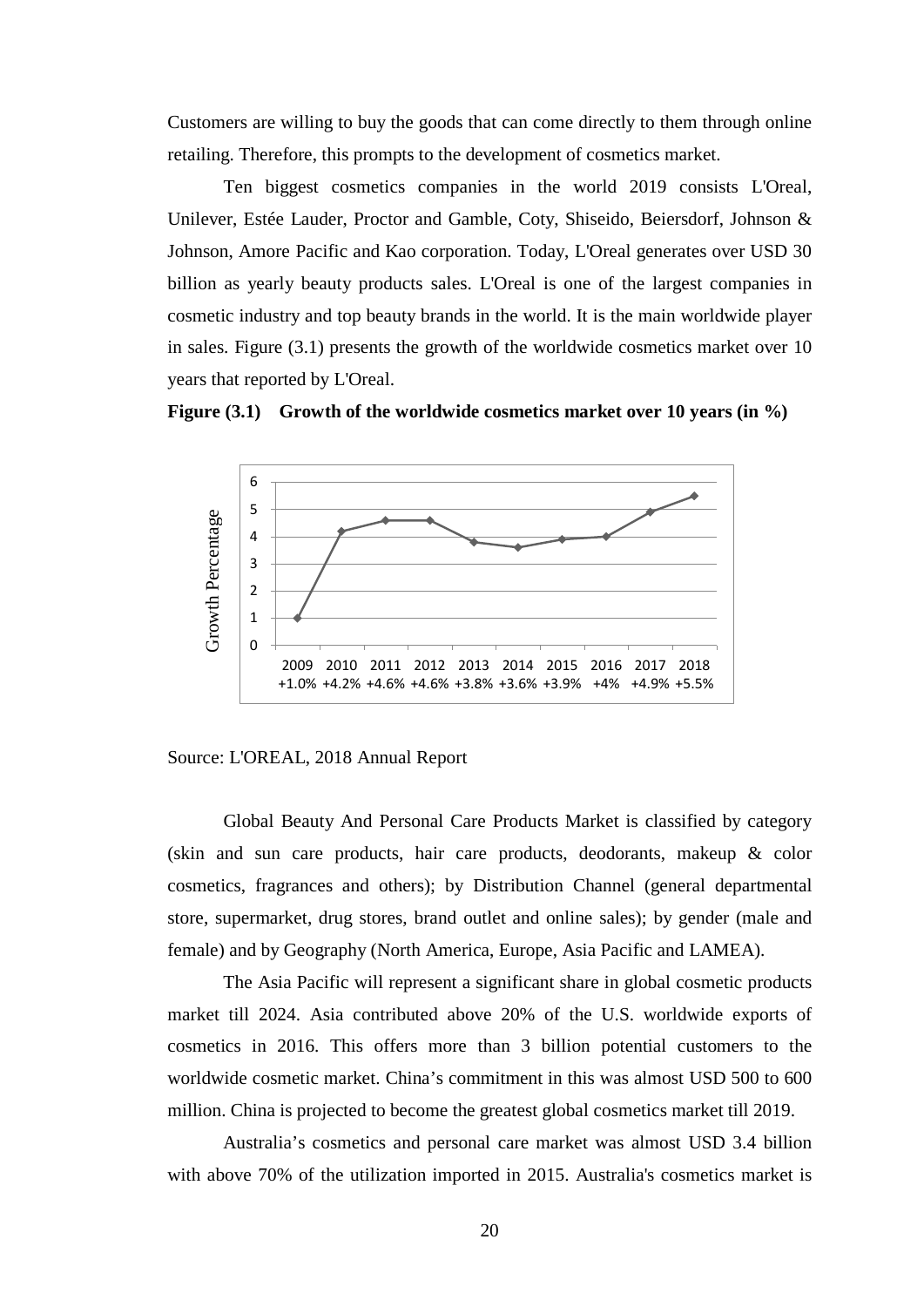expected to rise by 4% per annum in 2018 and has great prospects with the overall market. Devaluation of the Australian dollar and declining commodity prices has given an opportunity for many companies to enter the industry between 2013 and 2015. However, the ascending of GDP in 2016 and 2017 has fueled consumer spending for both locally produced and imported products in the nation. Australia is a competitive market that has increased consumers desires for the introduction of innovative items.

North America cosmetic market was excepted to be more than USD 80 billion in 2015. North America is one of the largest districts in worldwide beauty products and color cosmetics contributing nearly 20% in 2014. It is portrayed by high penetration rate, preference to spend on appearance, and high purchasing power, prompting to a saturated market.

The Middle East and Africa will enlist significant gains in the global cosmetic products market during the forecast years. The growth of the region is credited to the presence of significant countries such as Israel, Saudi Arabia, and UAE . 21% of the population in the region is spending between USD 98.56 to 199.29 on cosmetic products. 6.2% of the population spends between USD 198 to 306 for keeping themselves engaging. UAE had a high GDP per capital of almost USD 40,444 in 2012 with a modern administration and it will develop the working women in the country. With more women's joining work environment, they have become wary about their looks, leading to the increased sale of cosmetics.

The latest trend in the cosmetics industry is the utilization of premium cosmetic products and this market is expected to grow to USD 160 billion by 2022. The premium cosmetics segment represented for more than 23% of the global cosmetics market in 2017. There is an expansion in demand for multi-functional premium cosmetics as these products enable consumers to get the maximum value for the most expensive makeup brands. Cosmetics firms are focusing the increasing need of the modern consumers and develop the creative products. These products provide a rapid solution to the different needs of customers while taking into account their busy lifestyle.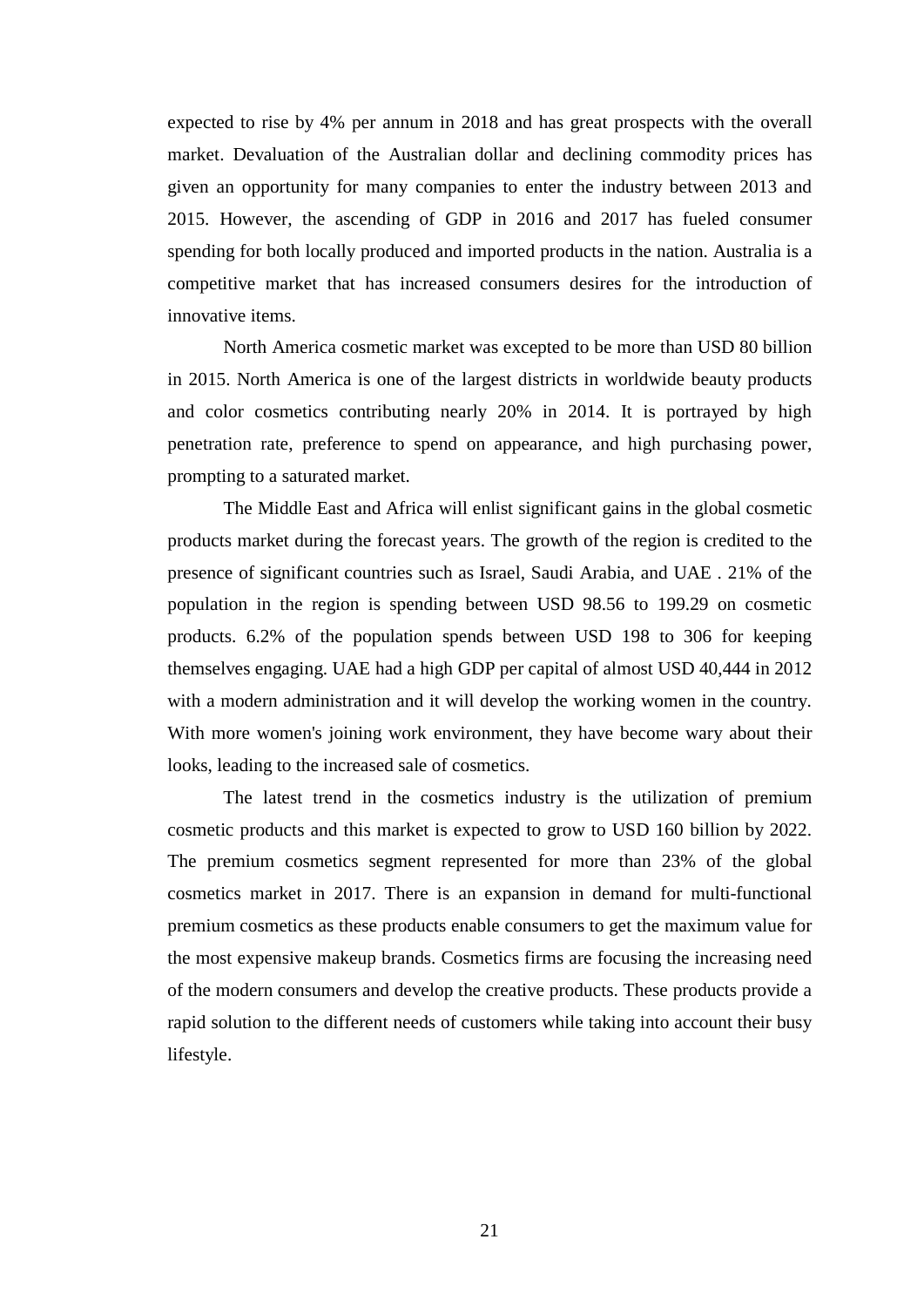#### **3.2 Categories of Cosmetics**

Cosmetics can be classified by intended use (e.g. cleansing cosmetics), partsper-use (e.g. skin, hair and body cosmetics), formulations (e.g. liquid cosmetics) and age (e.g. baby and adolescent cosmetics). In global cosmetic industry market data, cosmetics, toiletry and fragrance is sorted into five separate categories; skin care, hair care, makeup, fragrance and personal hygiene. In addition, makeup category consist of four sub categories; face makeup, lipstick, eye makeup and nail products (Kumar, 2005). The category of cosmetics by product classification is illustrated in figure (3.2).

**Figure (3.2) Category of Cosmetics in terms of Product Classification** 



Source: Datamonitor (Kumar, 2005)

### **3.3 Cosmetics Market in Myanmar**

As indicated by a 2014 report by researcher Euromonitor International, Myanmar was identified as one of 20 countries that will provide the most opportunities for consumer goods organizations globally. Myanmar's cosmetics market has great long term growth potential for Australian companies as the nation changes to an open market-driven economy following years of military rule. These incorporate an increased attention to skincare solutions for health and beauty, a small but rising middle class, expanded exposure to Western trends, the lowering of tariffs and a large population of 53 million. Rising middle class and increasing consumer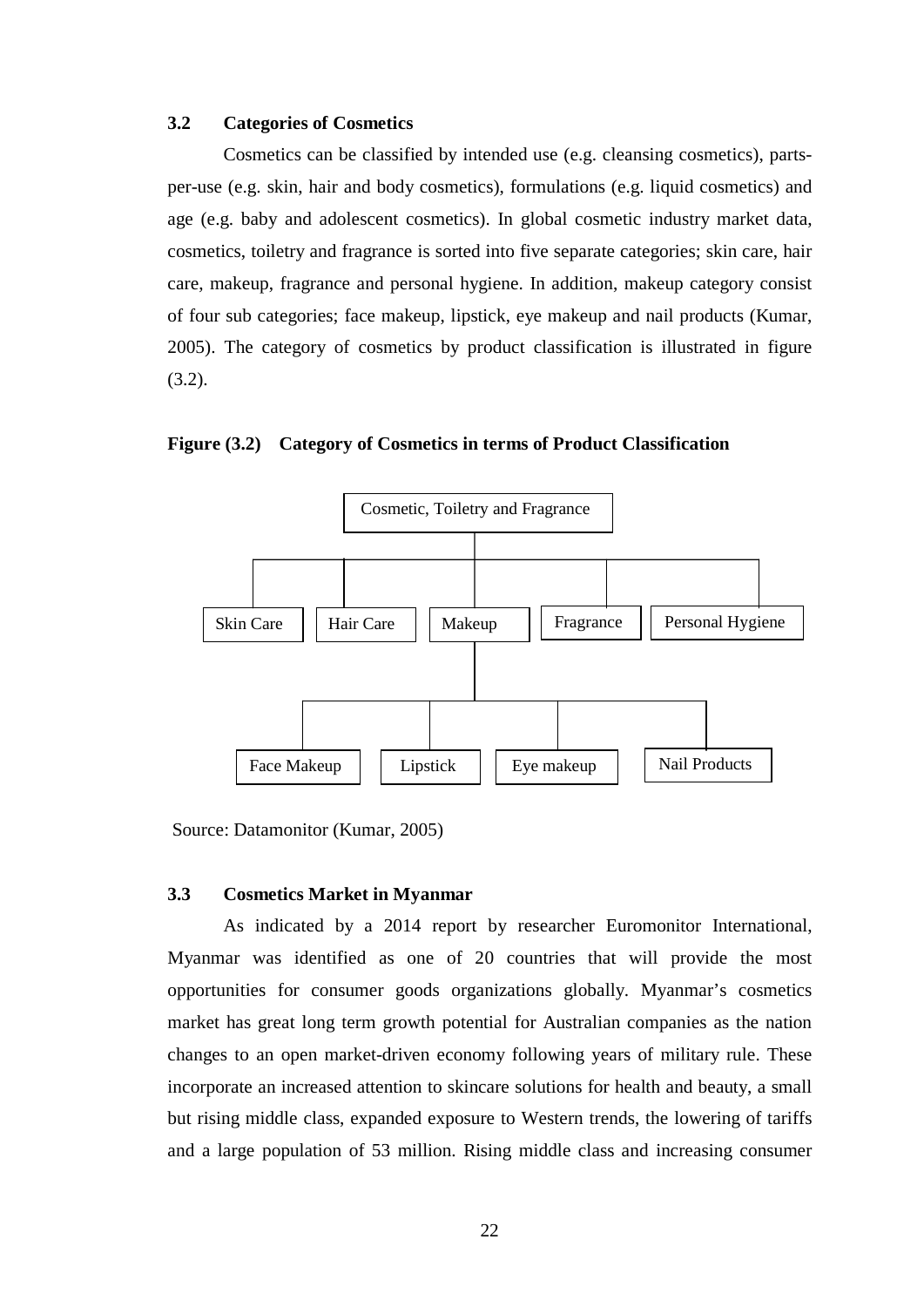sophistication bolstered sales of non-essential products which include beauty and personal care, tissue and hygiene and home care products.

For now at least, spending power in Myanmar is the least in the Association of Southeast Asian Nations (ASEAN) block. As indicated by survey findings released on 7 July by the Myanmar Rice Traders' Association, 51% of household income use on food. That denotes a fall from 64% in 2012, by the country's Central Statistical Organization, but presents that further economic growth – which the Asian Development Bank forecasted to be 8.4% in 2016 – is needed for the cosmetics and personal care sectors to develop. Beauty and personal care get a market value of \$318m in 2013, after growing at a CAGR [compound annual growth rate] of 14% since 2009. The beauty and personal care sector is expected to have a combined annual growth rate of 17 per cent from 2013 to 2018 *(*Source: Euromonitor International, Markets of the Future: Myanmar 19 May 2015*).* 

From 2014 - 2017, the number of shopping malls, cosmetic stores, beauty parlors, spas and beauty shows in Myanmar significantly expanded and various international cosmetic products can now found on shelves in shopping malls. Around 90 percent of the Myanmar cosmetics market is overwhelmed by imported brands produced by France's L'Oreal and US-listed Unilever. Myanmar's consumers are becoming more aware of products' quality and demanding premium cosmetic products as the market develops. Furthermore, the real value of private final utilization in Myanmar rose by 4.8 per cent in 2016 and growth of 3.9 per cent is estimated in 2017. This trend is set to proceed as Myanmar's gross domestic product (GDP) growth is estimate to be over seven per cent in 2017 which is expected to be maintained for a number of years thereafter *(*Source: Euromonitor International, Myanmar: Country Profile, May 2017*).*

Individuals are getting more conscious of both securing their skin and highlighting their features and there is a high level of trust for most international brands because of the influence of exposure to Western lifestyles and Korea dramas in the media. Some customers purchase products from authorized distributors, some purchase from a reputable cosmetics counter or store and some buy from online which are accepted to be safe compared to three or four years ago. Consumers made their buying decisions based on their trusted network. Most consumers are not loyal to one product, they want to test new products depending on trends *(*Source: Beauty Connect Asia, Southeast Asia remains a market of contrasts, 13 January 2017*).*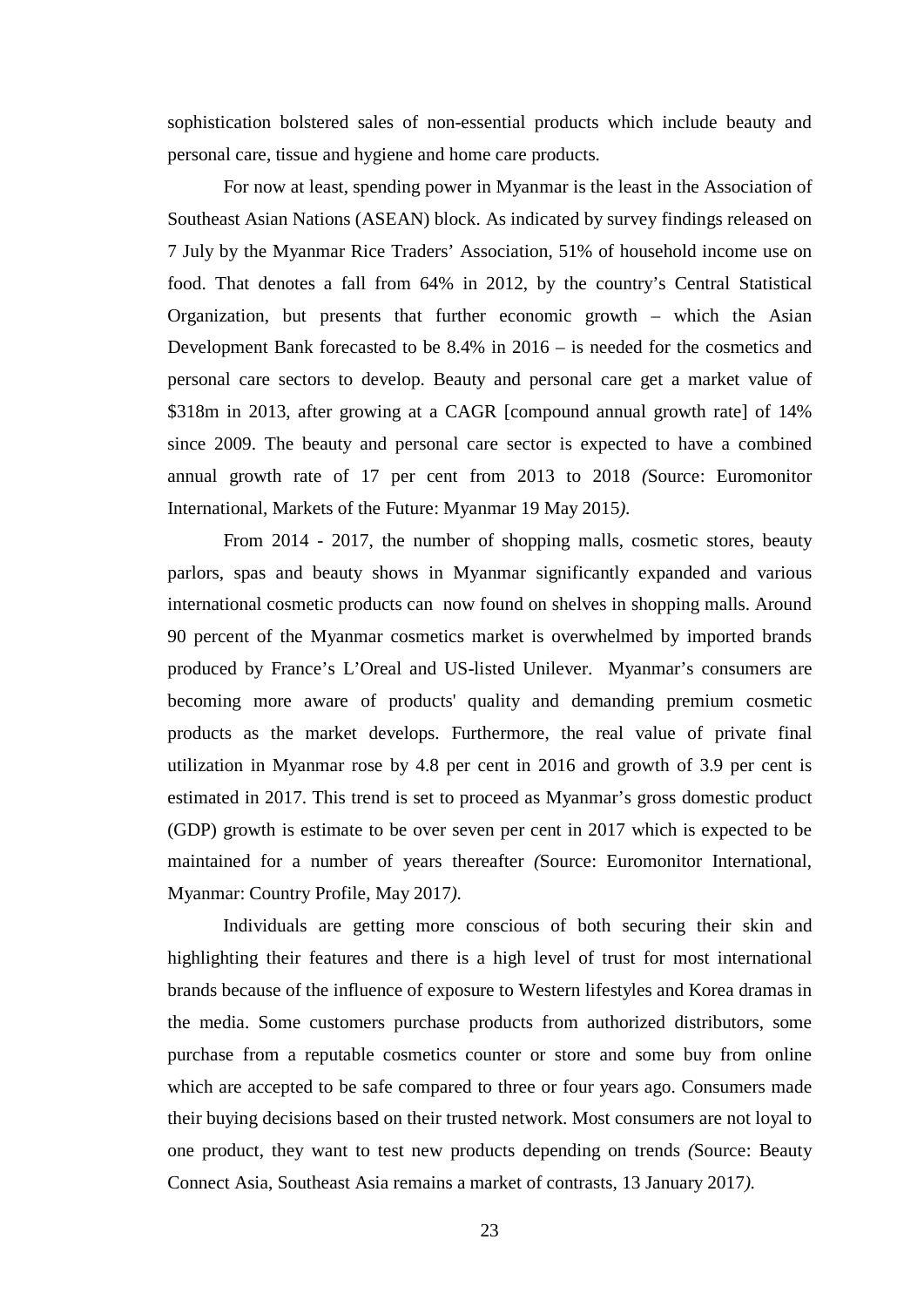Nowadays, teenagers and senior residents are using cosmetics not just for beauty but for health as well. Majority of people have already found the benefits of skincare and developed routines for taking care of their skin and hair. The present trend is such that the usage of cosmetics is no longer a luxury but an everyday essential. Women depend on cosmetics and even men are using brightening creams and sun blocks over and above hair gels. That degree of demand and potential for growth has warmed up competition among cosmetics companies in the local market and that has made it hard for many foreign brands to raise their product prices to take care of rising import costs. As indicated by information from the Myanmar Cosmetic Association, products priced under K10,000 are currently the most generally used in the nation. These consist some locally made products such as Thanaka. Hence, the low price sectors of the market are battling. The primary reason is the illegal trade of cheap cosmetic products, which are snuck into Myanmar via the Thai and China borders as well as some airports. Since these goods are not taxed, dealers are able to undercut legit cosmetic businesses with less expensive prices. This sector will require government support and new policies to control illegal trade.

In spite of the fact that the Myanmar government has made steps toward developing domestic beauty businesses, the country's cosmetics need to be stepped up to secure domestic players. The Myanmar Cosmetic Association (MCA) has recently made an official request to the Myanmar Investment Commission to put the industry on its radar and start both ensuring and investing in the sector. MCA wants the government to recognize the industry and its contribution to the nation's economy by implementing measures to protect the country's numerous small to medium sized beauty players from bigger international and multinational beauty players. The Myanmar Cosmetics Expo concentrated on regulatory compliance, supporting manufactures in the nation to meet the legal requirement for all products in beauty categories such as cosmetics, spa, beauty enhancement and anti-aging was composed by Myanmar's government body, the Food and Drug Administration (FDA).

There is no uncertainty that awareness of using cosmetics products is increasing year by year because most of cosmetics brands try to build customer value, satisfaction and loyalty by using marketing tools Four Ps (Product, Price, Place and Promotion). Additionally, today's business concept is customer-oriented approach and consumer behavior of usage in cosmetic product is the most significant one for filling the gap between consumers and marketers.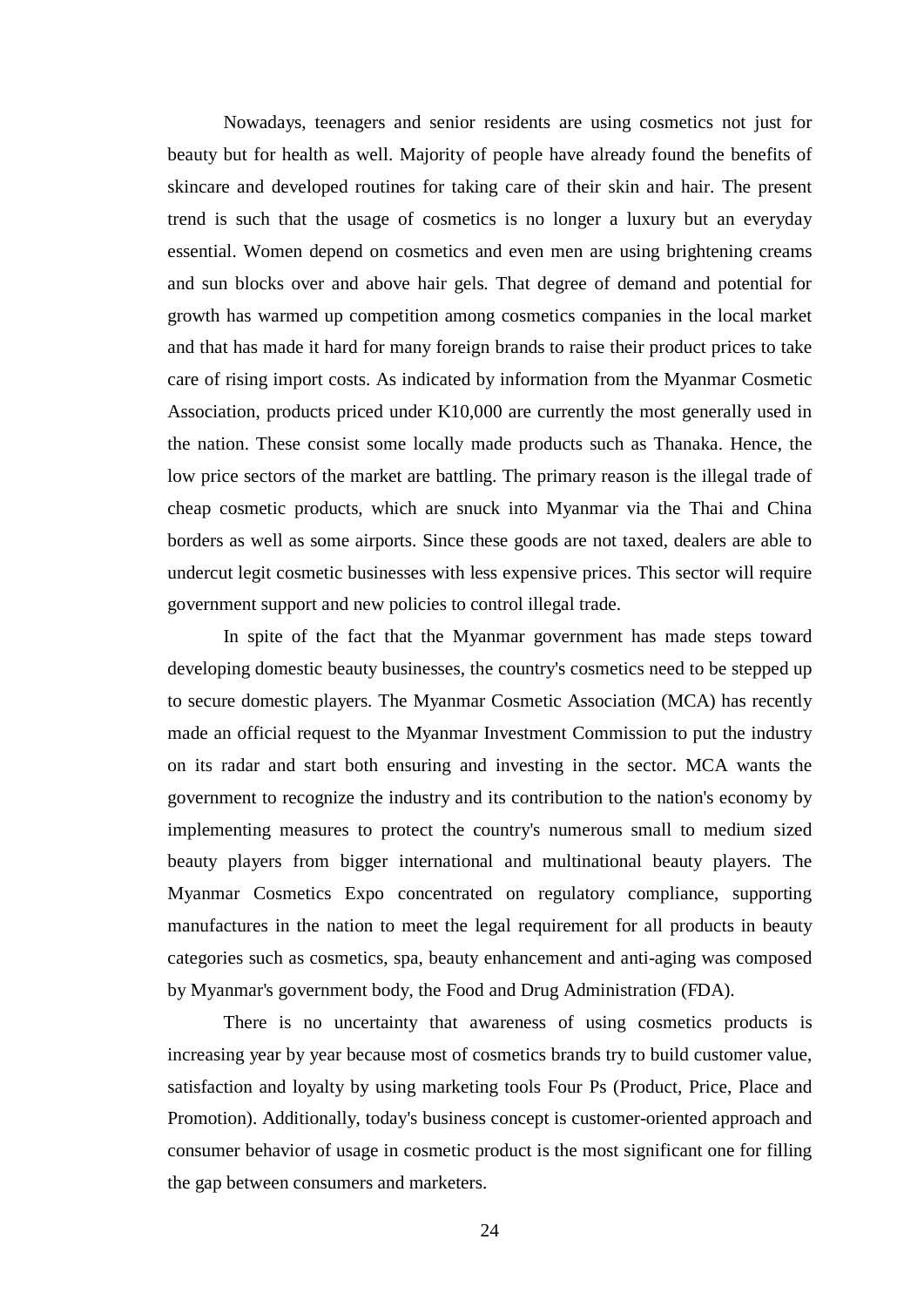### **CHAPTER IV**

## **ANALYSIS OF MARKETING MIX INFLUENCES ON CONSUMER PURCHASE INTENTION OF COSMETIC PRODUCTS**

This study aims to analyze the influences of marketing mix elements on consumer purchase intention of cosmetic products. In order to the conceptual framework, the primary data are collected using the questionnaire for this study. In this chapter, the results of the study are presented and analyzed. This section presents the findings from the study and aims to analyze the results together with the conceptual framework discussed.

### **4.1 Research Design**

Quantitative method is applied in this study by conducting consumer survey. The factors which include product, price, place, promotion and purchase intention are to be rated with five-points of Likert-scale. In order to minimize the biasness, questions are developed in a simple and understandable form for the ease of respondents. The questionnaires are divided into three parts; demographic profile of respondents, consumption information of cosmetic products, and marketing mix influences on consumer purchase intention.

This study use simple random sampling method to select respondents. The sample chosen for this study was 160 consumers from eight supermarkets and shopping malls (20 consumers in each supermarket). Eight supermarkets were randomly selected from the supermarkets in four business district townships (Botataung, Kyauktada, Dagon, and Bahan) in Yangon. Four business district townships were chosen for this study because some smaller businesses are run out of buildings in residential areas and most offices are located in these areas.

This study uses both descriptive and analytical methods to make conclusion and recommendation. Descriptive analysis is used in order to summarize and describe data. Multiple regression analysis as analytical method is carried out to find out which factors have the effect on consumer purchase intention. Primary data are collected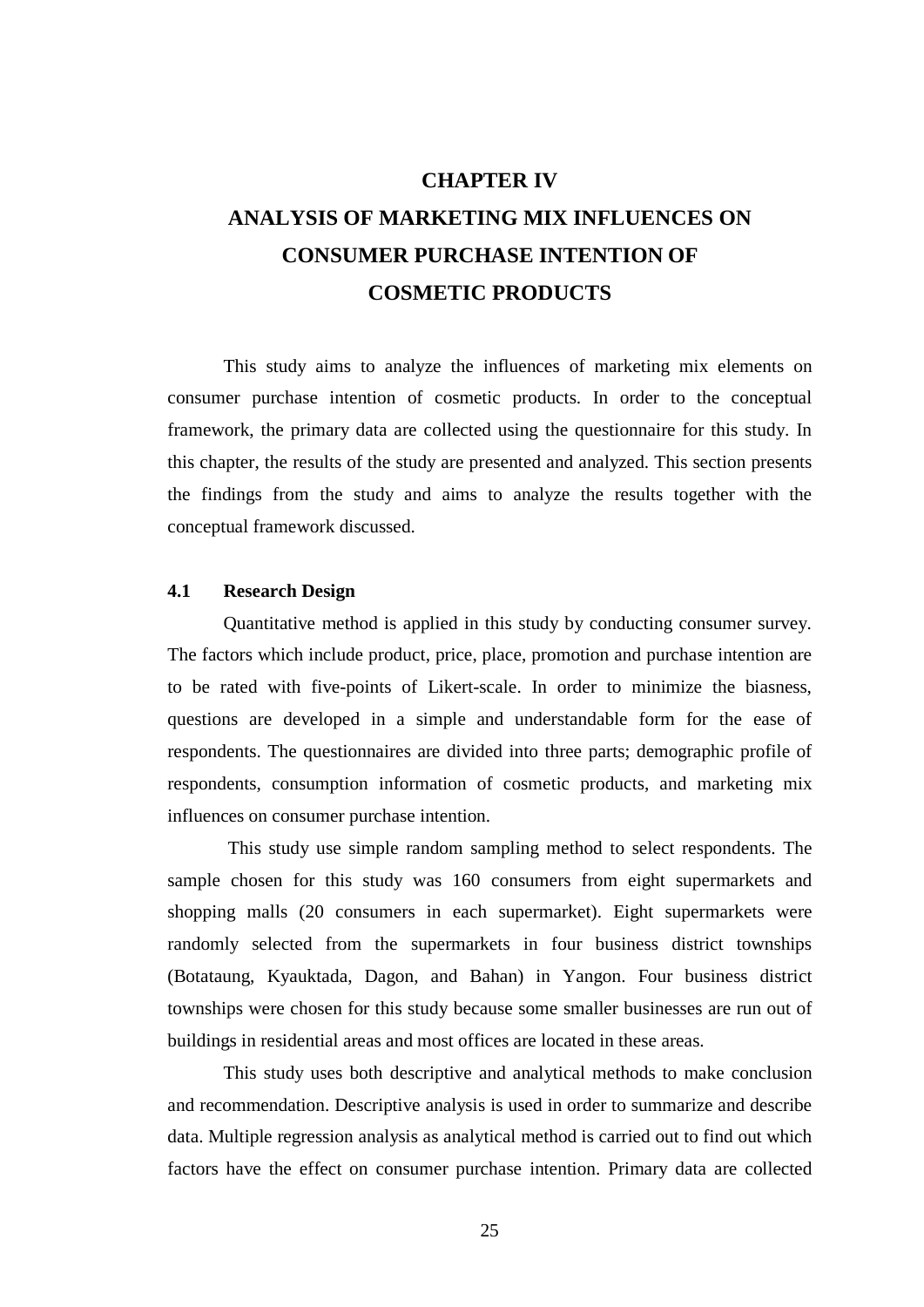using the structured questionnaire. Secondary data are obtained from research journals, previous studies in this field, text books, and internet websites. This study uses SPSS (Statistical Package for Social Science) to analyze the collected data by running of reliability test, correlation and regression analysis.

### **4.2 Demographic Profile of Respondents**

In demographic characteristics of respondents, age, marital status, education, occupation and monthly income are studied and are shown in table (4.1). The following table shows the demographic profile of the respondents in selected respondents.

Ages of respondents are classified into four categories as under 20 and 20, 21- 25, 26-30 and above 30. Majority of respondents are the age of 21-25 which represents 53.1% of the total respondents followed by age under 20 years and 20 years at 23.1%. Age 26-30 years is 15.6% of the total respondents and the 8.1% of respondents are above 30 years. Most of the respondents are single which represent 92.5% and 7.5% of the respondents are married.

According to table (4.1), majority of respondents are graduated at 64.4%, followed by respondents with under graduated with 23.8%. High school respondents are 5.6% and post graduate respondents are 6.3%.

The majority of respondents are company employees at 46.3%, followed by students with 37.5% of the respondents. Public servants are 13.1% and respondents with own business are 3.1%. The highest income level is  $38.1\%$  of respondents who got monthly income of 200000-300000Ks. The monthly income 100000-200000Ks is with 30.6% and 18.8% of respondents get under 100000Ks and 100000Ks. The lowest income level of above 300000Ks is 12.5%.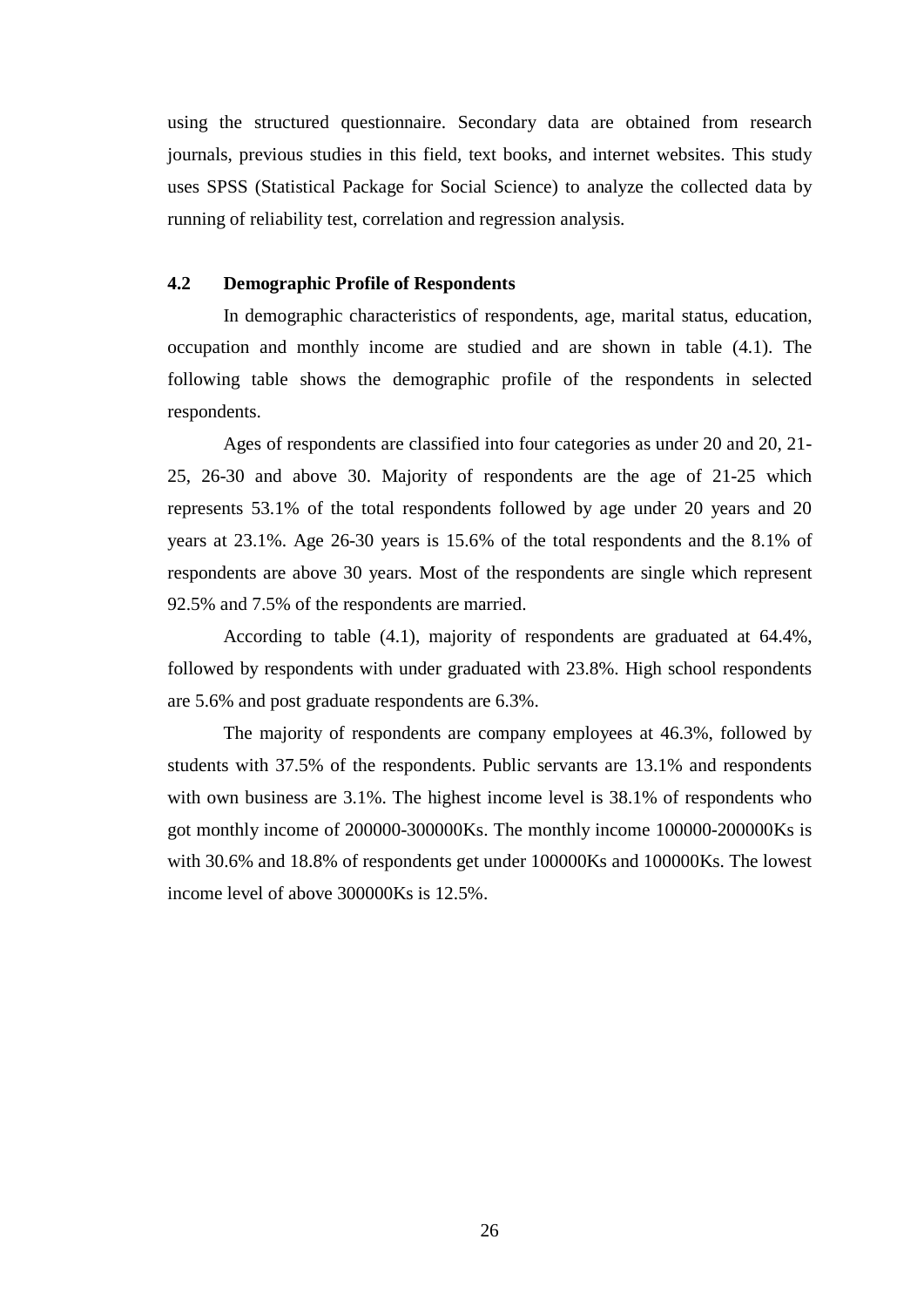| Demographic<br><b>Characteristics</b> | <b>Number of Respondents</b> | <b>Percent</b> |
|---------------------------------------|------------------------------|----------------|
| Age                                   |                              |                |
| $\leq 20$                             | 37                           | 23.1           |
| $21 - 25$                             | 85                           | 53.1           |
| $26 - 30$                             | 25                           | 15.6           |
| Above 30                              | 13                           | 8.1            |
| <b>Marital Status</b>                 |                              |                |
| Single                                | 148                          | 92.5           |
| Married                               | 12                           | 7.5            |
| <b>Education</b>                      |                              |                |
| High School                           | 9                            | 5.6            |
| <b>Under Graduate</b>                 | 38                           | 23.8           |
| Graduate                              | 103                          | 64.4           |
| Post Graduate                         | 10                           | 6.3            |
| Occupation                            |                              |                |
| Student                               | 60                           | 37.5           |
| Public servants                       | 21                           | 13.1           |
| Company employee                      | 74                           | 46.3           |
| Own business                          | 5                            | 3.1            |
| <b>Monthly Income (Kyats)</b>         |                              |                |
| $\leq 100000$                         | 30                           | 18.8           |
| 100001-200000                         | 49                           | 30.6           |
| 200001-300000                         | 61                           | 38.1           |
| Above 300000                          | 20                           | 12.5           |
| Total                                 | 160                          | 100.0          |

**Table (4.1) Demographic Profile of Respondents**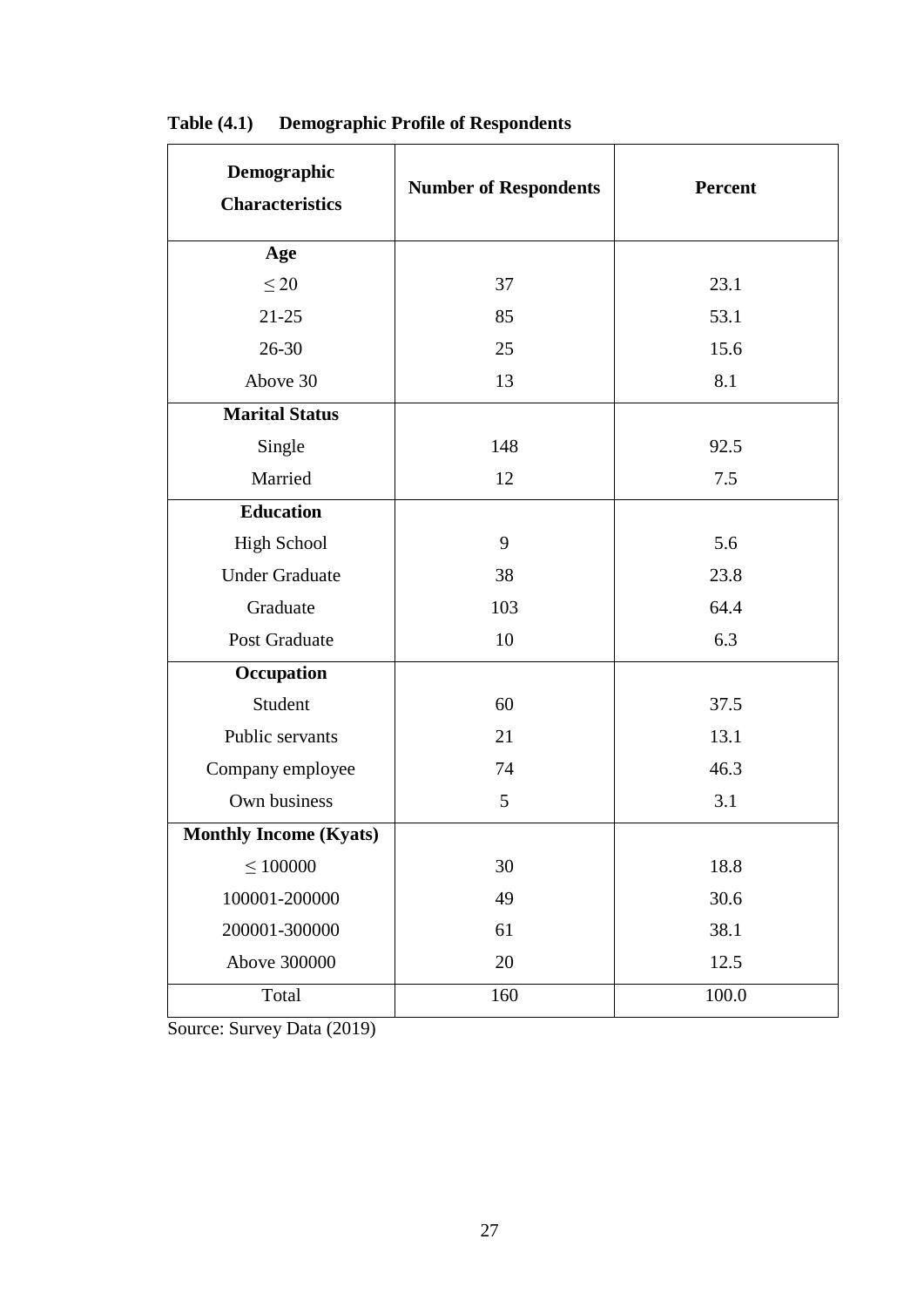### **4.3 Consumption Information of Respondents**

In the beginning if the survey, the consumption data of respondents on facial make up products were asked to gain insight to what kind of behavior indicated by the respondents.

### **4.3.1 Usage of Facial Makeup Products**

Table (4.2) shows the usage of facial make up products. Usage of respondents is classified into three groups such as never, occasionally and regularly usage group.

**Table (4.2) Usage of Facial Makeup Products**

| <b>Usage</b> | <b>Number of Respondents</b> | <b>Percent</b> |
|--------------|------------------------------|----------------|
| Never        |                              | 1.3            |
| Occasionally | 82                           | 51.3           |
| Regularly    | 76                           | 47.5           |
| Total        | 160                          | 100.0          |

Source: Survey Data (2019)

According to table (4.2), most respondents use occasionally which represents 51.3 %, 47.5% of respondents use regularly and only 2 respondents with 1.3% is never usage.

### **4.3.2 Expenditure on Facial Makeup Products**

This section analyses the respondents' expenditure on facial make up products and expenditure is divided into six groups; under 10000 and 10000, 10001-20000, 20001-30000, 30001-40000, 40001-50000 and above 50000.

**Table (4.3) Expenditure on Facial Makeup Products**

| <b>Expenditures (Kyats)</b> | <b>Number of Respondents</b> | <b>Percent</b> |
|-----------------------------|------------------------------|----------------|
| $\leq 10000$                | 24                           | 15.0           |
| 10001-20000                 | 50                           | 31.3           |
| 20001-30000                 | 56                           | 35.0           |
| 30001-40000                 | 15                           | 9.4            |
| 40001-50000                 | 6                            | 3.8            |
| above 50000                 | 9                            | 5.6            |
| Total                       | 160                          | 100.0          |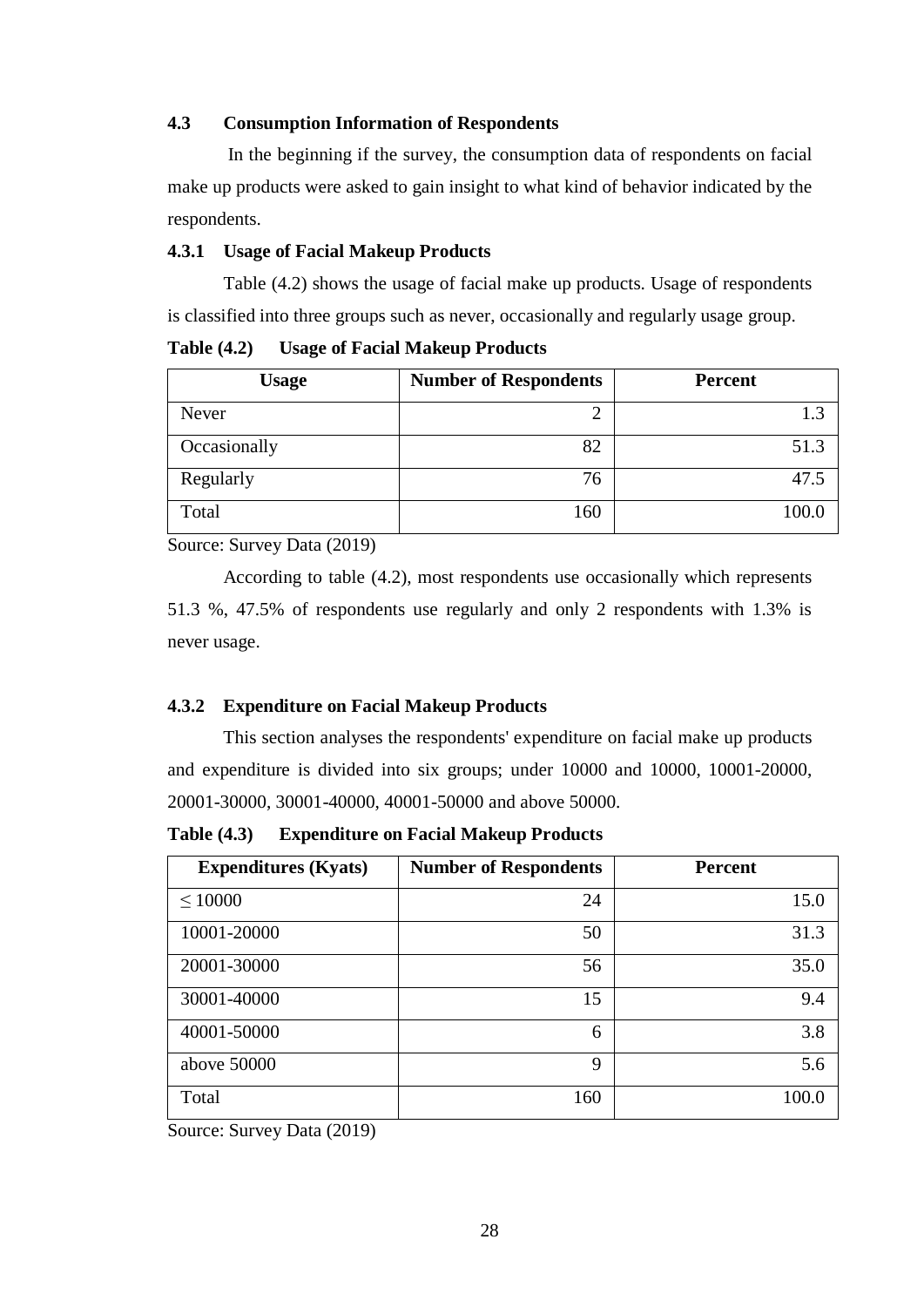Table (4.3) shows that majority of respondents with 35% spend 20001- 30000Ks for facial make up purchase followed by 31.3% of respondents prefer to spend 10001-20000Ks on purchasing. The spending power under 10000Ks is 15%. 5.6% and 3.8% of respondents spend the money above 50000Ks and 40001-50000Ks respectively.

### **4.3.3 Types of Facial Makeup Products**

Types of facial makeup products that consumers purchased are classified into foundation, face powder, and others (blusher, illuminators, face bronzer, and creams).

**Table (4.4) Types of Facial Makeup Products**

| <b>Types</b> | <b>Number of Respondents</b> | <b>Percent</b> |
|--------------|------------------------------|----------------|
| Foundation   | 113                          | 70.6           |
| Face power   | 24                           |                |
| Other        | 23                           |                |
| Total        | 160                          |                |

Source: Survey Data (2019)

Table (4.4) shows the types of facial make up products that consumers purchased. Majority of respondents purchased foundation at 70.6%. Respondents with face powder users are 15% of respondents and others types; blusher, illuminators, face bronzer, and creams are 14.4%.

#### **4.3.4 Influencers on Purchasing of Facial Makeup Products**

The respondents are asked who does influence on their purchasing of facial makeup products. The influencers are divided into four groups; friends, colleagues, professionals and promotion and advertising.

**Table (4.5) Influencers on Purchasing of Facial Makeup Products**

| <b>Influencers</b>        | <b>Number of Respondents</b> | <b>Percent</b> |
|---------------------------|------------------------------|----------------|
| Friends                   | 44                           | 27.5           |
| Colleagues                | 13                           | 8.1            |
| Professionals             | 51                           | 31.9           |
| Promotion and advertising | 52                           | 32.5           |
| Total                     | 160                          | 100.0          |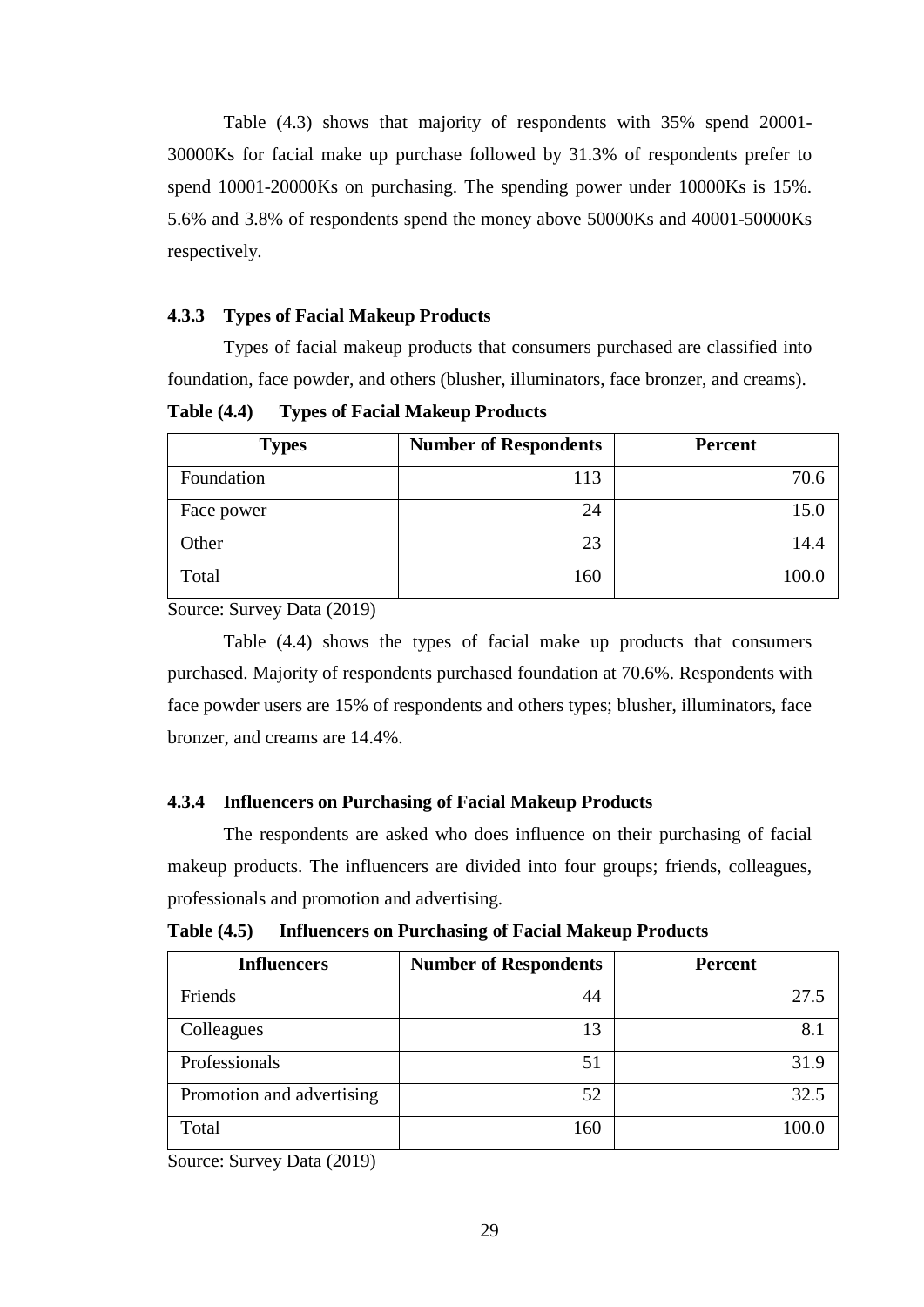According to table (4.5), promotion and advertising influence on purchasing is 32.5%, followed by professionals influence with 31.9%. These two are not much difference in influencing power on respondents. Friends influence on purchasing is 27.5% and colleagues influence is 8.1%.

### **4.3.5 Reasons for using Facial Makeup Products**

Respondents purchase and use facial makeup products for many reasons. These reasons can be seen in the following table (4.6).

**Table (4.6) Reasons for using Facial Makeup Products**

| <b>Reasons</b>              | <b>Number of Respondents</b> | <b>Percent</b> |
|-----------------------------|------------------------------|----------------|
| <b>Facial Beauty</b>        | 62                           | 38.8           |
| Occupational Requirement    | 18                           | 11.3           |
| <b>Improving Confidence</b> | 71                           | 44.4           |
| Becoming youthful           | 9                            | 5.6            |
| Total                       | 160                          | 100.0          |

Source: Survey Data (2019)

According to these responses, it is observed that most of the respondents use facial makeup products for their improving confidence with 44.4%, followed by facial beauty at 38.8%. Some use products for occupational requirement which represent 11.3% and 5.6% use for becoming youthful.

### **4.3.6 Occasion of Purchasing Facial Makeup Products**

Respondents purchasing time of facial makeup products are observed and classified into three groups; when it is totally used up, when shopping and promotion period.

**Table (4.7) Respondents' Occasion of Purchasing**

| <b>Occasion of Purchasing</b> | <b>Number of Respondents</b> | <b>Percent</b> |
|-------------------------------|------------------------------|----------------|
| When it is totally used up    | 106                          | 66.3           |
| When I go shopping            | 16                           | 10.0           |
| <b>Promotion Period</b>       | 38                           | 23.8           |
| Total                         | 160                          | 100.0          |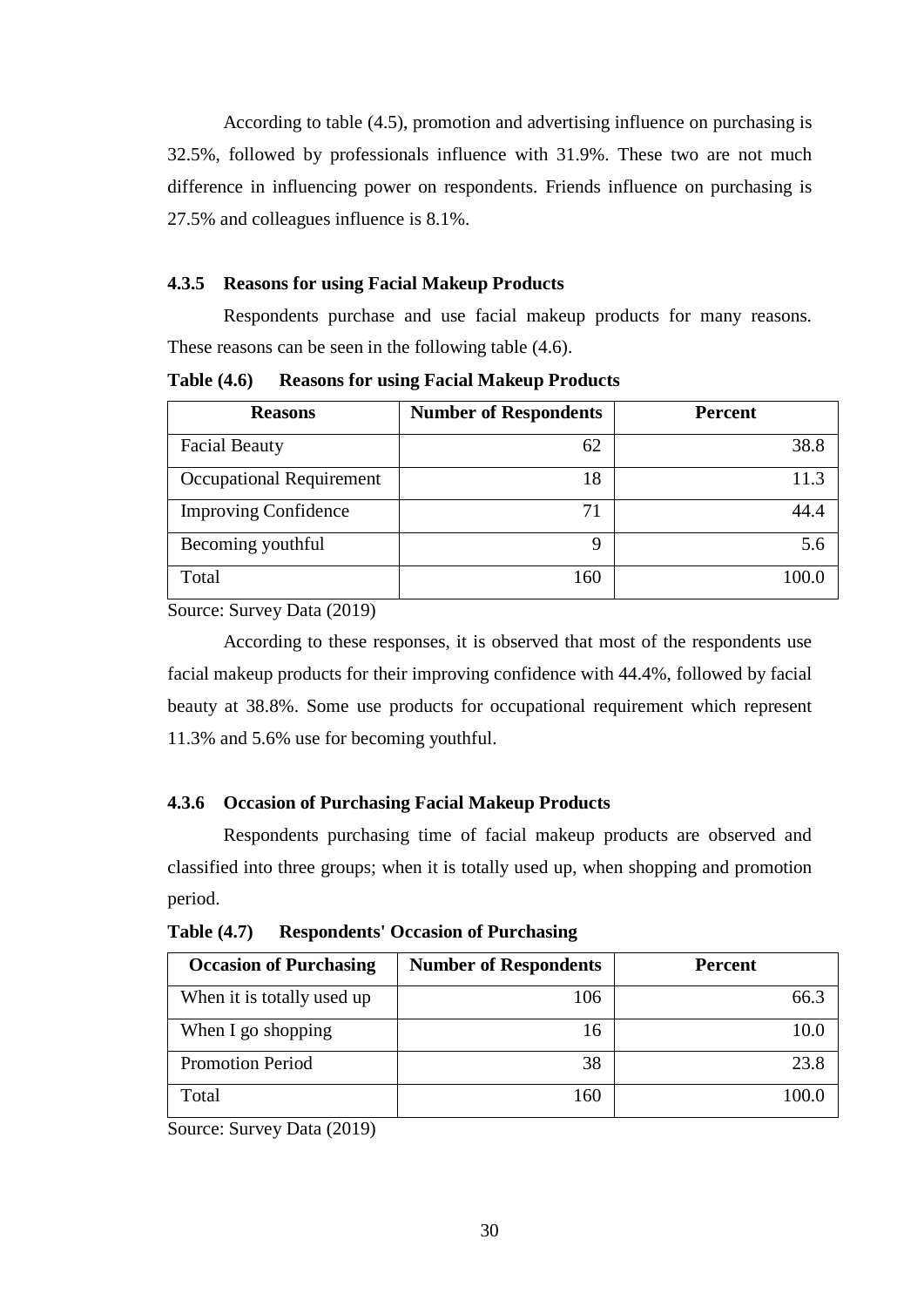Table (4.7) shows that majority of respondents with 66.3% purchase when the product is totally used up. The second is promotion period when 23.8% of respondents purchase. The lowest is 10% of respondents and they purchase when they go shopping.

### **4.3.7 Purchasing Places of Respondents**

This table shows the places where respondents purchasing facial makeup products. The places are divided into three groups; shopping mall, retail outlets and cosmetic stores.

**Table (4.8) Purchasing Places of Respondents**

| <b>Purchasing Places</b> | <b>Number of Respondents</b> | <b>Percent</b> |
|--------------------------|------------------------------|----------------|
| <b>Shopping Mall</b>     | 62                           | 38.8           |
| <b>Retail Outlets</b>    | 12                           | 75             |
| Cosmetic stores          | 86                           | 53.8           |
| Total                    | 160                          |                |

Source: Survey Data (2019)

According to table (4.8), most of the respondents with 53.8% prefer to purchase in cosmetic stores, followed by 38.8% of respondents are willing to purchase in shopping mall. Purchasing in retail outlets is 7.5% of respondents.

#### **4.3.8 Sources of Product Information**

As for sources of products information, consumers usually get from friends, advertising media, internet and peer group. It is shown in the following table (4.9).

**Table (4.9) Sources of Product Information**

| <b>Sources</b>         | <b>Number of Respondents</b> | <b>Percent</b> |
|------------------------|------------------------------|----------------|
| from friends           | 54                           | 33.8           |
| from advertising media | 56                           | 35.0           |
| from internet          | 38                           | 23.8           |
| from peer group        | 12                           | 7.5            |
| Total                  | 160                          | 100.0          |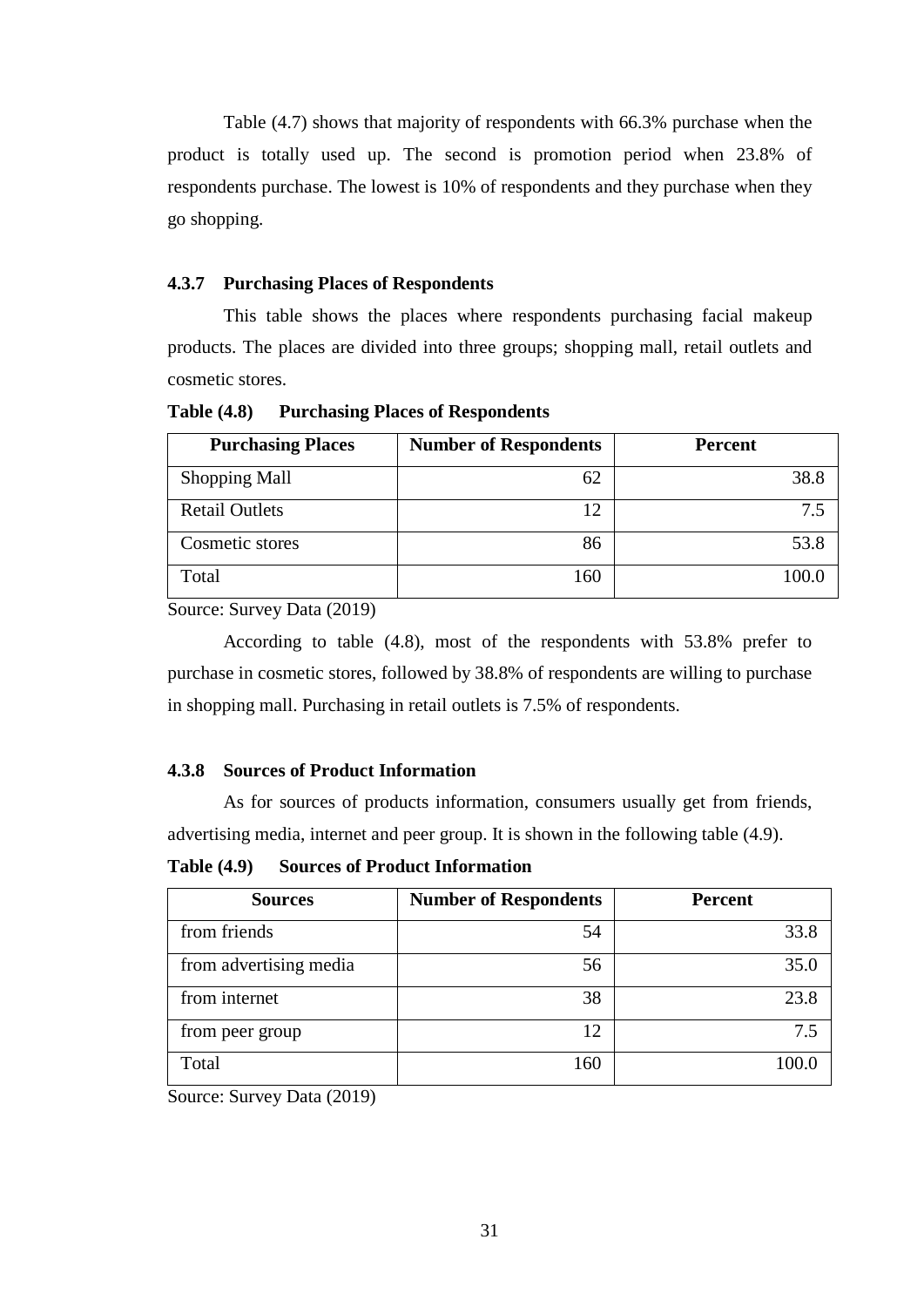According to the result, 35% of respondents get information about products from advertising media and 33.8% get from friends by words of mouth. Getting information from internet is 23.8% and from peer group is 7.5%.

### **4.4 Assessment on Reliability**

The variables involved in the study are marketing mix variables; product, price, place and promotion and consumer buying behavior. Internal consistency is a part of reliability of an investigation, which is a need for measures to be valid (Saunders et al., 2012). Cronbach's alpha is a measure for the internal consistencies of the items that together cover the particular factor. Cronbach's Alpha is a reliability coefficient that showed how well items in a set are positively correlated to one another (Sekaran, 2003). A commonly-accepted rule of thumb is that an  $\alpha$  of 0.6-0.7 shows acceptable reliability, and 0.8 or higher shows good reliability. High reliabilities (0.95 or higher) are not necessarily desirable, as this shows that the items may be entirely redundant.

| <b>Factors</b>                     | No. of Items | <b>Cronbach's Alpha</b> |
|------------------------------------|--------------|-------------------------|
| Product                            |              | .665                    |
| Price                              | h            | .604                    |
| Place                              |              | .806                    |
| Promotion                          | −            | .772                    |
| <b>Consumer Purchase Intention</b> | 8            | .639                    |

**Table (4.10) Reliability Test from Respondent Responses on Scale items**

Source: Survey Data (2019)

According to the result, it could be observed that Alpha value for place is the highest among factors at 0.806. The Alpha value for product, price and purchase intention are above 0.6 and the promotion has above 0.7. Therefore, these factors are internally consistent and reliable to measure.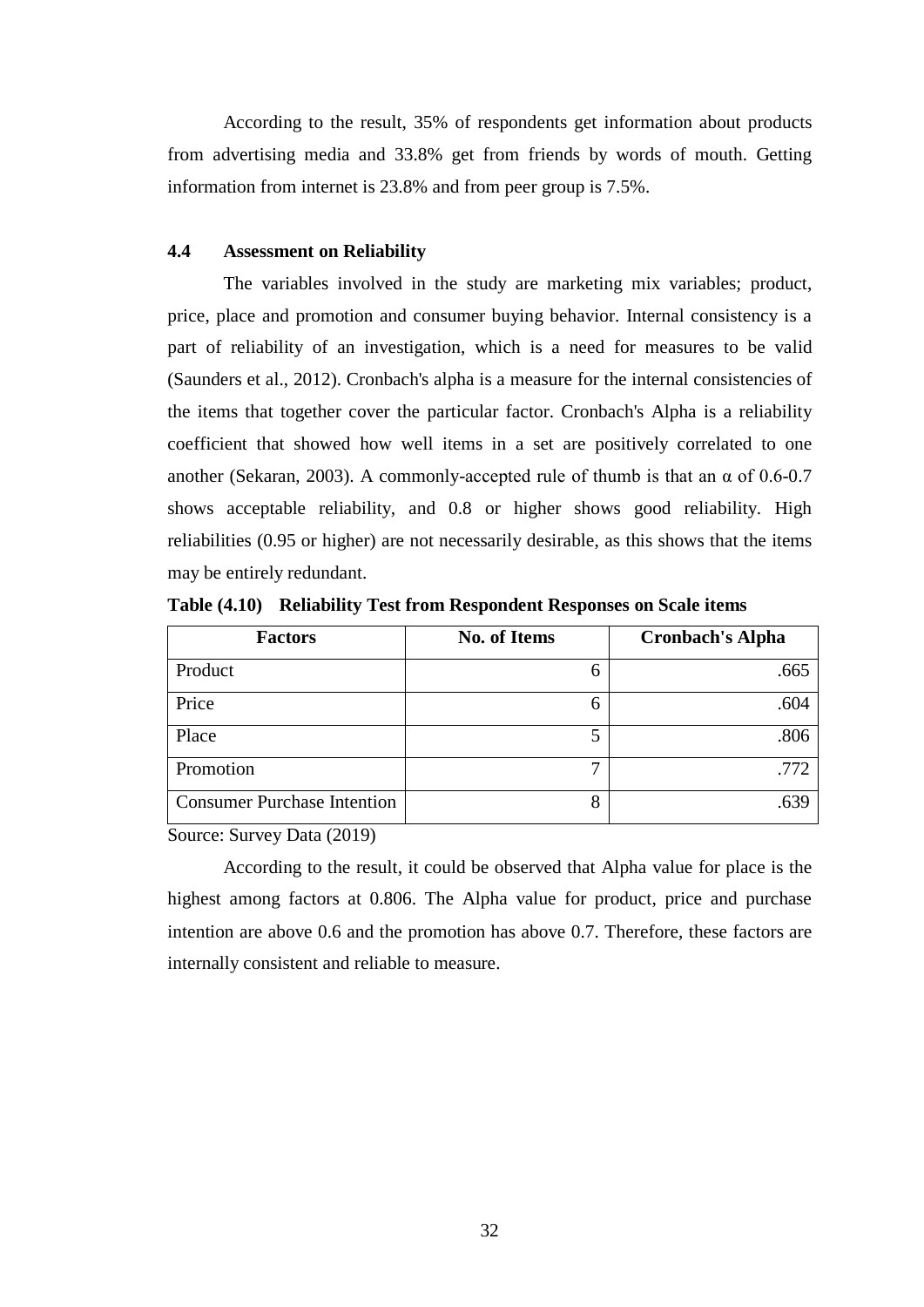### **4.5 Analyzing Marketing Mix Influences on Consumer Purchase Intention of Cosmetic Products**

In this section, the influences of marketing mix factors on consumer buying behavior are analyzed. Marketing mix factors are product, price, place and promotion. Each statement is made up of five-point likert scale.

### **4.5.1 The Influence of Product**

Table (4.11) mentions mean and standard deviation of respondent agreement on purchase intention regarding with the product. In this study, product influence is measured by six statements.

| No. |                        | <b>Statements</b>                                         | Mean | Standard  |
|-----|------------------------|-----------------------------------------------------------|------|-----------|
|     |                        |                                                           |      | Deviation |
|     | 1.                     | The quality of product is a key determinant in my         | 4.41 | .747      |
|     |                        | purchase of facial makeup                                 |      |           |
|     | 2.                     | The packaging of product influences my decision to        | 3.33 | .859      |
|     |                        | purchase facial makeup                                    |      |           |
|     | 3.                     | The brand name of product influences my choice to         | 3.94 | .746      |
|     |                        | purchase facial makeup                                    |      |           |
|     | 4.                     | The variety of products influences my decision to         | 3.80 | .734      |
|     | purchase facial makeup |                                                           |      |           |
|     | 5.                     | The reliability of product influences my choice of facial | 4.41 | .676      |
|     |                        | make up to buy                                            |      |           |
|     | 6.                     | The popularity of product influences my decision to       | 3.83 | .795      |
|     |                        | purchase facial makeup                                    |      |           |
|     |                        | <b>Overall Mean</b>                                       |      | 3.95      |
|     |                        |                                                           |      |           |

### **Table (4.11) Mean Value of Product**

Source: Survey Data (2019)

According to table (4.11), the highest is quality of product and the reliability of the product with the same mean score of 4.41. The lowest mean score is packaging of product with 3.33. The overall mean score of product is 3.95. It can be concluded that most of the consumers agree with the quality of product and reliability of product as a key determinant when purchasing facial makeup. The overall mean of product on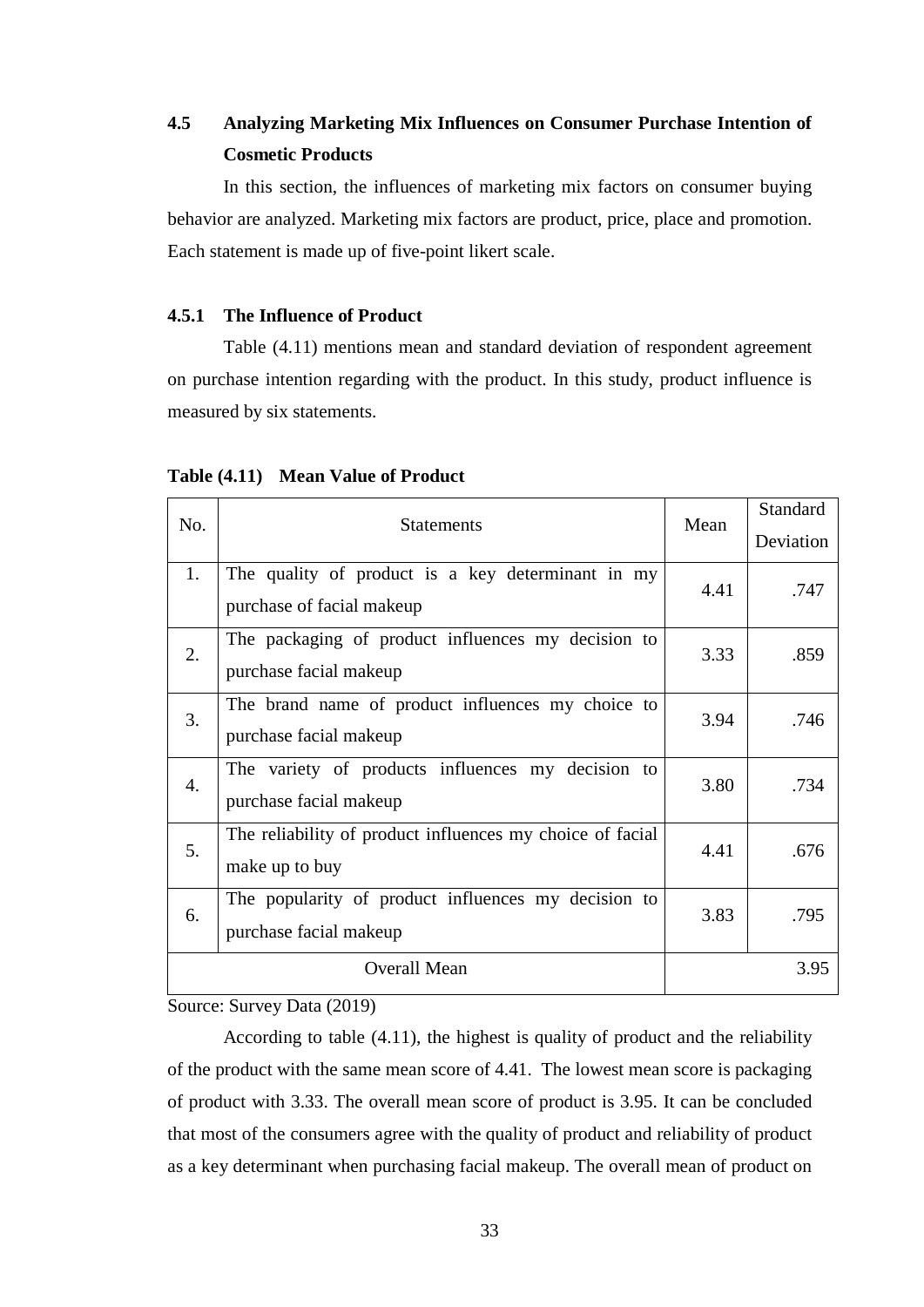consumer buying behavior is 3.95. It can be concluded that respondents agree with the influence of product on consumer purchase intention

### **4.5.2 The Influence of Price**

The analysis on the influence of price on consumer purchase intention describes in this section. The mean score of price influence on consumer purchase intention are shown in table (4.12).

| No.              | <b>Statements</b>                                             | Mean | Standard  |
|------------------|---------------------------------------------------------------|------|-----------|
|                  |                                                               |      | Deviation |
| 1.               | Affordable price of product influences to my facial           | 3.90 | .737      |
|                  | makeup purchase decision                                      |      |           |
| 2.               | I associate higher price with higher quality of facial        | 3.35 | .885      |
|                  | makeup                                                        |      |           |
| 3.               | Price differentiations are key determinants of my facial      | 3.46 | 1.033     |
|                  | makeup purchase decision                                      |      |           |
| $\overline{4}$ . | I review the prices of facial makeup before deciding on       | 3.88 | .852      |
|                  | which brand to purchase.                                      |      |           |
| 5.               | I use the prices to determine which facial makeup to          | 3.09 | 1.018     |
|                  | purchase.                                                     |      |           |
| 6.               | I consider that the price of a product is a reflection of its | 2.98 | 1.146     |
|                  | usefulness.                                                   |      |           |
|                  | <b>Overall Mean</b>                                           |      | 3.44      |
|                  |                                                               |      |           |

**Table (4.12) Mean Value of Price** 

Source: Survey Data (2019)

According to the result, the highest mean score is 3.9 in which face makeup are affordable and less expensive for everyone while the lowest mean score is 2.98 in which product's price is a reflection of usefulness. The overall mean score of price is 3.44. Therefore, it can be generally concluded that respondents agree with price on consumer purchase intention of facial makeup.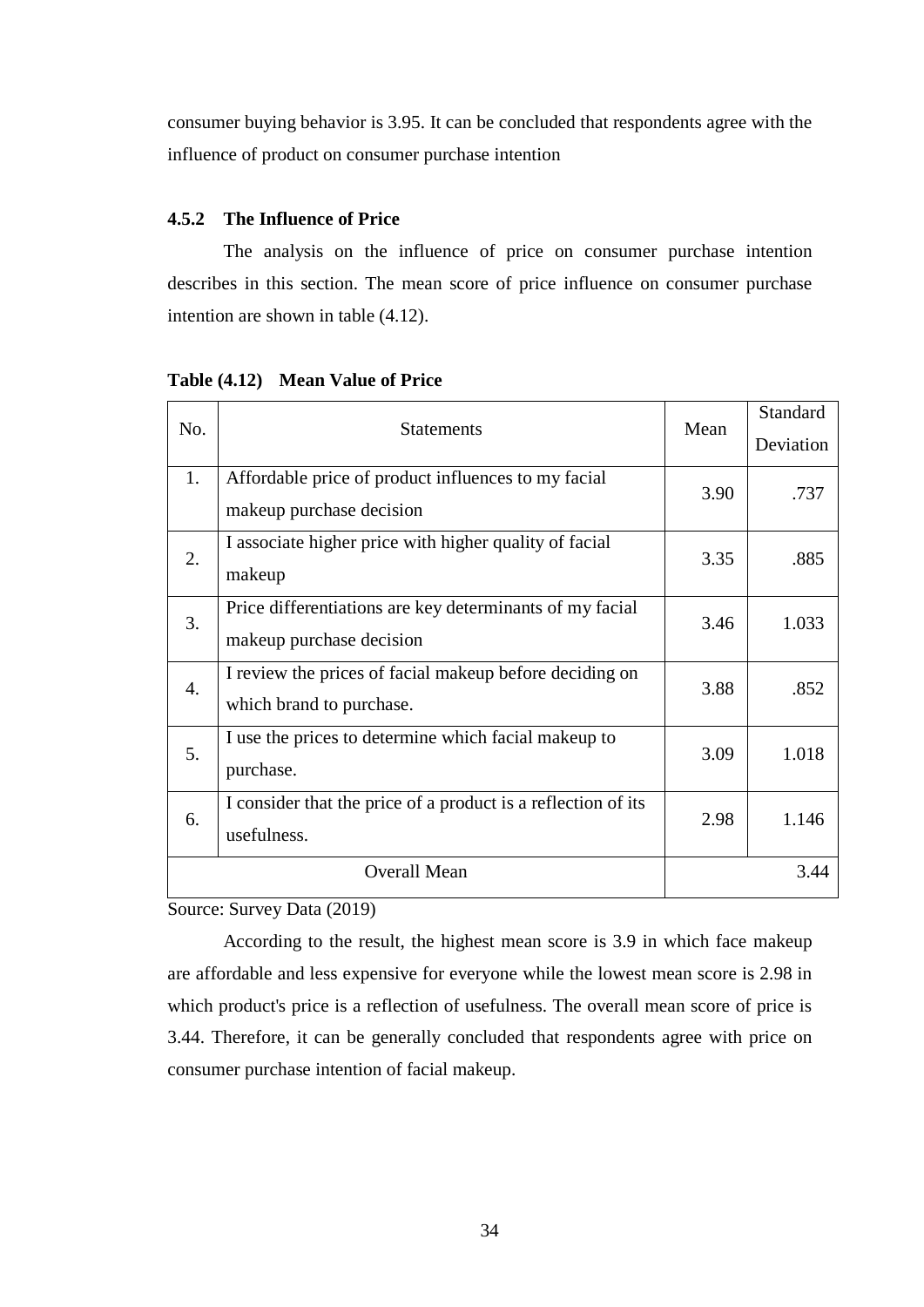#### **4.5.3 The Influence of Place**

Place is one of the independent variable that affects the consumer purchase intention. This section found out the levels of respondents' agreement on purchase intention regarding with the place. The mean score of each statement on place influences are shown in the following table.

|  |  | Table (4.13) Mean Value of Place |
|--|--|----------------------------------|
|--|--|----------------------------------|

| No.              | <b>Statements</b>                                                           |      | Standard  |
|------------------|-----------------------------------------------------------------------------|------|-----------|
|                  |                                                                             |      | Deviation |
| 1.               | I purchase facial makeup that is readily available                          | 2.46 | 1.126     |
| 2.               | I prefer facial makeup which are widely distributed all<br>over the country | 3.01 | 1.016     |
| 3.               | I purchase facial makeup in convenient place                                | 2.98 | .964      |
| $\overline{4}$ . | I prefer purchasing facial makeup that well established<br>on the market.   | 3.20 | .830      |
| 5.               | I prefer purchasing facial makeup that well displayed.                      | 2.46 | .944      |
|                  | <b>Overall Mean</b>                                                         |      | 2.82      |

Source: Survey Data (2019)

According to the result, the statement of ''consumers prefer facial makeup products that are well established on the market'' had the highest mean of 3.2 and purchasing products that are readily available and well displayed had the lowest score of 2.46. The overall mean score of place is 2.82. Therefore, it can be concluded that respondents are less likely to agree upon the influence of place on consumer purchase intention.

#### **4.5.4 The Influence of Promotion**

This section found out the influence of promotion on consumer purchase intention with seven statements. The mean score and standard deviation of promotion influences are shown in the following table.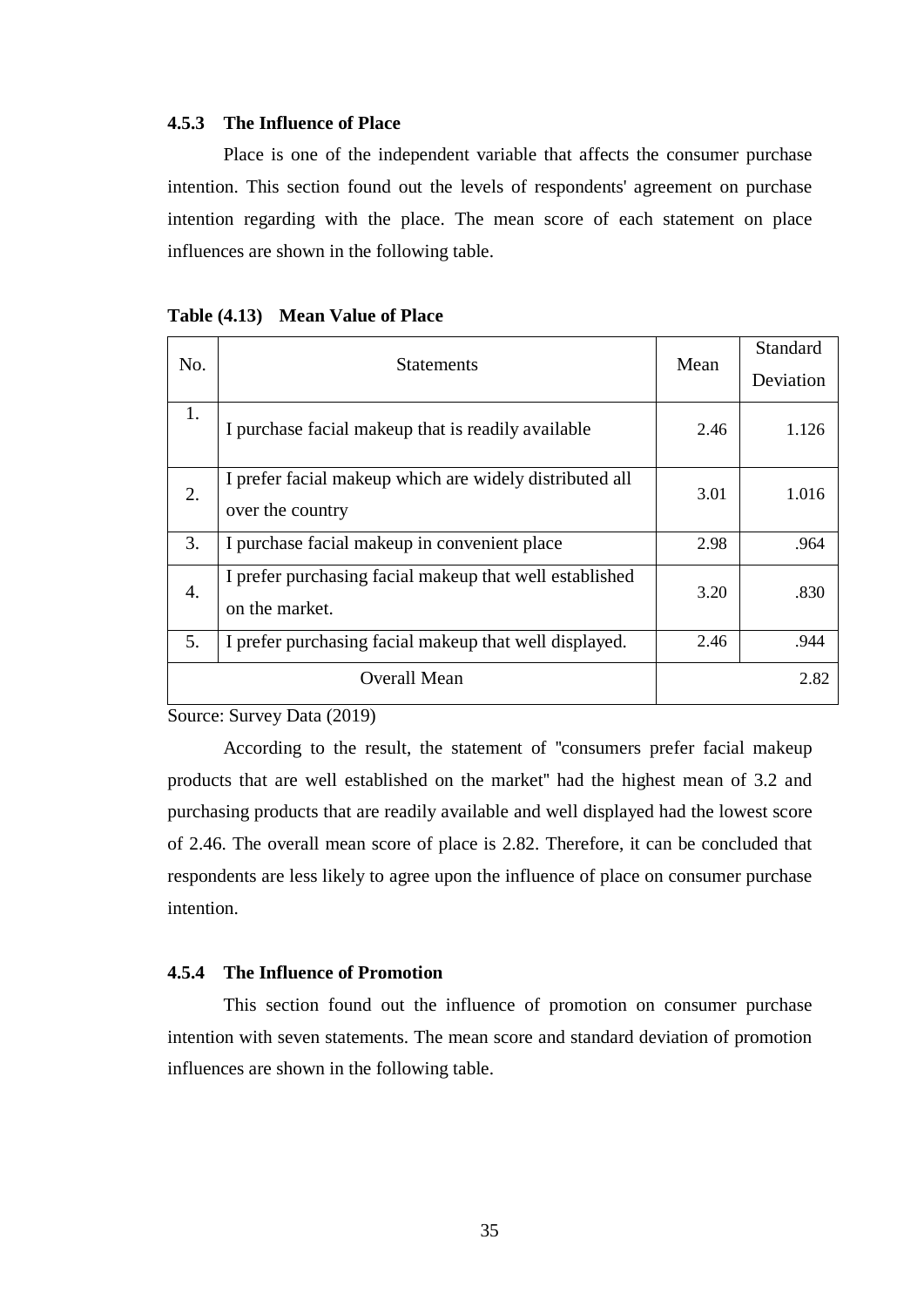|  | Table (4.14) Mean Value of Promotion |
|--|--------------------------------------|
|--|--------------------------------------|

|                  | No.<br><b>Statements</b>                                 |      | Standard  |
|------------------|----------------------------------------------------------|------|-----------|
|                  |                                                          |      | Deviation |
| 1.               | The advertisement run in the media makes me purchase a   | 3.20 | .989      |
|                  | given brand of facial makeup                             |      |           |
| 2.               | Free samples influences me to purchase a given brand of  | 3.22 | 1.014     |
|                  | facial makeup                                            |      |           |
| 3.               | I purchase facial makeup when discounts offer            | 2.94 | 1.134     |
|                  | Celebrity endorsement influences on my choice of facial  |      |           |
| $\overline{4}$ . | makeup to buy                                            | 3.33 | .956      |
| 5.               | Events sponsorship influences on my decision to purchase | 3.07 | .952      |
|                  | facial makeup                                            |      |           |
| 6.               | Sale person influences on my purchase of facial makeup   | 3.35 | .960      |
| 7.               | Positive word of mouth influences on my choice of facial | 3.98 | .739      |
|                  | makeup to purchase                                       |      |           |
|                  | <b>Overall Mean</b>                                      |      | 3.3       |
|                  |                                                          |      |           |

Source: Survey Data (2019)

This study found that the highest mean score is positive word of mouth with 3.98. The lowest mean value is discount product at 2.94. The overall mean score of promotion is 3.3. Therefore, it can be said that respondents agree on influence of promotion on consumer buying behavior.

### **4.5.5 Analyzing the Consumer Purchase Intention**

This section analyzes the levels of respondents' agreement on consumer purchase intention. In the study, purchase intention is measured by four statements and the mean and standard deviation of each statement are shown in table (4.15).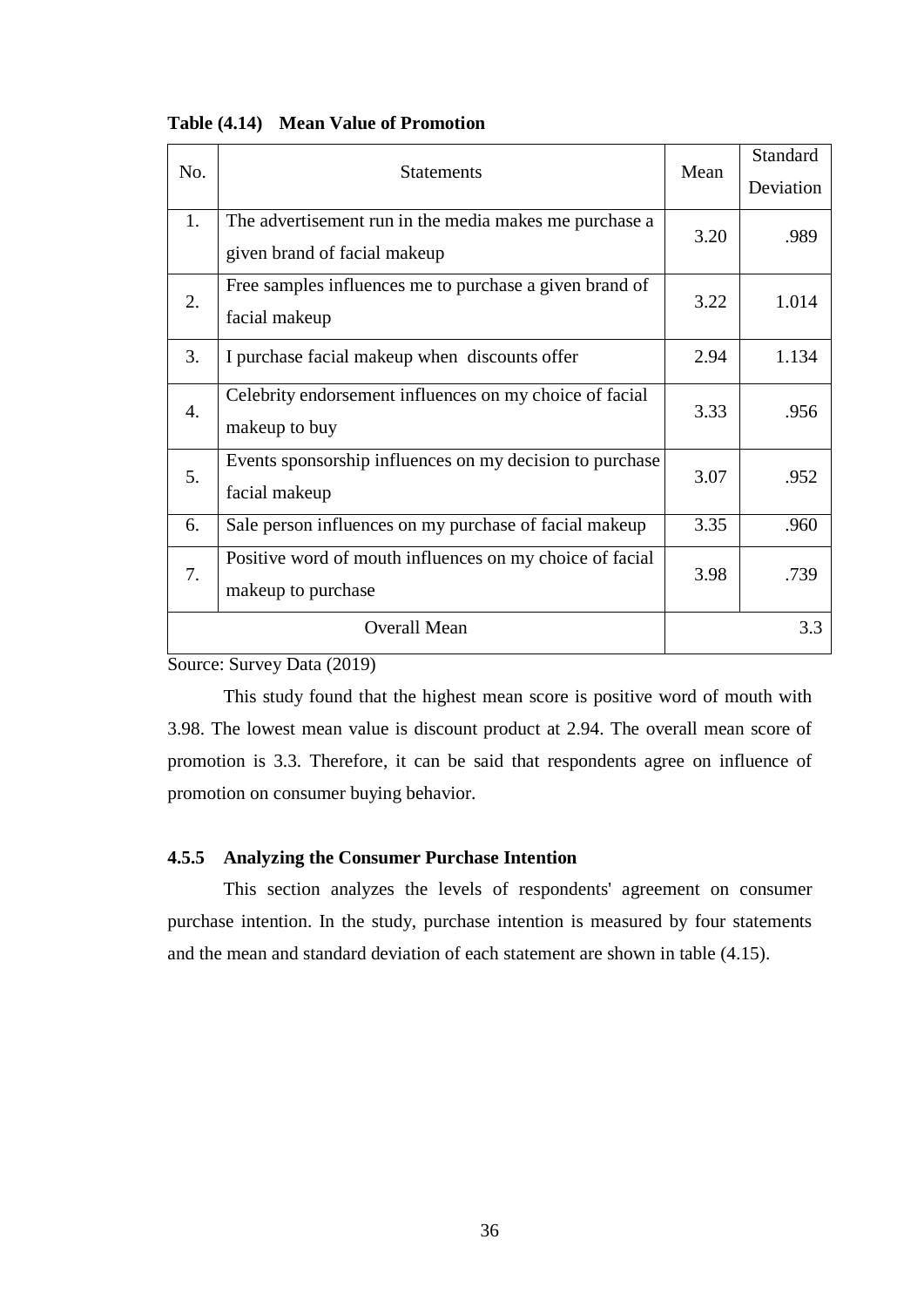| No. | <b>Statements</b>                                                        | Mean | Standard<br>Deviation |
|-----|--------------------------------------------------------------------------|------|-----------------------|
| 1.  | I would buy current facial makeup in the future.                         | 3.39 | .990                  |
| 2.  | I willing to recommend others to buy the facial makeup<br>that I bought. | 3.73 | .814                  |
| 3.  | I will look for positive information about current<br>product.           | 4.14 | .910                  |
| 4.  | I prefer current brand over any other cosmetic brands.                   | 3.51 | .824                  |
|     | Overall Mean                                                             |      | 3.69                  |

**Table (4.15) Mean Value of Consumer Purchase Intention**

Source: Survey Data (2019)

According to table (4.15), respondents look for positive information about current product is the highest mean score with 4.14. The lowest mean score is buying current facial make up in the future with 3.39. The overall mean score for consumer purchase intention is 3.69. Therefore, the result can be analyzed that respondents are likely to agree upon the consumer purchase intention of facial makeup products.

### **4.5.6 Marketing Mix Elements**

This section presents the overall mean value of marketing mix elements which include product, price, place, and promotion.

| <b>Marketing Mix Elements</b> | <b>Overall Mean</b> |
|-------------------------------|---------------------|
| Product                       | 3.95                |
| Price                         | 3.44                |
| Place                         | 2.82                |
| Promotion                     |                     |

**Table (4.16) Overall Mean Value of Marketing Mix Elements**

Source: Survey Data (2019)

According to table (4.16), product has the highest overall mean score of 3.95. Price has the second highest overall mean score of 3.44 and promotion has overall mean score 3.3. Place has the lowest overall mean score of 2.82. Therefore, it can be concluded that most of the consumers agree upon the fact that product influence on their purchase intention.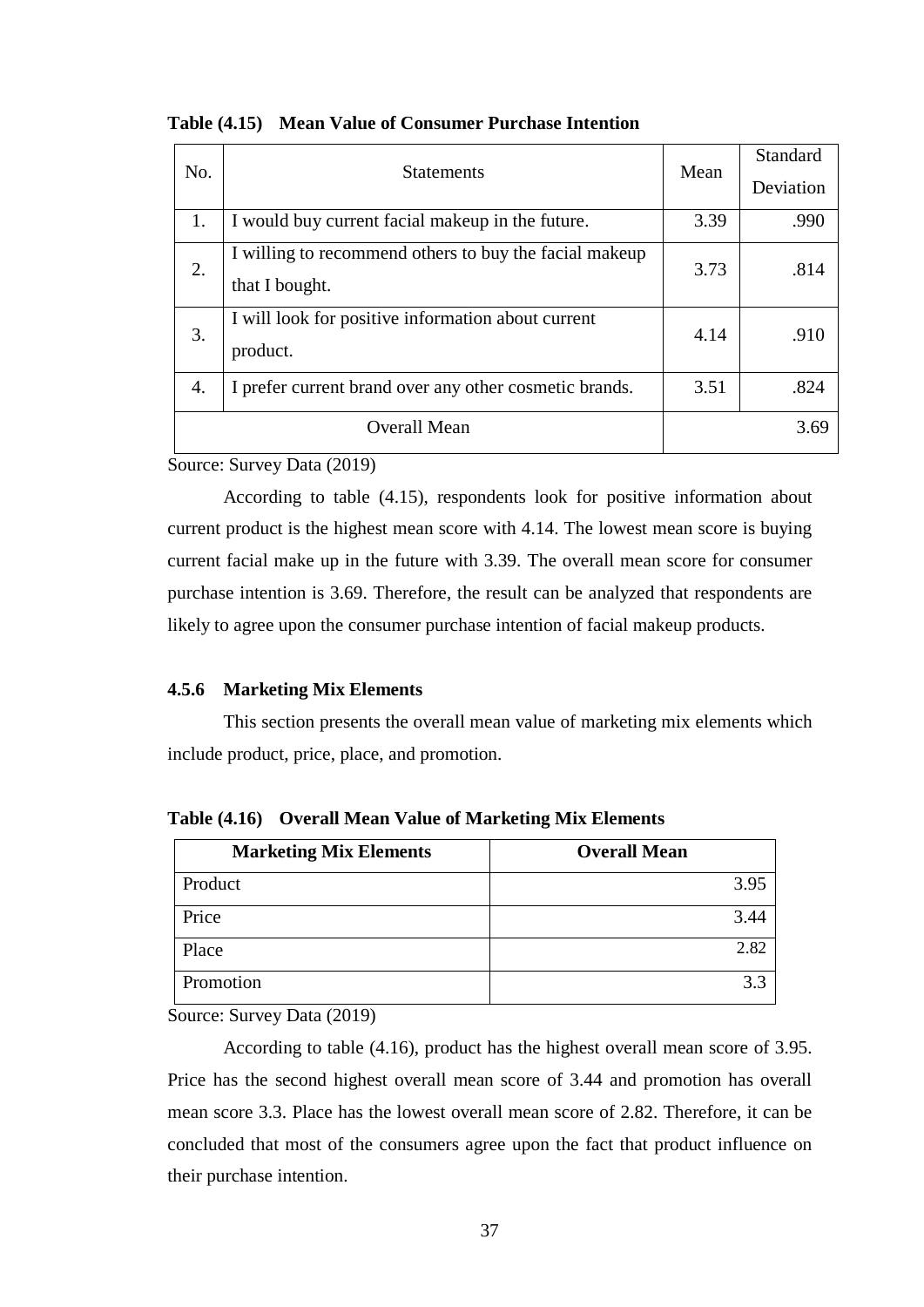### **4.6 Analysis of Relationship between Marketing Mix Influences and Consumer Purchase Intention**

There are four independent variables; product, price, place and promotion and a dependent variable i.e. consumer purchase intention of cosmetic products which are involved in the study. Measurement scaled for all variables except demographics were adapted from previous studies.

### **4.6.1 Correlation Analysis of Relationship between Marketing Mix and Consumer Purchase Intention**

Table (4.17) demonstrates the correlation coefficient for dependent variableconsumer purchase intention and independent variables i.e the four dimensions: product, price, place and promotion. The correlation coefficient (r) range is between 1.0 to +1.0. If the value is positive, it implies that it has perfect positive linear relationship and negative value shows a perfect negative linear relationship. When the r value equivalent to 0 means that there is no correlation indicated among factors.

**Table (4.17) Correlation between Marketing Mix and Consumer Purchase Intention**

|                                       | Product   | Price       | Place     | Promotion   | Consumer<br>Purchase<br>Intention |
|---------------------------------------|-----------|-------------|-----------|-------------|-----------------------------------|
| Product                               | $\bf{I}$  |             |           |             |                                   |
| Price                                 | $.285***$ |             |           |             |                                   |
| Place                                 | .087      | $.346^{**}$ | T         |             |                                   |
| Promotion                             | $.287***$ | $.269$ **   | $.277***$ | 1           |                                   |
| Consumer<br><b>Purchase Intention</b> | $.313***$ | $.269$ **   | .148      | $.336^{**}$ | 1                                 |

Source: Survey Data (2019)

Note: \*\*. Correlation is significant at the 1% level.

\*. Correlation is significant at the 5% level.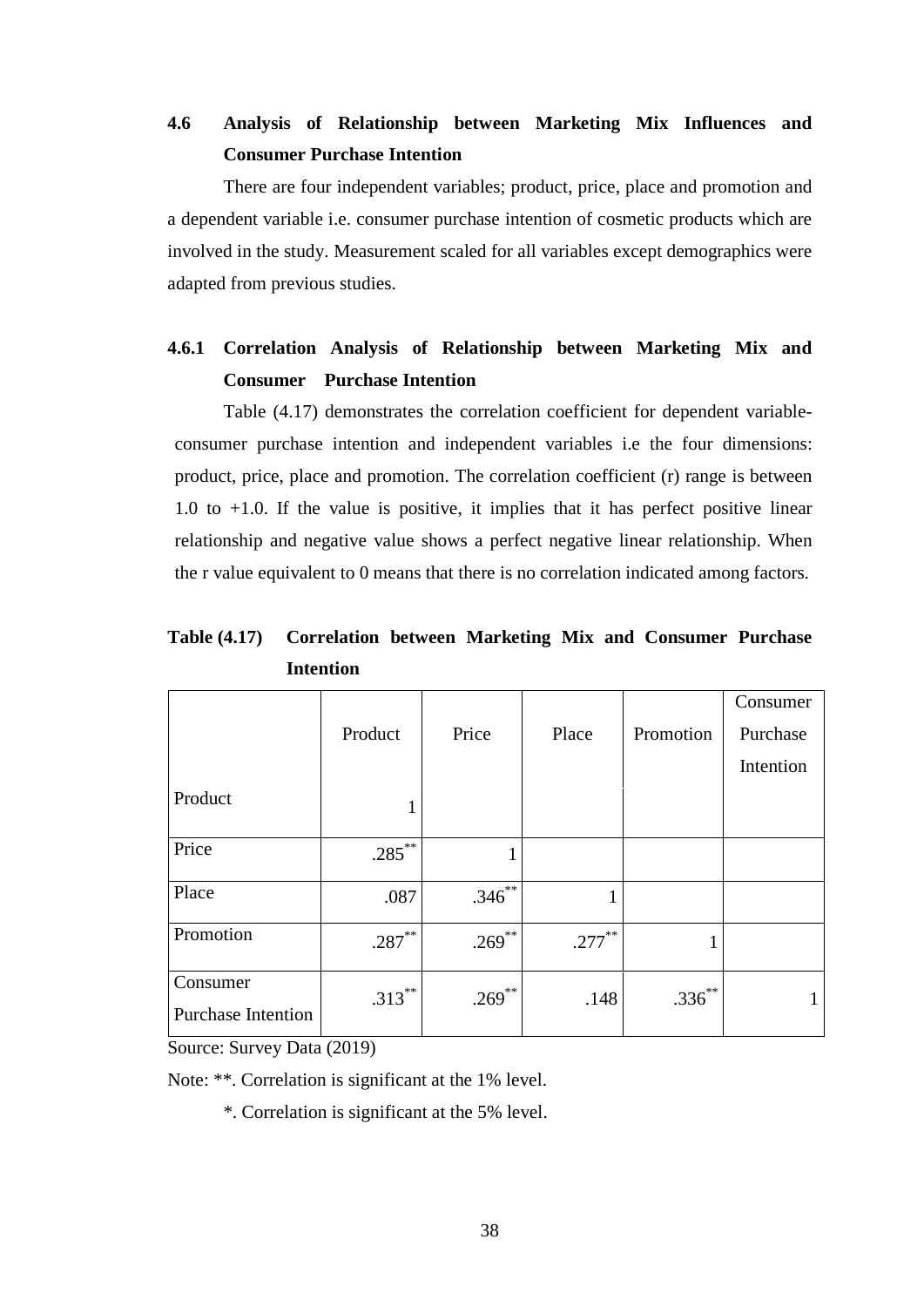As a result, all the independent variables have positive association with the dependent variables. The correlation coefficient between promotion and consumer purchase intention is 0.336 at significant 1% level. The correlation coefficient between product and consumer purchase intention is 0.313 at significant 1% level. The correlation between price and consumer purchase intention is 0.269 at significant 1% level. According to table (4.17), product, price and promotion have significant correlation with consumer purchase intention. This means that better product, affordable price and attractive promotion are correlated to the purchase intention of cosmetic products. Moreover, table also describes that the values of their correlation were less than 0.90. The estimated correlations between the factors were not excessively high (e.g.,  $< 0.90$  in absolute value). This result indicated the acceptable discriminated validity (Kline, 2011).

### **4.6.2 Multiple Regression Analysis on the Effect of Marketing Mix on Consumer Purchase Intention**

The multiple regression analysis was applied to investigate the effect of four independent variables: product, price, place, and promotion and a dependent variable: consumer purchase intention. This method is used to predict the change in dependent variable in response to changes in the independent variable. Table (4.18) shows the results of regression analysis on the effect of marketing mix on consumer purchase intention.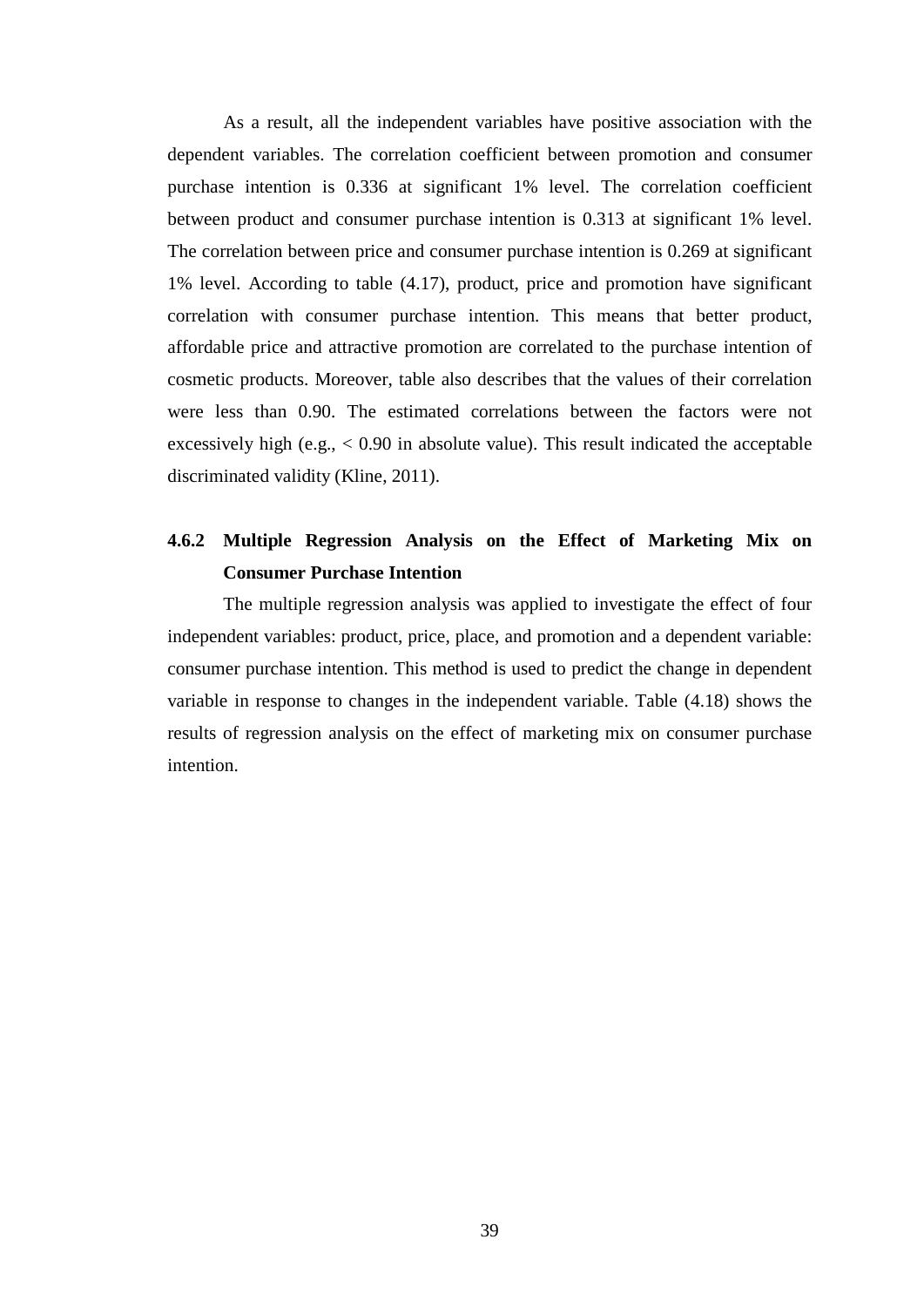| Marketing                   | Unstandardized |              | Standardized |                |      |  |
|-----------------------------|----------------|--------------|--------------|----------------|------|--|
| Mix                         |                | Coefficients |              | $\mathfrak{t}$ | Sig. |  |
|                             | B              | Std.         | <b>Beta</b>  |                |      |  |
|                             |                | Error        |              |                |      |  |
| Constant                    | 1.876          | .303         |              | 6.199          | .000 |  |
| Product                     | .186           | .071         | $.203**$     | 2.607          | .010 |  |
| Price                       | .110           | .062         | .143         | 1.758          | .081 |  |
| Place                       | .009           | .046         | .016         | .205           | .838 |  |
| Promotion                   | .161           | .054         | $.235**$     | 2.970          | .003 |  |
| $R^2 = 0.183$               |                |              |              |                |      |  |
| Adj $R^2 = 0.162$           |                |              |              |                |      |  |
| $F=8.701**$ (p-value=0.000) |                |              |              |                |      |  |

**Table (4.18) Regression Analysis on the Effect of Marketing Mix and Consumer Purchase Intention**

Source: Survey Data (2019)

Note: Statistical significance indicate \*\* at the 1% level and \* at the 5% level.

After analyzing a linear regression model, it needs to determine how well the model fits the data. According to the result, the adjusted  $R^2$  value of 0.162 explains that 16.2% of the total variance in purchase intention is accounted by product, price, place, and promotion. According to ANOVA result, the model is fitness because significance value is 0.000 and F value is 8.701. The regression coefficient of promotion is 0.235 at 1% significant level and regression coefficient of product is 0.203 at 1% significant level.

Based on the multiple regression analysis, it can be concluded that product and promotion has a significant positive influence on consumer purchase intention. Promotion is more significant than product because standard coefficient of promotion is greater than that of product. Price and place have insignificant impact on consumer purchase intention since p values are greater than 1% and 5% level of significant.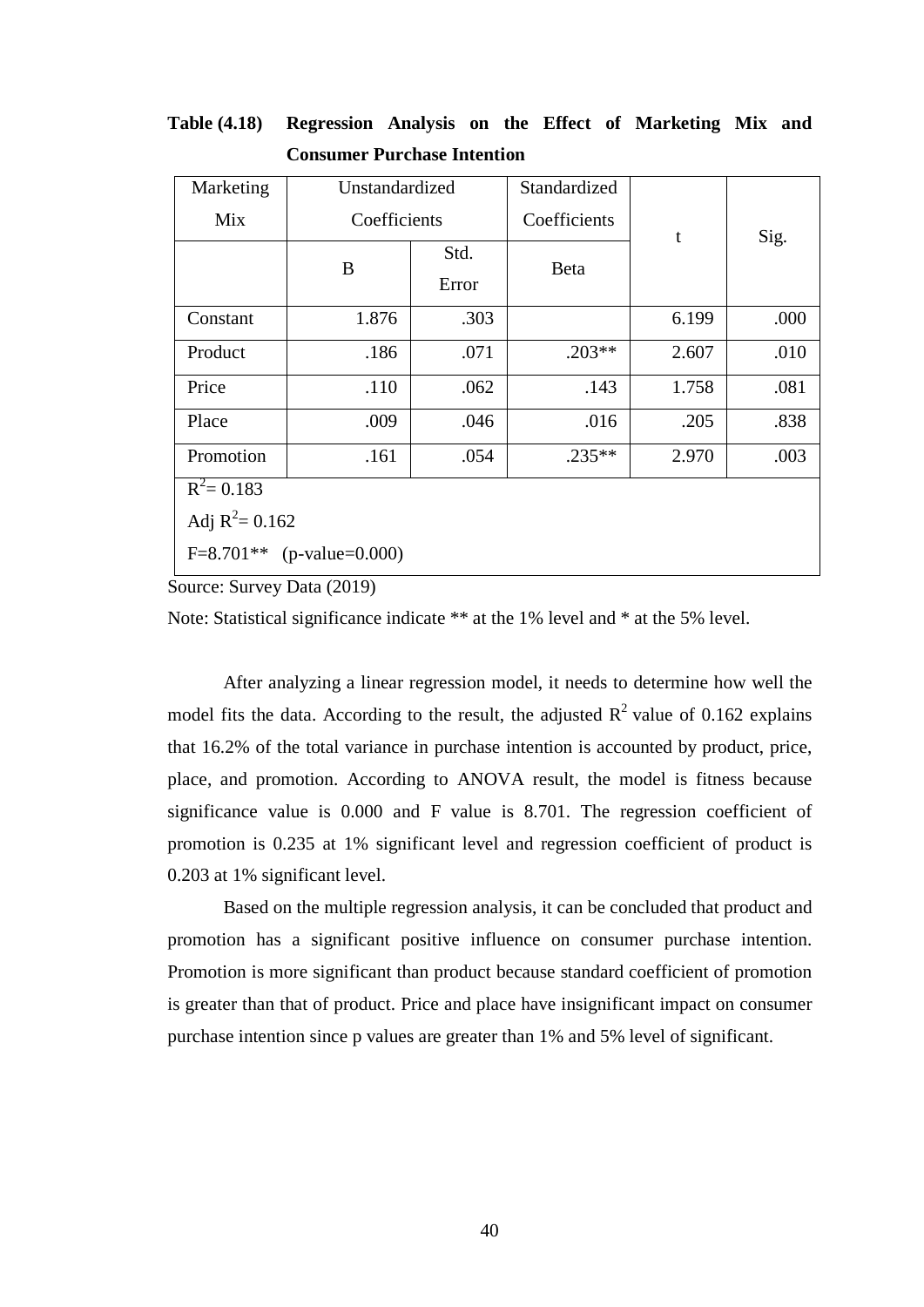## **CHAPTER-V CONCLUSION**

The study is conducted with the aim of analyzing the influences of marketing mix elements on consumer purchase intention. Based on the results of the data analysis, this chapter presents the findings and discussions, suggestion and recommendation and needs for further study.

### **5.1 Findings and Discussions**

This study supported the importance of marketing mix to increase consumer purchase intention. To provide the meaningful implications to the firms and marketing managers of the cosmetics industry, this study tries to achieve the understanding of marketing mix influences on purchase intention of facial make up products.

According to the consumption information, majority of the respondents use facial make up occasionally and they are willing to spend between 20001 and 30000 Ks for their purchase. Majority of respondents are willing to buy foundation among facial make up products. Promotion and advertising are mostly influence on respondents' purchase. And then, most of respondents use facial make up for the reason of improving confidence and they purchase products when it is totally use up. Cosmetic stores are the places where majority of respondents purchase products and respondents get the product information from advertising media.

According to the descriptive statistics, most of the respondents agree upon the fact that product influence on consumer purchase intention. The second is price influence on consumer purchase intention. Respondents agree upon the fact that promotion influence on consumer purchase intention. Respondents are less likely to agree upon the place influence on consumer purchase intention.

Results of correlation coefficient show that all the independent variables; product, price, place, and promotion are positively correlated with the dependent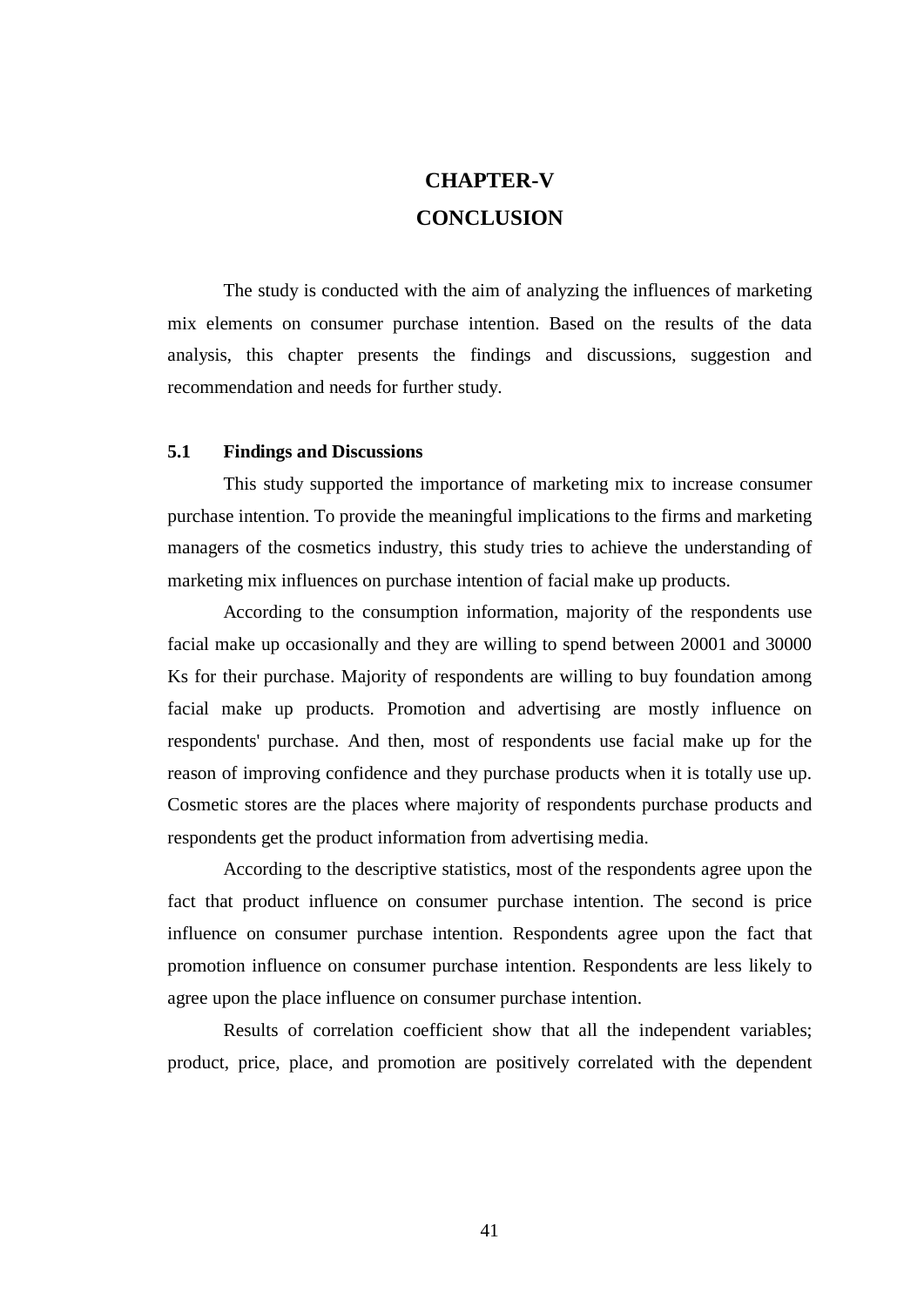variable; purchase intention of cosmetic products. Promotion has a positive relationship with consumer purchase intention. Successful promotion builds strategic awareness that people not only recognize product, but also understand the distinctive qualities that make it better than competition. The second is product influence on purchase intention. Result shows that there is a positive relationship between product and purchase intention. This means that the better product will stimulate consumer purchase intention. The research reported that there is a positive relationship between price and purchase intention. Affordable price allows potential clients to make a purchase decision. There is a positive relationship between place and consumer purchase intention. If companies make right placing strategies, they can attract consumers to purchase their products.

Based on the analyzing the influences of marketing mix elements on consumer purchase intention, the result found that product has a significant influence on consumer purchase intention. This study can be concluded that the high product quality leads to high consumers' purchase intention. This is aligned with the result on the impact of marketing mix, consumer's characteristics, and psychological factors on consumer's purchase intention developed by Nugroho, A. R., Irena, A. (2017). This result is that product has significant influence on purchase intention. The insignificance of price is supported by the research conducted. Consumers nowadays care less about cosmetics' price. Women focus on finding the right products that suit their skins and will not harm their natural beauty in the future. Nowadays, consumers care less about cosmetic's prices. It does not matter how much the product is priced, consumers are still willing to buy it. This finding is aligned with the result of customers' purchase intention toward ''C'' Yogurt Drink by Musaddad (2011). It confirms that price is one of the insignificant factors. Consumers do not bother about the price in buying products.

The insignificance of place attribute might be the result of the fact. Consumers do not care about the location, store design and store atmosphere when they purchase products. This is aligned with the result of marketing stimuli on consumer purchase decision of Malaysia's Cosmetic Industry by Hafiz. K. A., and Ali. K. A.(2018). This result is that place does not have significant impact on cosmetic purchase decision. The high value of coefficient shows that among the marketing mix elements, promotion has the strongest relationship and strongest impact on the consumer purchase intention in this study. This is aligned with the finding found by Nayab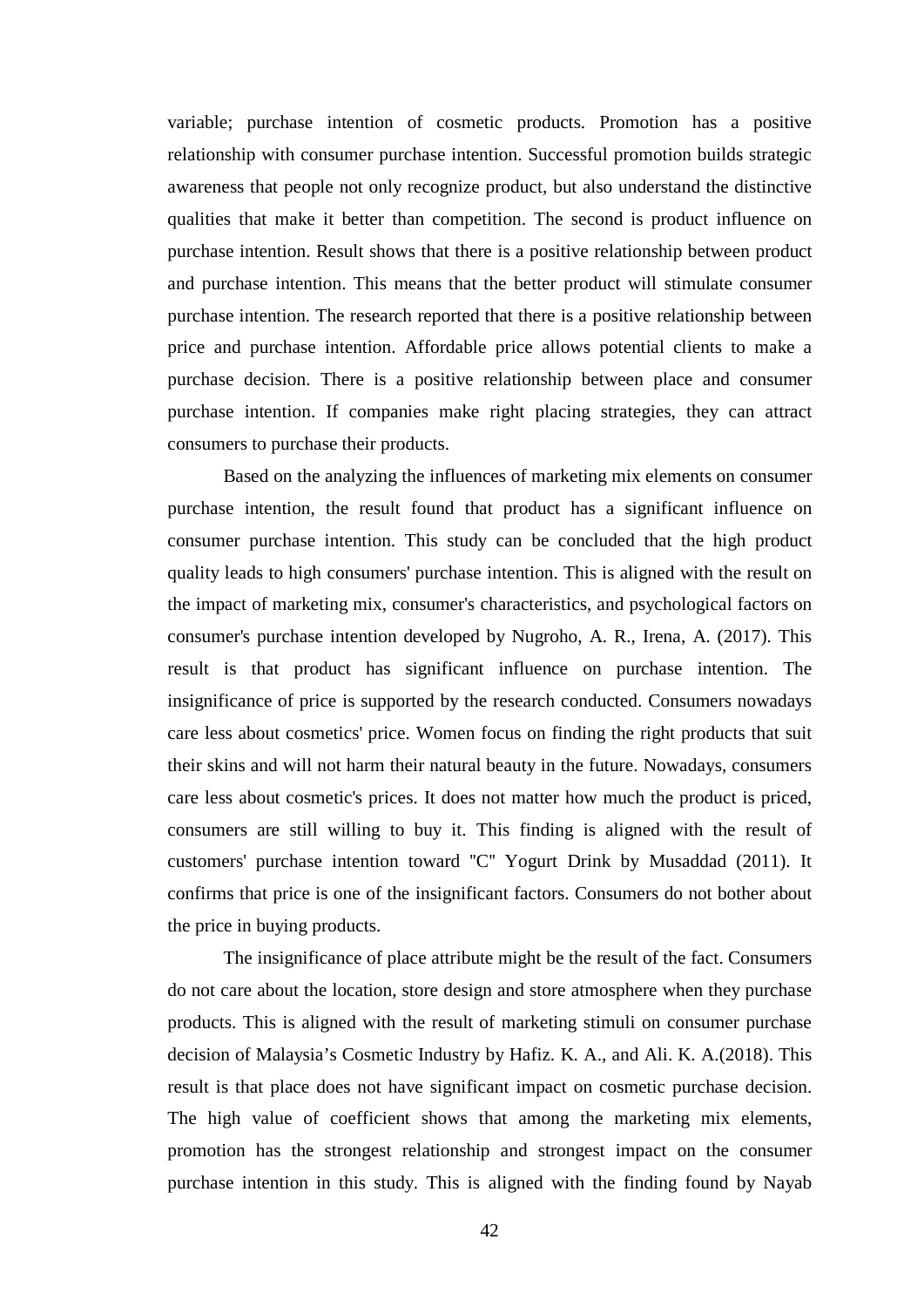Sanober, Dr. Adil Adnan, Dr. Waqar Alam, and Adeel Alam who carried out about the relationship between marketing strategies and the consumer purchase intention. In this research, promotion has the strongest relationship with purchase intention and strongest impact on it.

### **5.2 Suggestions and Recommendations**

In the highly competitive beauty industry, cosmetics brands have to be incredibly creative and innovative to gain an edge on the competitive and drive awareness and engagement around their campaigns and products. The result of the study has important implications for developing more effective marketing mix strategies.

Consumers tend to purchase facial make up products for improving confidence. They do not purchase at any time, but they purchase when their products are totally used up. They purchase products via cosmetic stores more than retail outlets and shopping malls because they can test and try on products and cosmetic stores have varieties of cosmetic products. And consumers can find the most satisfied products among other products. Therefore, cosmetic companies should position their products in cosmetic stores. Consumers are sensitive about quality and want to try other new products. They may also be wary of unfamiliar brands due to a number of scandals. Therefore, most consumers look for information about products than impulse buying. From the results, they look information from advertising media and friends before buying cosmetics.

Promotion, advertising and professionals are important influencers on purchasing facial make up products. Advertising is a communication between the target audience and cosmetic provider. Different media channels should be used to promote products. TV, radio, internet, websites and print media are important sources to create the awareness among the people of target market. Marketers should concentrate the importance of professionals' advices and suggestions influences and it comes through professionals with the products. Professionals are relevant to the cosmetic products to advertise. Today, cosmetic companies mostly use professionals in the events of launching new products and promotional campaign. Social media is great for storytelling and allows for companies to maintain and build up their brand to build online communities. They are used to present new products, display before and after images and gain brand loyalty from consumers. Therefore, social media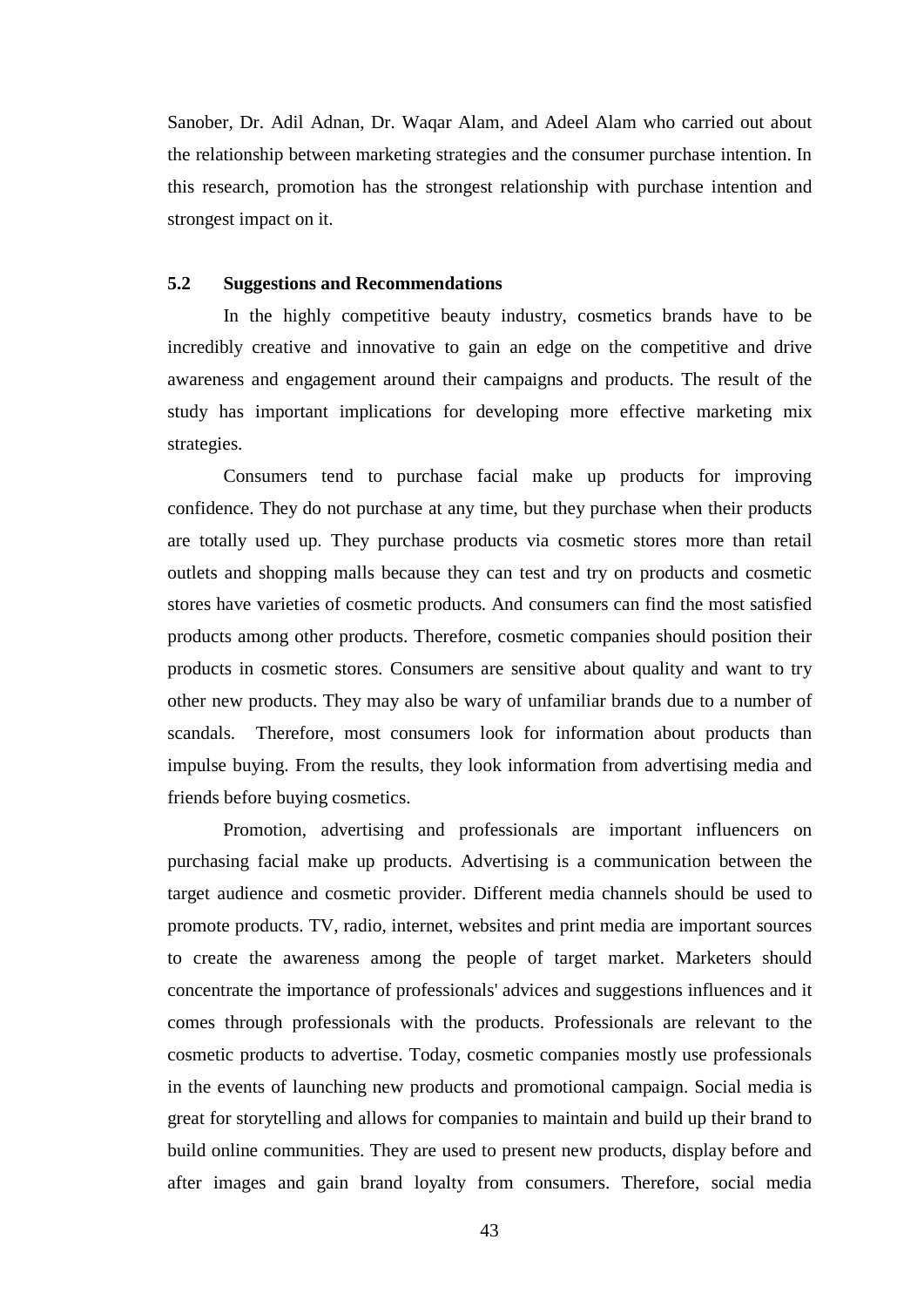advertising with professionals is an effective way to attract consumers. Social media is transforming the way that cosmetic companies create their sales through positive word-of-mouth.

The statistical result confirms that consumers are influenced by positive word of mouth and opinion given by people and it effects on purchase intention. The reviews given by experts and other customers give a serious impression and impact on their perception towards the product altering their purchase intention. In today's hyper-connected world, a single recommendation has greater impact leading to word of mouth marketing. Regular customers, business connections, friends and family are host of word of mouth influencers. Technology has increased social connectivity and making it easier for companies to do marketing. Companies should send out an email newsletter, publish a blog, talk to potential customers on social media, invite customers to preview new products, attend industry events and so on. Every opportunity to connect with people who might talk to potential customers is a chance to generate word of mouth recommendations. Word of mouth marketing should be highly used and the targeted customers should be the opinion leaders and social group to facilitate support for the advertised products.

According to the result, the study concluded that product has significant influence on purchase intention. Companies should maintain their quality of products because customers are more conscious of quality than price. Thus, the higher quality of product will lead to a successful outcome in the long run. The reliability of product is one of the important dimensions that make a successful business. In the personal and health care industry, customers are sensitive about quality and reliability of products. In cosmetics industry, product safety is one of the biggest concerns. Companies should ensure that each product sold is safe for consumers and determine brand's reliability and product quality. The better the quality perceived is, the better it is for brand's image, sales and reliability. Companies should conduct regular customer satisfaction surveys and sample group interviews to track customers and non customer perceptions of the quality of its own and its competitors' products and services and all customer inquiries and complaints. It also recommends that companies should come up with new technological innovations that will lead to increasing products' quality.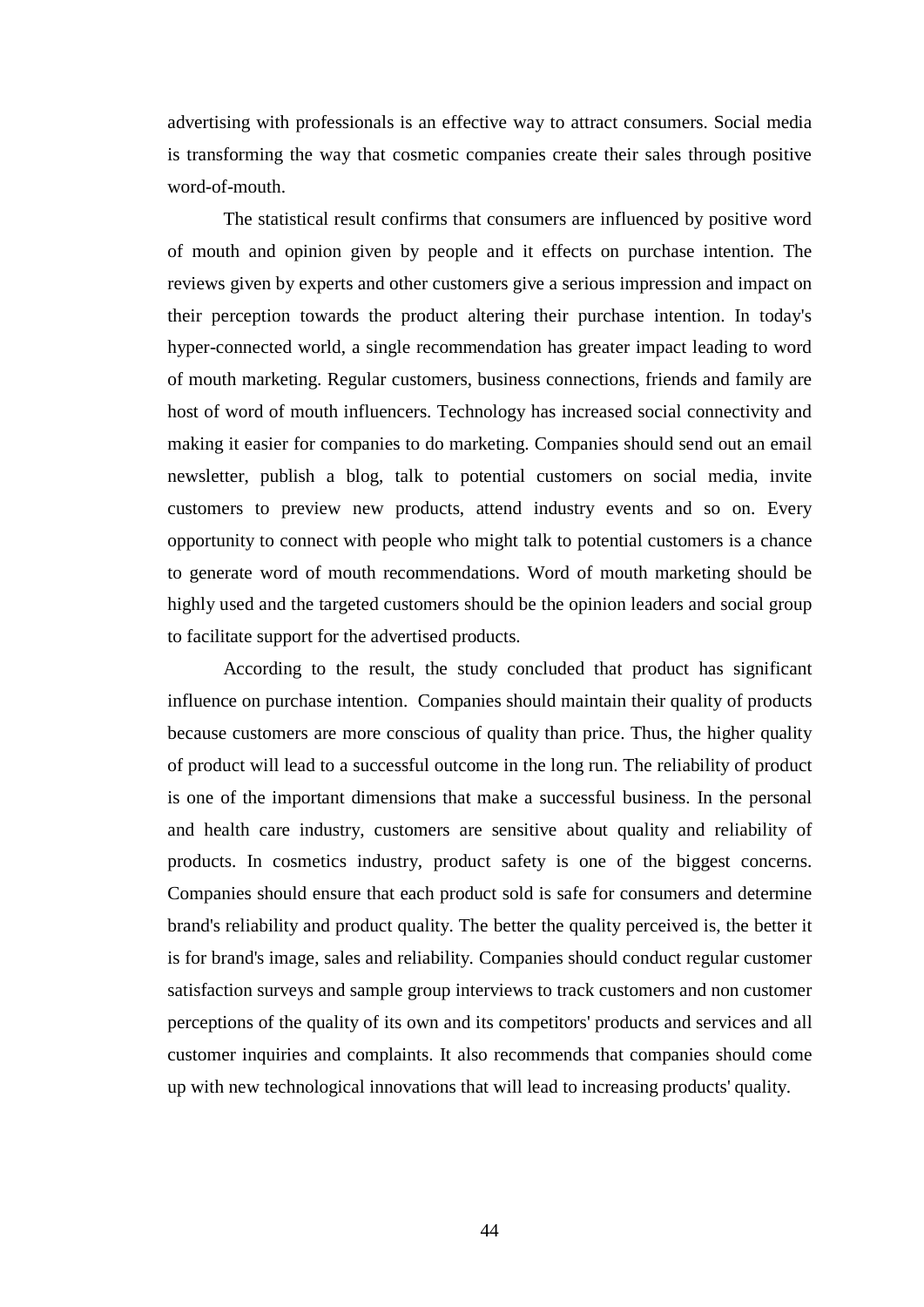#### **5.3 Needs for further study**

This study analyzed the effects of only four marketing mix factors which are product, price, place, and promotion on consumer purchase intention of cosmetic products. Future studies should consider other variables which are not covered in the current research in order to better explain the intention to purchase cosmetics products among consumers. And the research on consumer decision making process of cosmetic products should be made. The study concentrated on the consumers shopping at eight supermarkets in four business districts in Yangon according to the time limits and financial constraints. Therefore, further researches should be suggested that the sample should be larger and include diversified consumers who live in different cities or townships. Nowadays, there are several brands of facial make up products in different forms and they become popular among consumers. Therefore, the analysis of various segments of the cosmetics and skincare products market should be conducted. And it needs to develop a more detailed understanding on brand awareness, brand loyalty, and brand equity of cosmetic brands.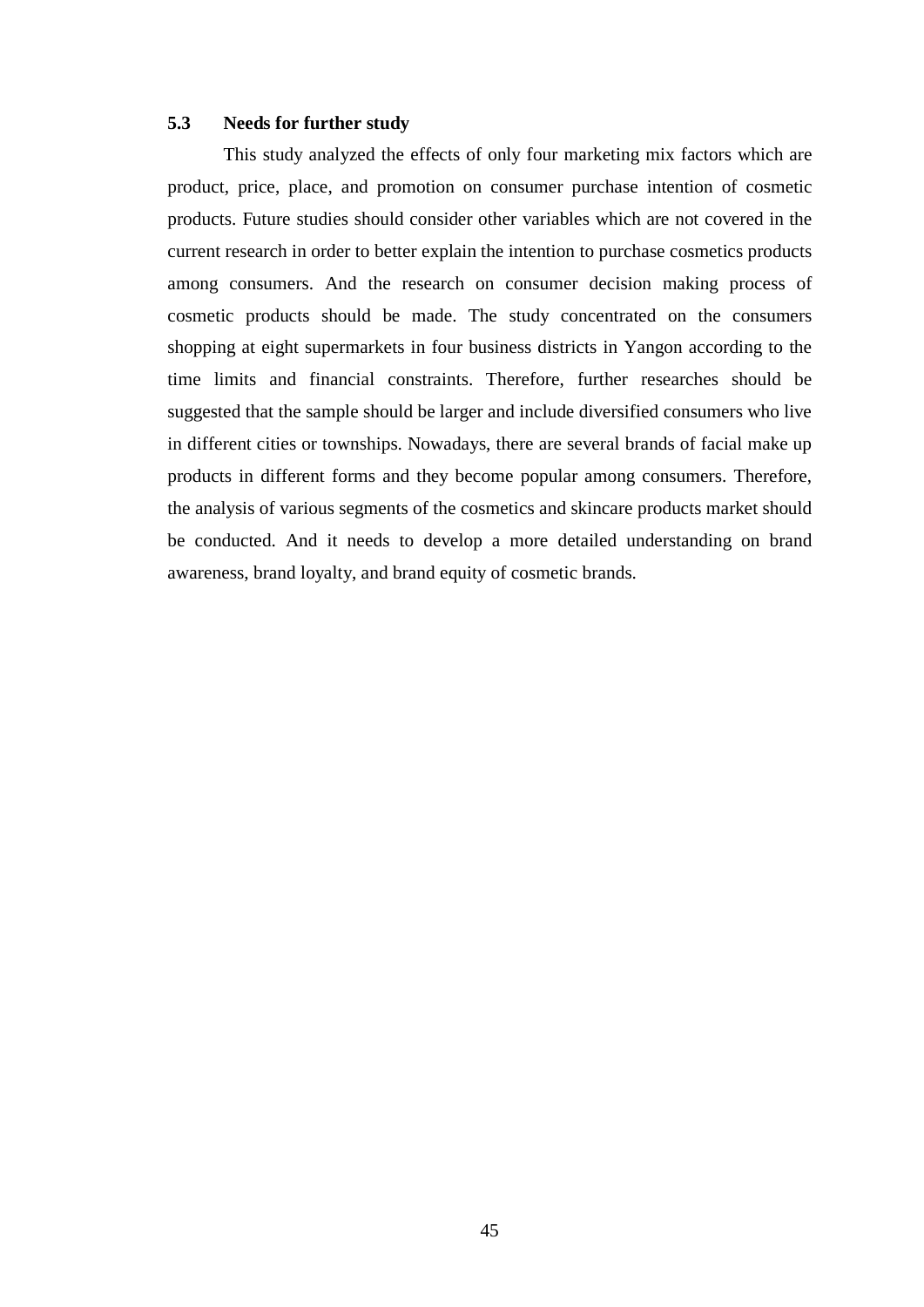### **REFERENCES**

- − Anandrajan, S., Sivagami, T. (2016). Consumer Purchase Decision Behavior towards Cosmetic Marketing. *Asia Pacific Journal of Research*, *1*(37), 144-149.
- − Blackwell, R. J., Miniare, P. W., & Engel, J. F. (2006). *Consumer Behavior* (10th international ed.). Mason, OH: Thomson/ South-Western.
- Brassington, F., and Pettitt, S., (2000). *Principles of Marketing*. (2<sup>nd</sup>ed). Financial Times Management, Harlow, London.
- − Bruks, M., Zeithaml, V. A., & Naylor, G. (2000). Price and Brand Name as Indicators of Quality Dimensions for Consumer Durables. *Journal of the Academy of Marketing Science*, *28*(3), 359-374.
- − Crosier, K. (1994). *The Marketing Book*, (5thedition), Elsevier Science Linacre House, Jordan Hill, Oxford.
- − Desai, K. (2014). A Study on Consumer Buying Behavior of Cosmetic Products in Kolhapur, *1*(10),10.
- − Dodds, W. B., Monroe, K. B., and Grewal, D. (1991). Effects of Price, Brand, and Store Information on Buyers' Product Evaluation. *Journal of Marketing Research*,*28*(3), 307-319.
- − Engel , J.F., Warshaw, M.R. and Kinnear, T.C. (1991). *Promotion Strategy,* (7th ed), Irwin, Homewood, IIIinois.
- − Ferdinand. (2006). Analysis on the Effect of Instagram use on Consumer Purchase Intensity. *Review of Integrative Business and Economics Research*,*7*(2),21.
- − Hafiz. K. A., and Ali. K. A.(2018). The Influence of Marketing Stimuli on Consumer Purchase Decision of Malaysia's Cosmetic Industry. *International Journal of Supply Chain Management*, *7*(5), 564-569.
- − Hass, R. W., and Wotruba, T. R. (1983). Marketing Management: Concepts, Practice and Cases, *Journal of Marketing*, *49*(4), 141-145.
- − Hess, J., Story, J., and Danes, J. (2011). A Three-Stage Model of Consumer Relationship Investment,*Journal of Product and AndreasonBrand Management*, *20*(1), 14-26.
- − Huang, Z., &Foosiri, P. (n.d). Factors Affecting Chinese Consumers' Purchase Intention on Facial Make-up Cosmetics. University of Thai Chamber of Commerce, Bangkok.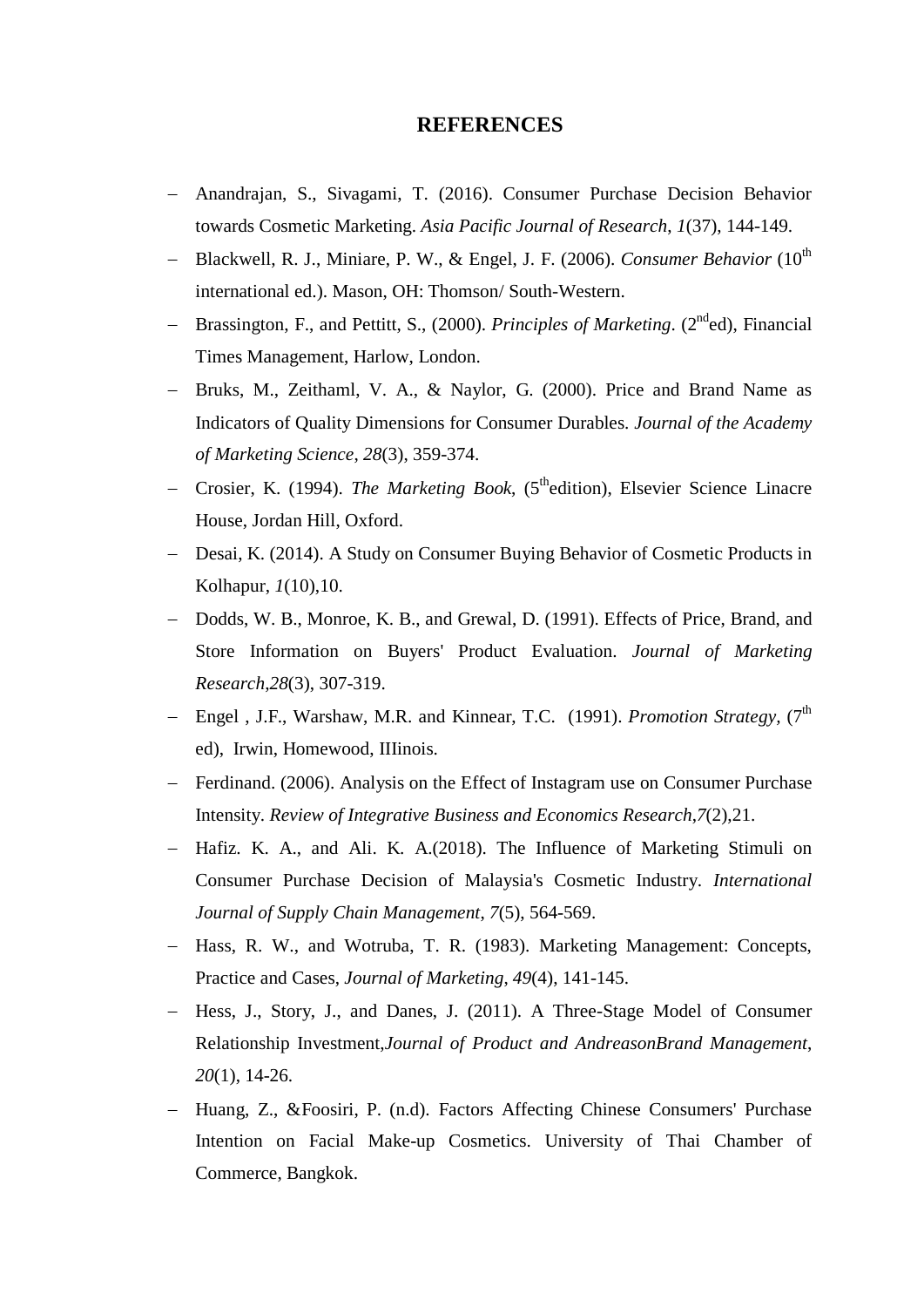- − Jamieson, L. F., & Bass, F. M. (1989). Adjusting Stated Intention Measures to Predict Trial Purchase of New Products. *Journal of Marketing Research*, *26*(3), 336-345.
- − Jimisiah. (2016). Critical Success Factors of Retail and Wholesale Industry, *Journal of Supply Chain Mang, 5*(2), 94-100.
- − Kagira, K. K., & Kimani, S. W. (2010). *Marketing: Principles and Practices*, an African Perspective,Mashel Publishers, Nairobi.
- − Kaws, L. W., Rahmadiani, S. F. and Kumar, S. (2013). Factors Affecting Consumer Decision Making: A survey of Young-Adults on Imported Cosmetics in Jabodetabek, Indonesia, *The SIJ Transactions on Industrial, Financial & Business Management (IFBM)*, *1*(5), 175-179.
- − Kotler, P., (1991). *Principles of Marketing*, Prentice Hall Inc, New Jersey, U.S.A.
- − Kotler, P., (2004). *Principle of Marketing*: European Edition, Prentice Hall.
- − Kotler, P., and Armstrong, G. (2008). *Principles of Marketing* (12th ed). New Jersey: Pearson Education, Inc.
- − Kotler, P., and Keller, K.L. (2009). *Marketing Management*, (13thed). New Jersey: Pearson Prentice Hall.
- − Kuester, S. (2012). *Strategic marketing and marketing in specific industry contexts*. University of Mannheim,110.
- − Kumar, S., Massie, C., and Dumonceaux, M. (2006). Comparative Innovative Business Strategies of Major Players in Cosmetic Industry. *Industrial Management & Data Systems*, *106*(3), 285-306.
- − Kumar, V., Aaker, D., and Day, G. (2004). *Marketing Research*, (8th ed), John Wiley and Sons.
- − Lamb, C. W., Hair, J. F., McDaniel, C. (2011). *Introduction to Marketing, (*11th ed), South-Western Cengage Learning.
- − Leadley, P., Forsyth, P. (2004). *Marketing: Essential Principles, New Realities*,  $(1<sup>st</sup>ed)$ . Kogan Page Publishers.
- − Lonkila. M. (2011). *Networks in the Russian Market Economy*. Macmillan Publishers Ltd., Hampshire, UK.
- − MajumdarRamanuj. (1996). *Marketing Strategies*. New Delhi: Allied publishers.
- − McCarthy, E. J. (1964). The 4P Classification of the Marketing Mix Revisited, *Journal of Marketing*, *56*(4), 83-93.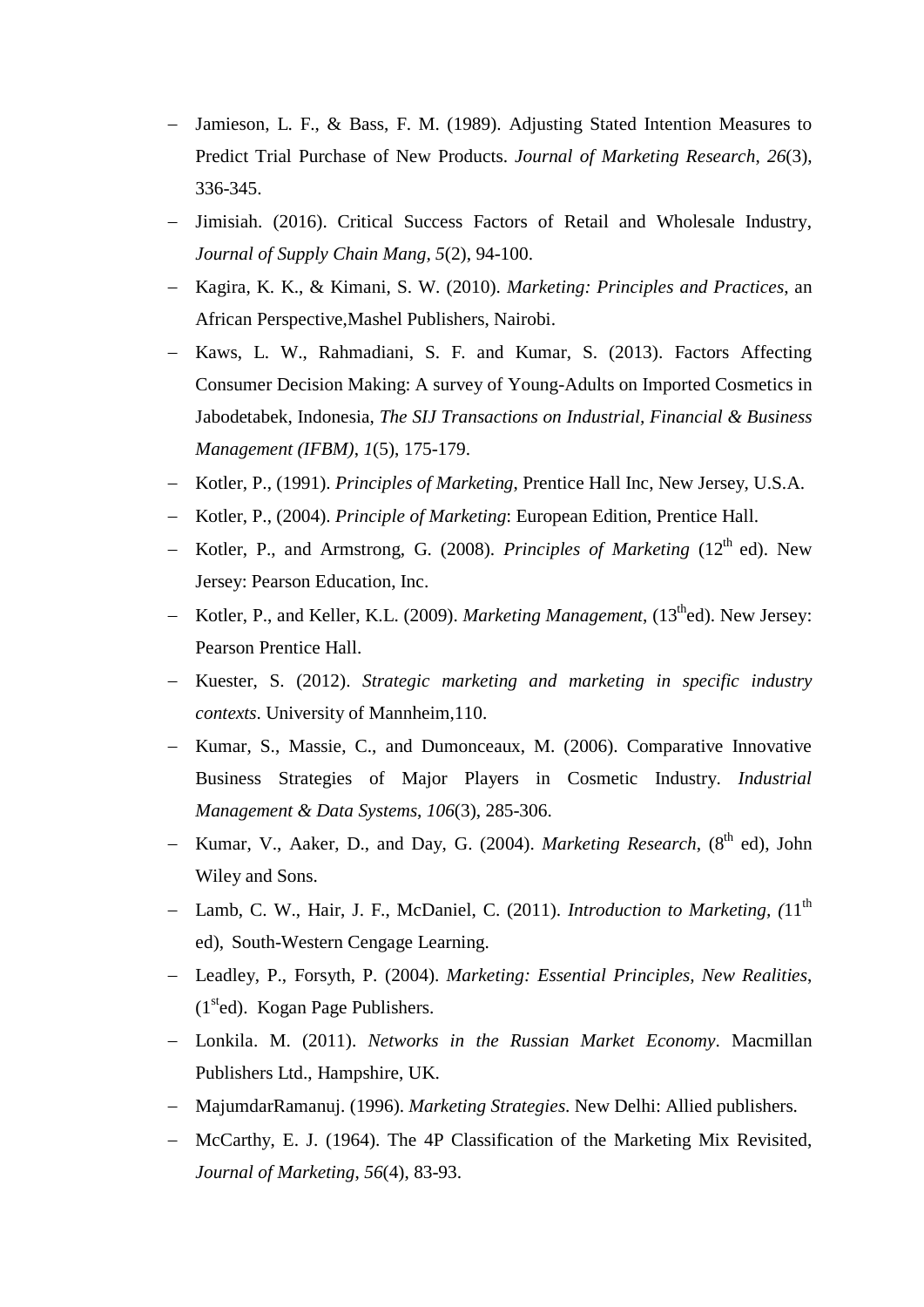- − Nayab Sanober, Dr. Adil Adnan, Dr. Waqar Alam, and Adeel Alam. (n.d), Impact of Marketing Mix Strategies on Consumer Purchase Intention, *Frontiers of Emerging Trends in Social Sciences, 1*(2), 120-129.
- − Nugroho, A. R., Irena, A. (2017). The Impact of Marketing Mix, Consumer's Characteristics, and Psychological Factors to Consumer's Purchase Intention on Brand '' W'' in Surabaya, *iBuss Management*,*5*(1), 55-69.
- − Parment, (2008). Distribution Strategies for Volume & Premium Bands in Highly Competitive Consumer Markets, *Journal of Retailing and Consumer Services, 15*(4), 250-265.
- − Pitchayadejanant, K., Nakpathom, P. (2016). The Effect of Demographic Information as Moderator toward Relationship between Service Quality, Customer Satisfaction, and Customer Loyalty in Thai Low Cost Carriers' Passengers.*Journal of Marketing Management*, *4*(1), 172-182.
- − Rahnama, R., Beiki, A., H. (2013). Modern Marketing, Concepts and Challenges. *Arabian Journal of Business and ManagementReview, 2*(6), 143-155.
- − Rahman, M. S., Haque, M., & Khan, A. H. (2012). A Conceptual Study on Consumers' Purchase Intention of Boardband Services: Service Quality and Experience Economy Perspective. *International Journal of Business and Management*, *7*(18), 1-15.
- − Schiffman, L. G., Kanuk, L.L. and Wisenblit, J. (2010). *Consumer Behavior*,  $(10<sup>th</sup>$ ed), Boston, Mass,; Pearson Prentice Hall.
- − Shah, H. (2012). The Impact of Brands on Consumers Purchase Intentions. *Asian Journal of Business Management*, *4*(2), 105-110.
- − Shah, K., & D'Souza, A. (2009). *Advertising and promotions as IMC perspective*. New Delhi, The McGraw-Hill Companies.
- − Quester, P. (2009). Predicting the Influence of Price and Country of Origin on Perceptions of Product Quality*. International Business Review*, *18*(2), 134-144.
- − Watkins, C. (2002), *Marketing, Sales and Customer Services*, Institute of Financial Services; A.I.T.B.S. Publishers & Distributors, New Delhi.
- − Wykes, H. (2007), Constructing Crime: Culture, Stalking, Celebrity and Cyber, *Journal of Crime, Media, Culture, 3*(2), 158-174.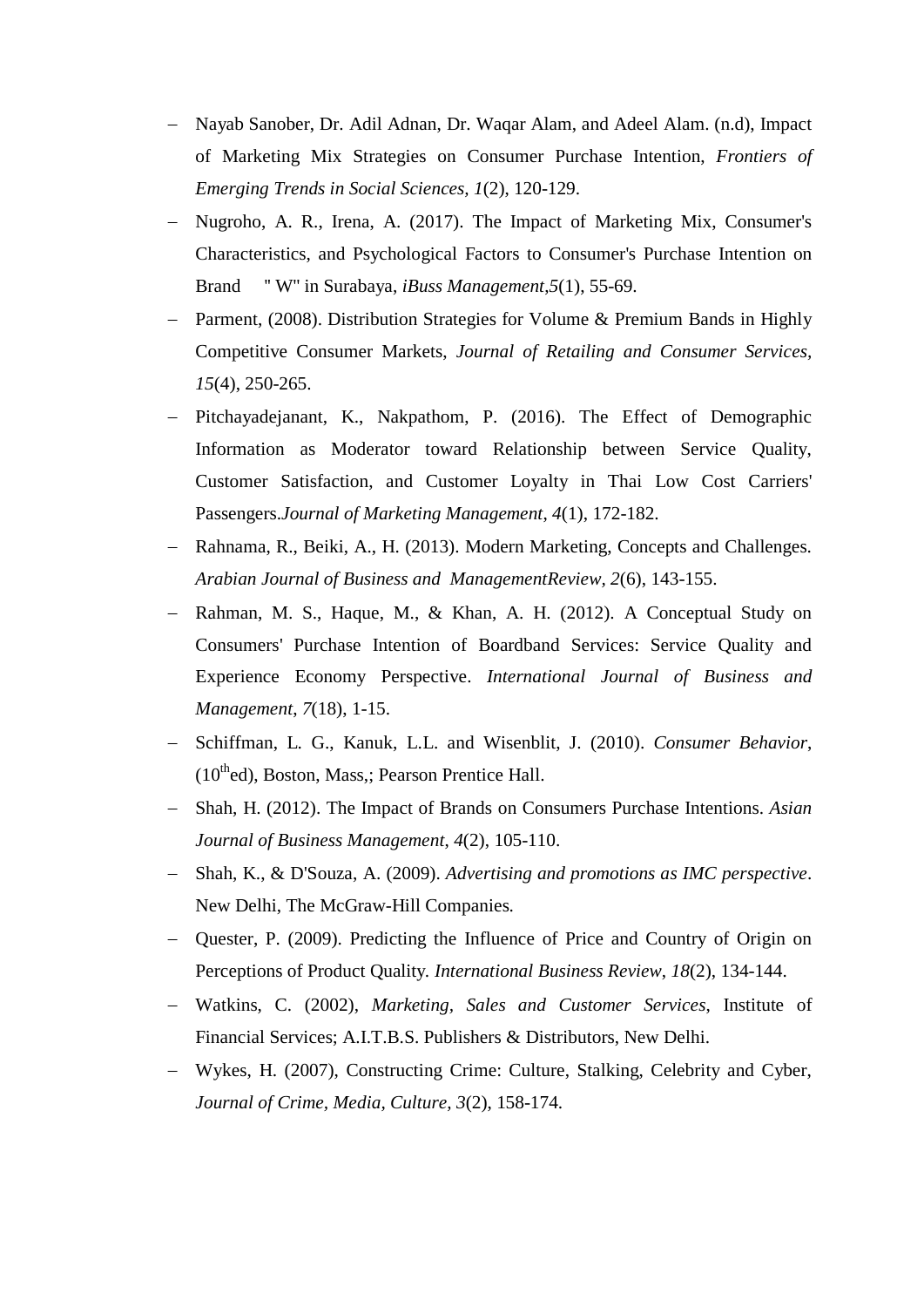**Appendix-A**

| Marketing Mix Influences on Consumer Purchase Intention of |  |
|------------------------------------------------------------|--|
| <b>Cosmetic Products</b>                                   |  |

## **Questionnaire**

## **I. Demographic Profile**

|    | 1. Age                                                                  |
|----|-------------------------------------------------------------------------|
|    | $\Box$ 21-25<br>$\Box \leq 20$ years<br>7 26-30<br>Above 30             |
| 2. | <b>Marital</b> status                                                   |
|    | $\Box$ Married<br>Single<br>$\Box$ Others                               |
|    | 3. Education                                                            |
|    | High School $\Box$ Under Graduate $\Box$<br>Graduate                    |
|    | Post graduate<br>Others                                                 |
| 4. | Occupation                                                              |
|    | Student $\Box$ Public servants $\Box$ Company employees $\Box$ Own      |
|    | business                                                                |
| 5. | Monthly Income (Kyats) (if you are not employee, it may be pocket money |
|    | from others)                                                            |
|    | $< 100000$ Ks<br>$\Box$ 100000-200000Ks<br>$\Box$ 200000-300000Ks       |
|    | Above 300000Ks                                                          |
|    | <b>II. Consumption Information</b>                                      |
|    | 1. Do you use any facial make up products?                              |
|    | Never<br>$\Box$ Occasionally<br>Regularly                               |
| 2. | How much average do you spend per time of purchasing facial make up     |
|    | products?                                                               |
|    | $\leq 10000$ Ks<br>$\Box$ 10001 - 20000 Ks<br>20001 - 30000Ks           |
|    | $\Box$ 30001 - 40000Ks<br>$\Box$ 40001 - 50000Ks<br>above 50000Ks       |
| 3. | What kind of facial make up products is purchased?                      |
|    | <b>foundation</b>                                                       |
|    | ∃face powder                                                            |
|    | others (blusher, illuminators, face bronzer, creams)                    |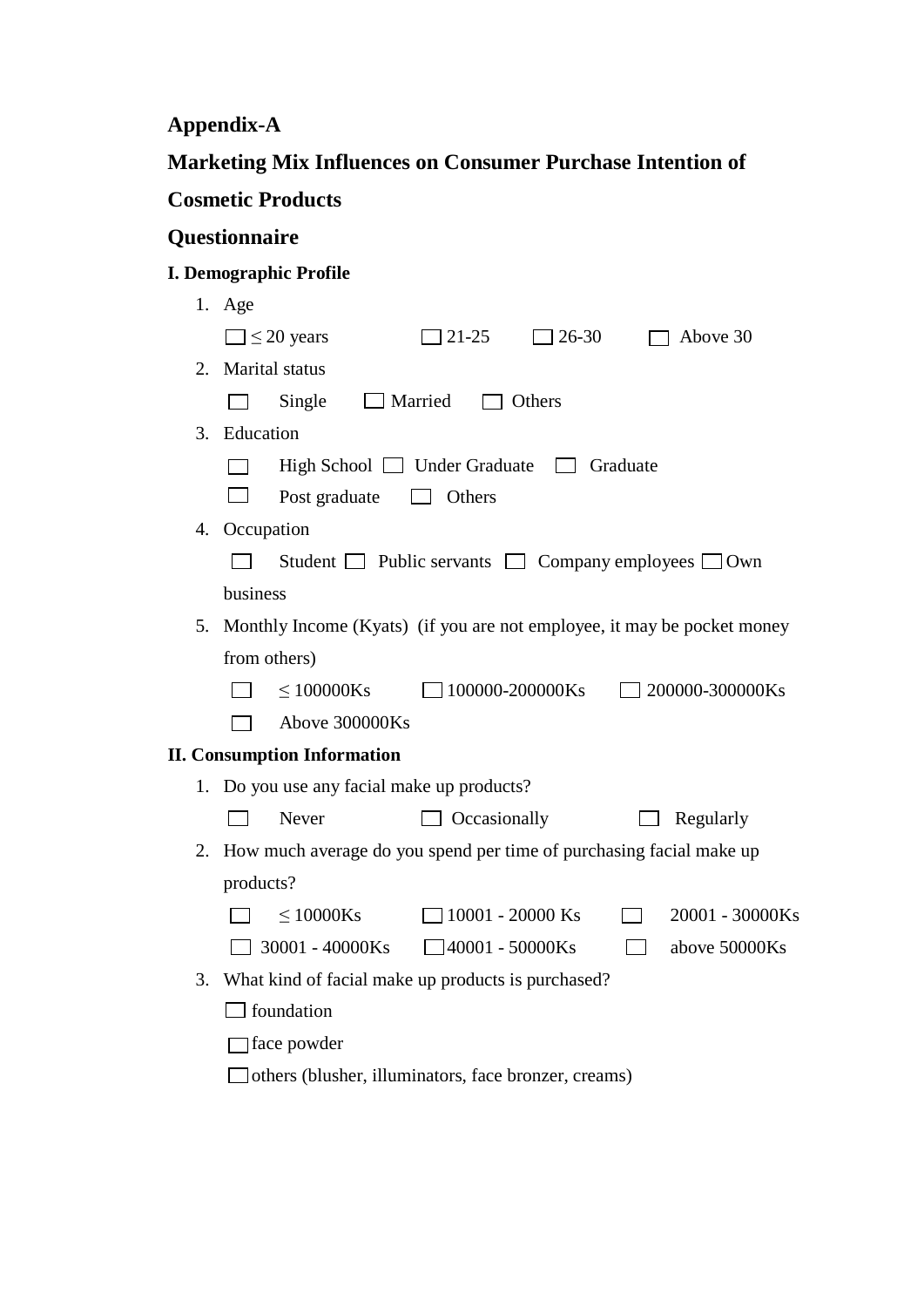- 4. Who does influence in purchasing in facial make up products?
	- $\Box$  Friends
	- $\Box$  Colleagues
	- $\Box$  Professionals
	- $\Box$  Promotion and advertising
- 5. Why you use facial make up products?
	- □ Facial Beauty
	- $\Box$  Occupational Requirement
	- Improving Confidence
	- $\Box$  Becoming youthful
- 6. When do you buy facial make up products?
	- $\Box$  When it is totally used up
	- $\Box$  When I go shopping
	- **Promotion Period**
- 7. Where do you purchase facial make up products?
	- $\Box$ Shopping Mall
	- $\Box$  Retail outlets
	- $\Box$  Cosmetic stores
	- Internet
- 8. How do you get facial make up products information?
	- $\Box$  From friends
	- **Example 3** From Advertising media
	- $\Box$  From internet
	- From peer group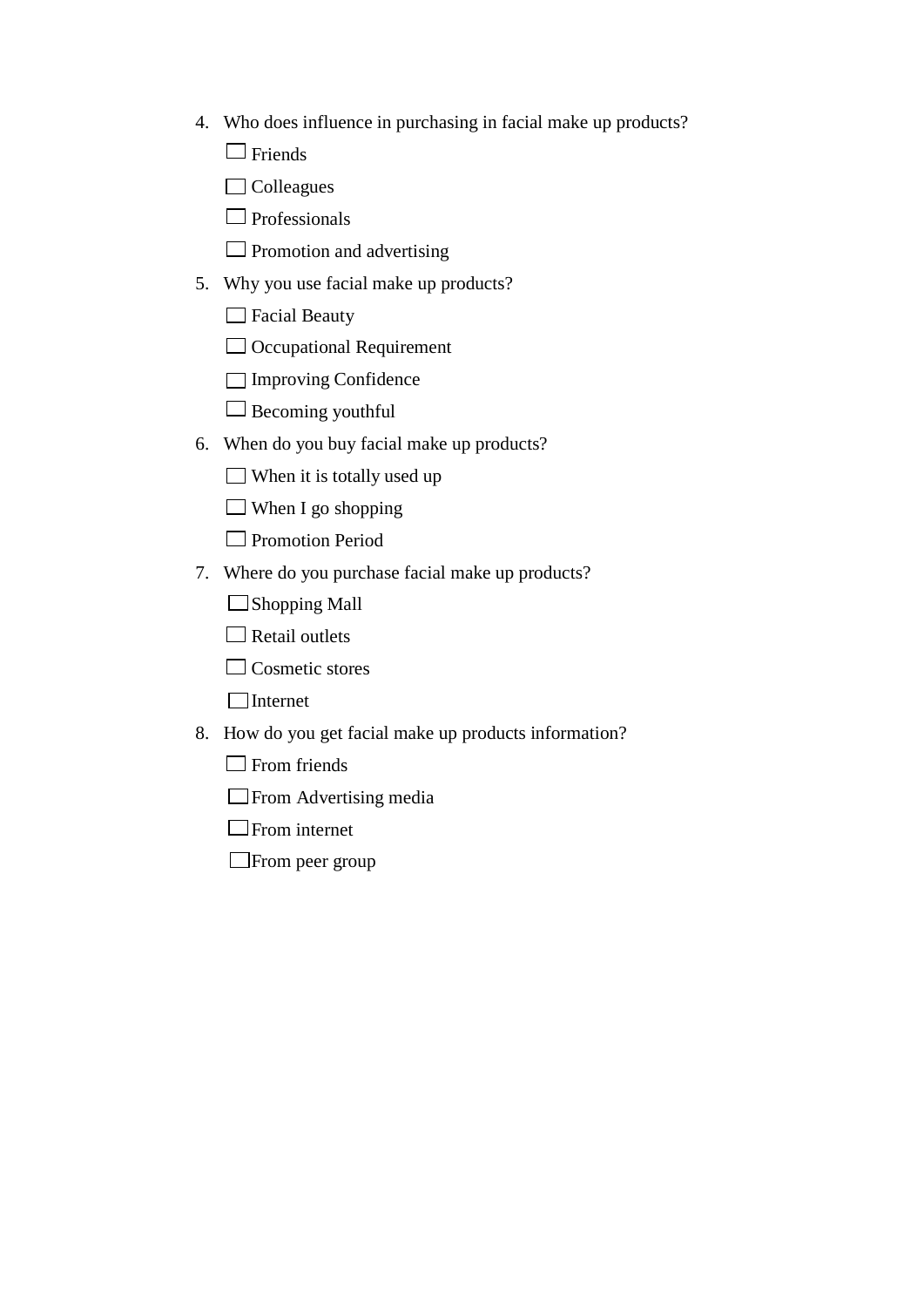## **III. Marketing mix influences on consumer purchase intention of cosmetics**

### **products**

Please rate how strongly you agree or disagree with the following statements.

 $1=$  Strongly Disagree  $4=$  Agree

 $2=$  Disagree  $5=$  Strongly Agree

3= Neutral

### **1. Influence of product on consumer purchase intention**

| N <sub>o</sub> | <b>Statements</b>                                                                     | Strongly<br>Disagree | Disagree       | Neutral | Agree          | Strongly<br>Agree |
|----------------|---------------------------------------------------------------------------------------|----------------------|----------------|---------|----------------|-------------------|
| 1.             | The quality of product is a<br>key determinant in<br>my<br>purchase of facial make up | $\mathbf{1}$         | 2              | 3       | $\overline{4}$ | 5                 |
| 2.             | The packaging of product<br>influences my decision to<br>purchase facial make up      | $\mathbf{1}$         | $\overline{2}$ | 3       | $\overline{4}$ | 5                 |
| 3.             | The brand name of product<br>influences my choice to<br>purchase facial make up       | 1                    | $\overline{2}$ | 3       | $\overline{4}$ | 5                 |
| 4.             | variety of products<br>The<br>influences my decision to<br>purchase facial make up    | 1                    | $\overline{2}$ | 3       | $\overline{4}$ | 5                 |
| 5.             | The reliability of product<br>influences my choice of facial<br>make up to buy        | 1                    | $\overline{2}$ | 3       | $\overline{4}$ | 5                 |
| 6.             | The popularity of product<br>influences my decision to<br>purchase facial make up     |                      | $\overline{2}$ | 3       | 4              | 5                 |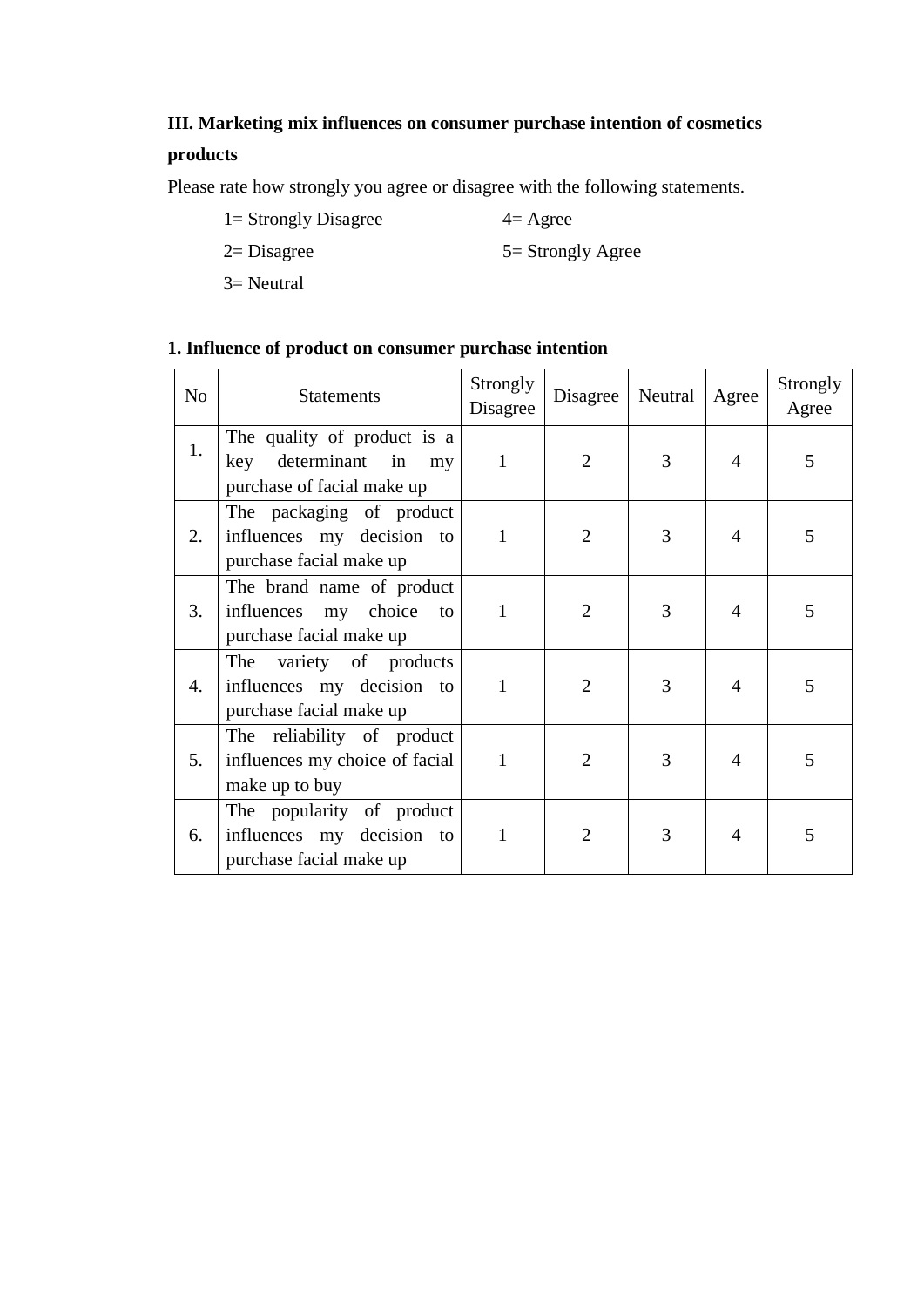| N <sub>o</sub> | <b>Statements</b>                                                                        | Strongly<br>Disagree | Disagree       | Neutral | Agree | Strongly<br>Agree |
|----------------|------------------------------------------------------------------------------------------|----------------------|----------------|---------|-------|-------------------|
| 1.             | Affordable price of product<br>influences to my facial make<br>up purchase decision      | $\mathbf{1}$         | $\overline{2}$ | 3       | 4     | 5                 |
| 2.             | I associate higher price with<br>higher quality of facial make<br>up                     | $\mathbf{1}$         | 2              | 3       | 4     | 5                 |
| 3.             | Price differentiations are key<br>determinants of my facial make<br>up purchase decision | $\mathbf{1}$         | $\overline{2}$ | 3       | 4     | 5                 |
| 4.             | I review the prices of facial<br>make up before deciding on<br>which brand to purchase.  | $\mathbf{1}$         | 2              | 3       | 4     | 5                 |
| 5.             | I use the prices to determine<br>which facial make up to<br>purchase.                    | $\mathbf{1}$         | $\overline{2}$ | 3       | 4     | 5                 |
| 6.             | I consider that the price of a<br>product is a reflection of its<br>usefulness.          | 1                    | $\overline{2}$ | 3       | 4     | 5                 |

## **2. Influence of price on consumer purchase intention**

### **3. Influence of place on consumer purchase intention**

| No. | <b>Statements</b>                                                                 | Strongly<br>Disagree | Disagree                    | Neutral | Agree | Strongly<br>Agree |
|-----|-----------------------------------------------------------------------------------|----------------------|-----------------------------|---------|-------|-------------------|
| 1.  | I purchase facial make up that<br>is readily available                            |                      | $\mathfrak{D}$              | 3       | 4     | 5                 |
| 2.  | I prefer facial make up which<br>are widely distributed all over<br>the country   | 1                    | $\overline{2}$              | 3       | 4     | 5                 |
| 3.  | I purchase facial makeup in<br>convenient place                                   |                      | $\mathcal{D}_{\mathcal{A}}$ | 3       | 4     | 5                 |
| 4.  | I prefer purchasing facial make<br>up that are well established on<br>the market. |                      | $\overline{2}$              | 3       | 4     | 5                 |
| 5.  | I prefer purchasing facial make<br>up that are well displayed.                    |                      | $\mathfrak{D}_{\cdot}$      | 3       | 4     | 5                 |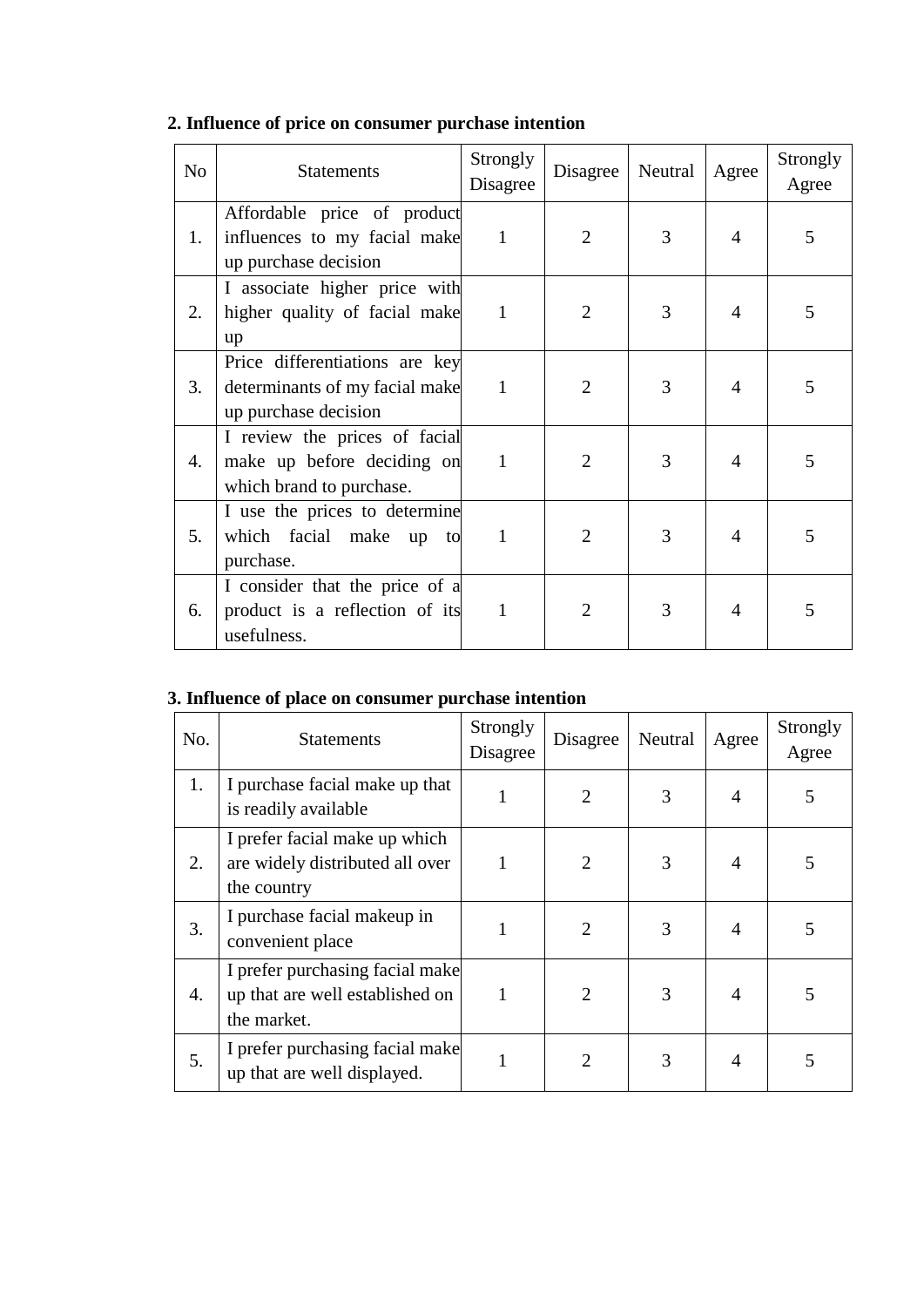| No. | <b>Statements</b>                                                                          | Strongly<br>Disagree | Disagree       | Neutral | Agree | Strongly<br>Agree |
|-----|--------------------------------------------------------------------------------------------|----------------------|----------------|---------|-------|-------------------|
| 1.  | The advertisement run in the<br>media makes me purchase a<br>given brand of facial make up | 1                    | $\overline{2}$ | 3       | 4     | 5                 |
| 2.  | Free samples influences me to<br>purchase a given brand of<br>facial make up               | 1                    | $\overline{2}$ | 3       | 4     | 5                 |
| 3.  | I purchase facial make up<br>when discounts offer                                          | $\mathbf{1}$         | $\overline{2}$ | 3       | 4     | 5                 |
| 4.  | Celebrity endorsement<br>influences on my choice of<br>facial make up to buy               | 1                    | $\overline{2}$ | 3       | 4     | 5                 |
| 5.  | Events sponsorship influences<br>on my decision to purchase<br>facial make up              | 1                    | $\overline{2}$ | 3       | 4     | 5                 |
| 6.  | Sale person influences on my<br>purchase of facial make up                                 | 1                    | $\overline{2}$ | 3       | 4     | 5                 |
| 7.  | Positive word of mouth<br>influences on my choice of<br>facial make up to purchase         |                      | $\overline{2}$ | 3       | 4     | 5                 |

## **4. Influence of promotion on consumer purchase intention**

### **V. Consumer Purchase Intention**

| No. | <b>Statements</b>                                                           | Strongly<br>Disagree | Disagree       | Neutral | Agree          | Strongly<br>Agree |
|-----|-----------------------------------------------------------------------------|----------------------|----------------|---------|----------------|-------------------|
| 1.  | I would buy current facial<br>makeup in the future.                         |                      |                | 3       | 4              | 5                 |
| 2.  | I willing to recommend others<br>to buy the facial makeup that<br>I bought. |                      | 2              | 3       | $\overline{A}$ | 5                 |
| 3.  | I will look for positive<br>information about current<br>product.           |                      | $\overline{2}$ | 3       | $\overline{A}$ | 5                 |
| 4.  | I prefer current brand over<br>any other cosmetic brands.                   |                      | $\overline{c}$ | 3       | $\overline{A}$ | 5                 |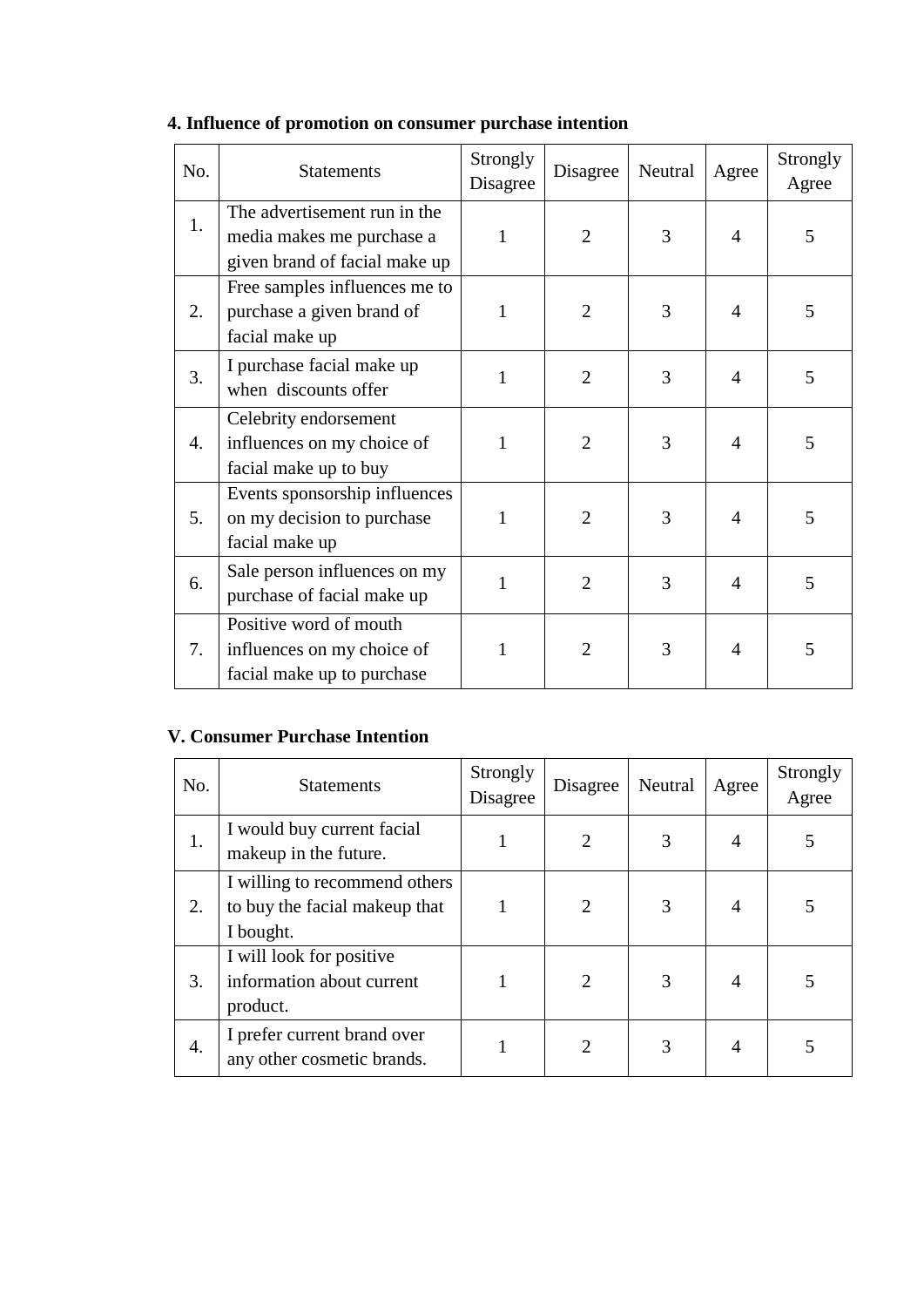### **Appendix-B**

### **Reliability Test**

### **Product**

## **Reliability Statistics**

| Cronbach's | N of Items |
|------------|------------|
| Alpha      |            |
| .665       |            |

**Price**

### **Reliability Statistics**

| Cronbach's | N of Items |
|------------|------------|
| Alpha      |            |
| .604       |            |

### **Place**

### **Reliability Statistics**

| Cronbach's | N of Items |
|------------|------------|
| Alpha      |            |
| .806       |            |

### **Promotion**

### **Reliability Statistics**

| Cronbach's | N of Items |
|------------|------------|
| Alpha      |            |
| .772       |            |

### **Consumer Purchase Intention**

#### **Reliability Statistics**

| Cronbach's | N of Items |
|------------|------------|
| Alpha      |            |
| .639       |            |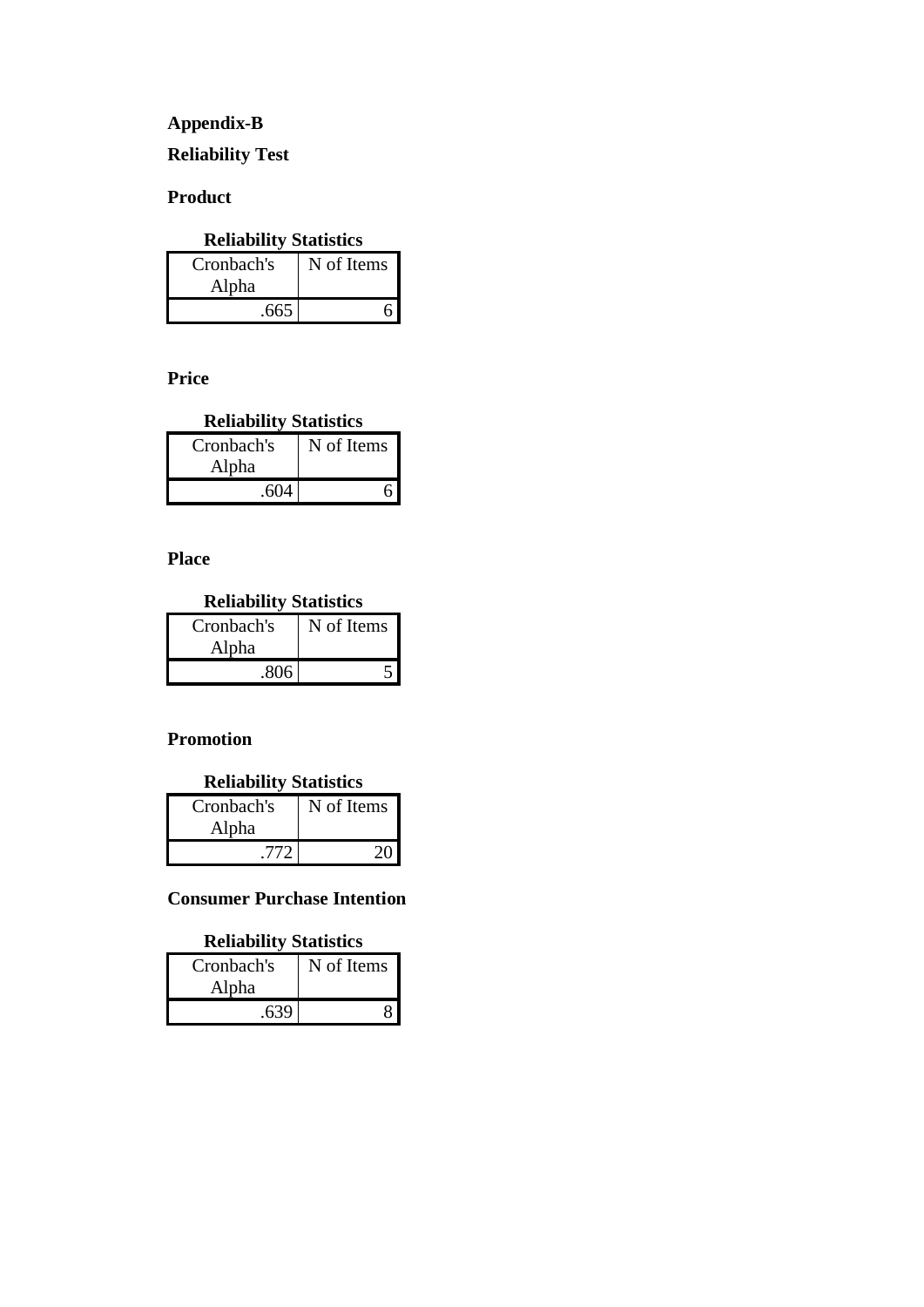|                                   |                        | Product   | Price     | Place     | Promotion | Consumer<br>Purchase<br>Intention |
|-----------------------------------|------------------------|-----------|-----------|-----------|-----------|-----------------------------------|
| Product<br>Pearson<br>Correlation | 1                      | $.285***$ | .087      | $.287***$ | $.313***$ |                                   |
|                                   | $Sig. (2-tailed)$      |           | .000      | .276      | .000      | .000                              |
| Price                             | Pearson<br>Correlation | $.285***$ | 1         | $.346***$ | .269**    | $.269***$                         |
|                                   | Sig. (2-tailed)        | .000      |           | .000      | .001      | .001                              |
| Place                             | Pearson<br>Correlation | .087      | $.346$ ** |           | $.277***$ | .148                              |
|                                   | Sig. (2-tailed)        | .276      | .000      |           | .000      | .061                              |
| Promotion                         | Pearson<br>Correlation | $.287***$ | $.269***$ | $.277***$ |           | $.336***$                         |
|                                   | Sig. (2-tailed)        | .000      | .001      | .000      |           | .000                              |
| Consumer<br>Purchase              | Pearson<br>Correlation | $.313***$ | $.269$ ** | .148      | $.336***$ | $\mathbf{1}$                      |
| Intention                         | Sig. (2-tailed)        | .000      | .001      | .061      | .000      |                                   |

### **Correlations**

\*\*. Correlation is significant at the 0.01 level (2-tailed).